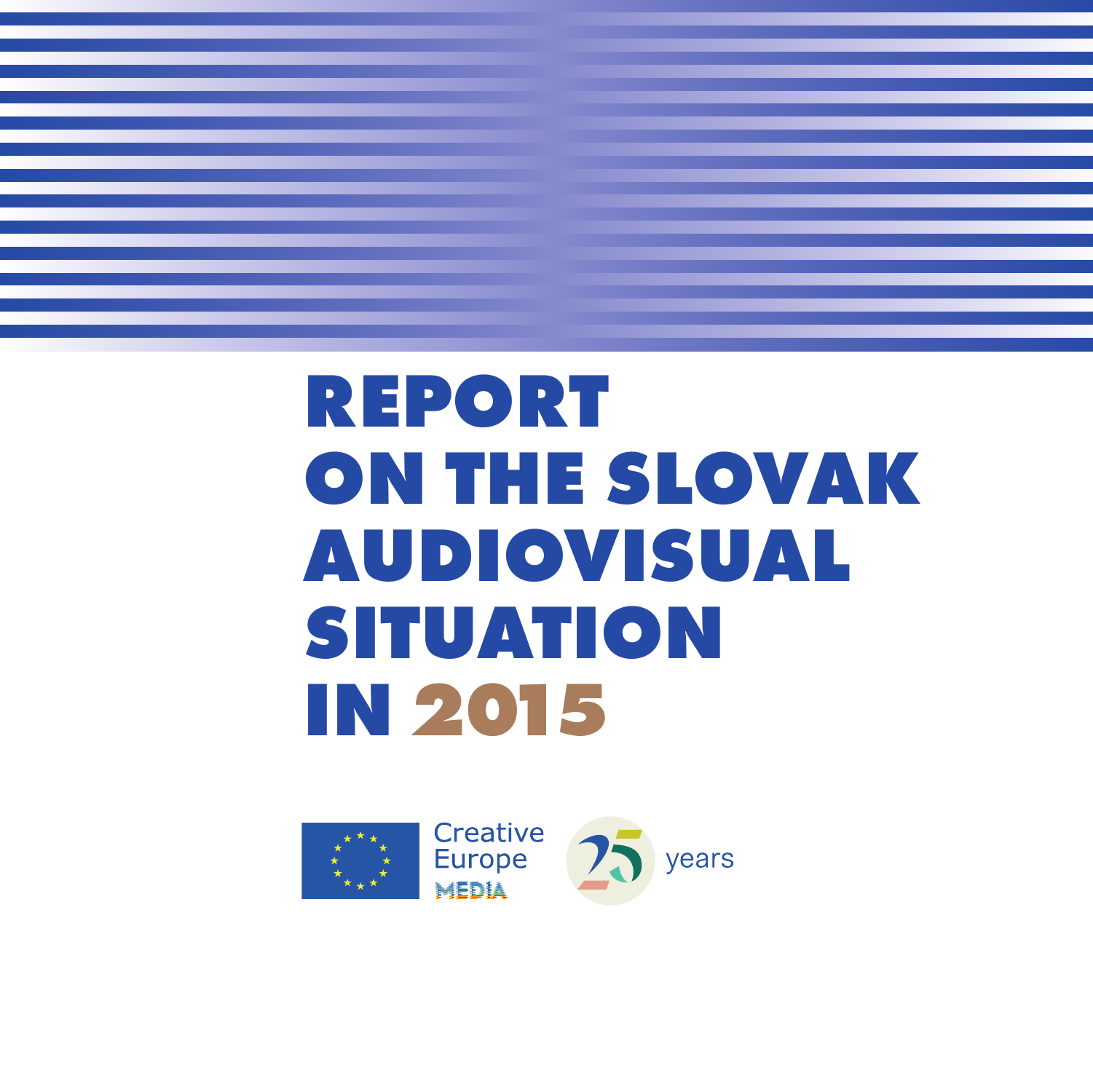# **> CONTENT**

|                                                                                                    | 04 |
|----------------------------------------------------------------------------------------------------|----|
|                                                                                                    | 04 |
|                                                                                                    | 06 |
|                                                                                                    | 09 |
|                                                                                                    | 12 |
|                                                                                                    | 12 |
|                                                                                                    | 14 |
|                                                                                                    | 14 |
|                                                                                                    | 17 |
|                                                                                                    | 20 |
|                                                                                                    | 22 |
|                                                                                                    |    |
| Awards for Slovak Films and Filmmakers in Slovakia                                                 | 24 |
| Awards for Slovak Films and Filmmakers Abroad  26                                                  |    |
|                                                                                                    |    |
|                                                                                                    | 30 |
| <b>Contact Points - Institutions, Companies</b><br>and Other Organisations Operating in the Slovak |    |

- **–** This project has been funded with the support from the European Commission.
- **-** This publication reflects the views only of the author, and the Commission cannot be held responsible for any use which may be made of the information contained therein.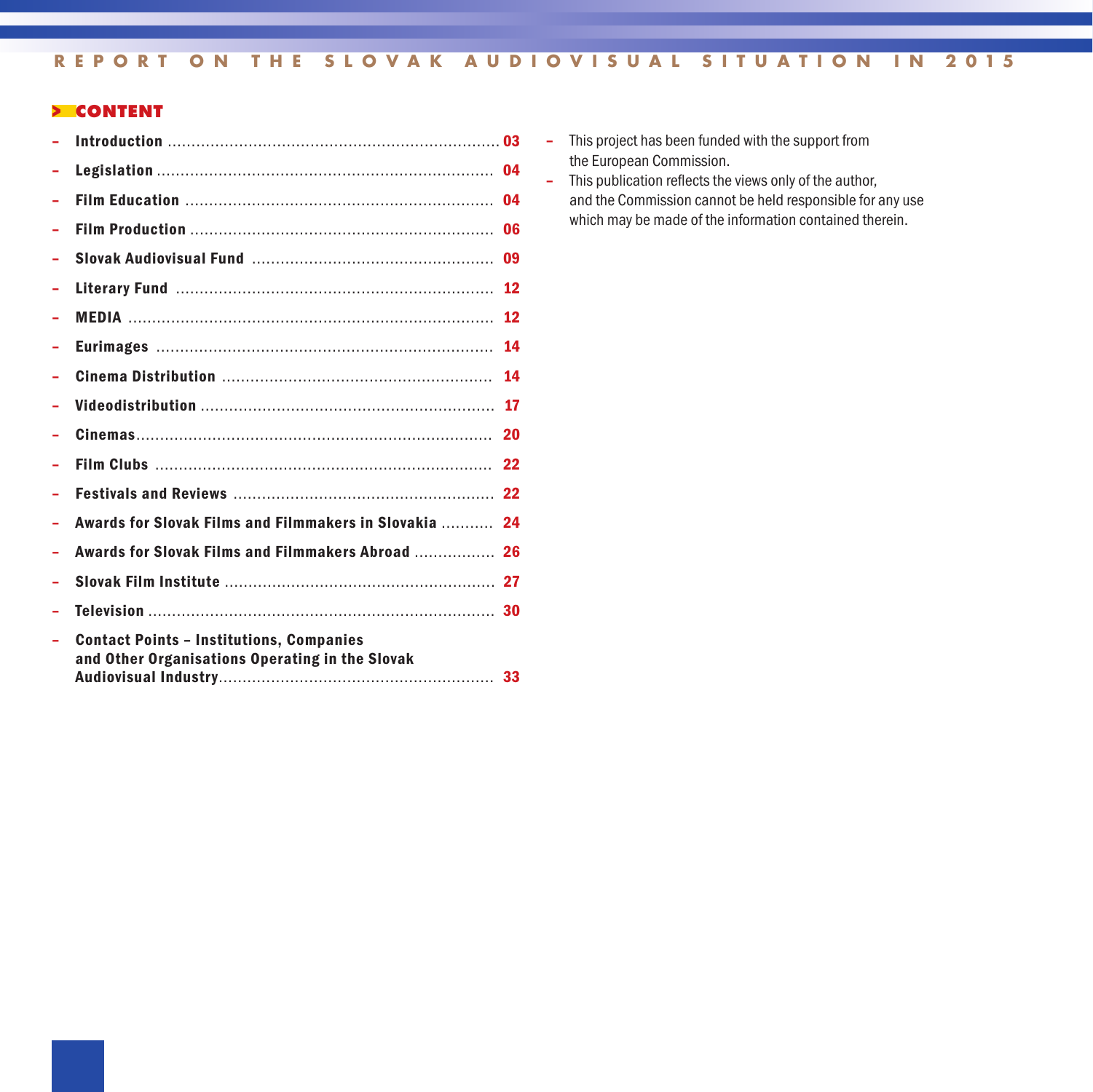#### **> INTRODUCTION**

**–** In this place a year ago, we wrote that,simply bylooking at the figures, 2014 was an exceptionally successful year for Slovak audiovision. 2015 proved to be even more successful. We recorded a larger number of Slovak films (28), with eleven of them being débuts and we also had to revise the records in distribution: 4,614,507 viewers represent an increase of 11,77% on 2014, and revenues totalling EUR 23,727,092 represent an increase of 13.70%. If we add key legislative amendments – the adoption of the new Audiovisual Act but, in particular, the flexible and modern Copyright Act, further the stable and well-functioning Slovak Audiovisual Fund and the improving situation in the collaboration of the public-service RTVS with independent producers, we may state that Slovak audiovision has steadily stabilised and is attaining the standard European level.

**–** Of the total number of 28 full-length films made last year, 12 were feature films, 3 animated and 13 were documentaries. Asfor the feature filmgenres, two tendencies have crystallised in Slovak cinema: feature filmsin the line ofsocial dramas which are characterised by brutal depiction of reality(feature débuts by documentary-makers Ivan Ostrochovský – *Koza* and Marko Škop – *Eva Nová*) were not only successful internationally (screening at major festivals - Berlin and Toronto and the awards they received), but they also recorded quite a respectable audience response.We have been observing the upturn in Slovak genre production for several years, and the same applies to 2015. We saw a thriller (*The Cleaner*), fairy-tales (*Johanna's Mystery* and *Seven Ravens*), a road movie (*STANKO*), comedy (*Vojtech*), but also an absurd comedy (*Wilson City*). In our view, it is a reaction of the upcoming generation of filmmakers to the long-term preference for social drama as the profile genre of Slovak cinema, the effort to break free from its ideological grip. The filmmakers were sometimes more, at other timeslesssuccessful at it. It is notsufficient for the film to have the formal features of a genre film (cinematography, editing and overall atmosphere); it is needful for it to deal more with the topic itself.

**–** Documentaries are equally varied with regard to genre, but here we can observe another phenomenon, the emergence of a genre that we could designate as a Slovak documentary blockbuster (in 2014, it was *38*, a film about Pavol Demitra, a famous hockey player who died prematurely), last year it was *RYT-MUS A Dream from the Block* based on the popularity of the personality, in this case from the world of music with massive marketing, while the artistic quality of the film itself is just a secondary issue.

**–** All Slovak films were viewed last year by 309,886 people, which represents a 6.72% share of the total attendance (in 2014, the share was 5.71%). It is a solid result if we take into account that the number of films premièred in 2015 in Slovak cinemas was 244 – in other words, there was a film premiere every 1.49 days! The largest number of people attended *RYTMUS A Dream from the Block* (81,597 viewers), the animated film Lokalfilmis ranked second (47,237). *Seven Ravens* ranked third (45,471), *Spievankovo 5: Professions* ranked fourth (33,510) and *Vojtech* fifth (19,419).

**–** Finally, we return to last year's introduction. We asked if we knew what kind of Slovak filmsthe local audience would like to see. The commercialsuccess of the films made in 2015 and the portfolio of films prepared in 2016 provide quite a clear answer to this question.

*Vladimír Štric Head of the Office Creative Europe Desk Slovakia*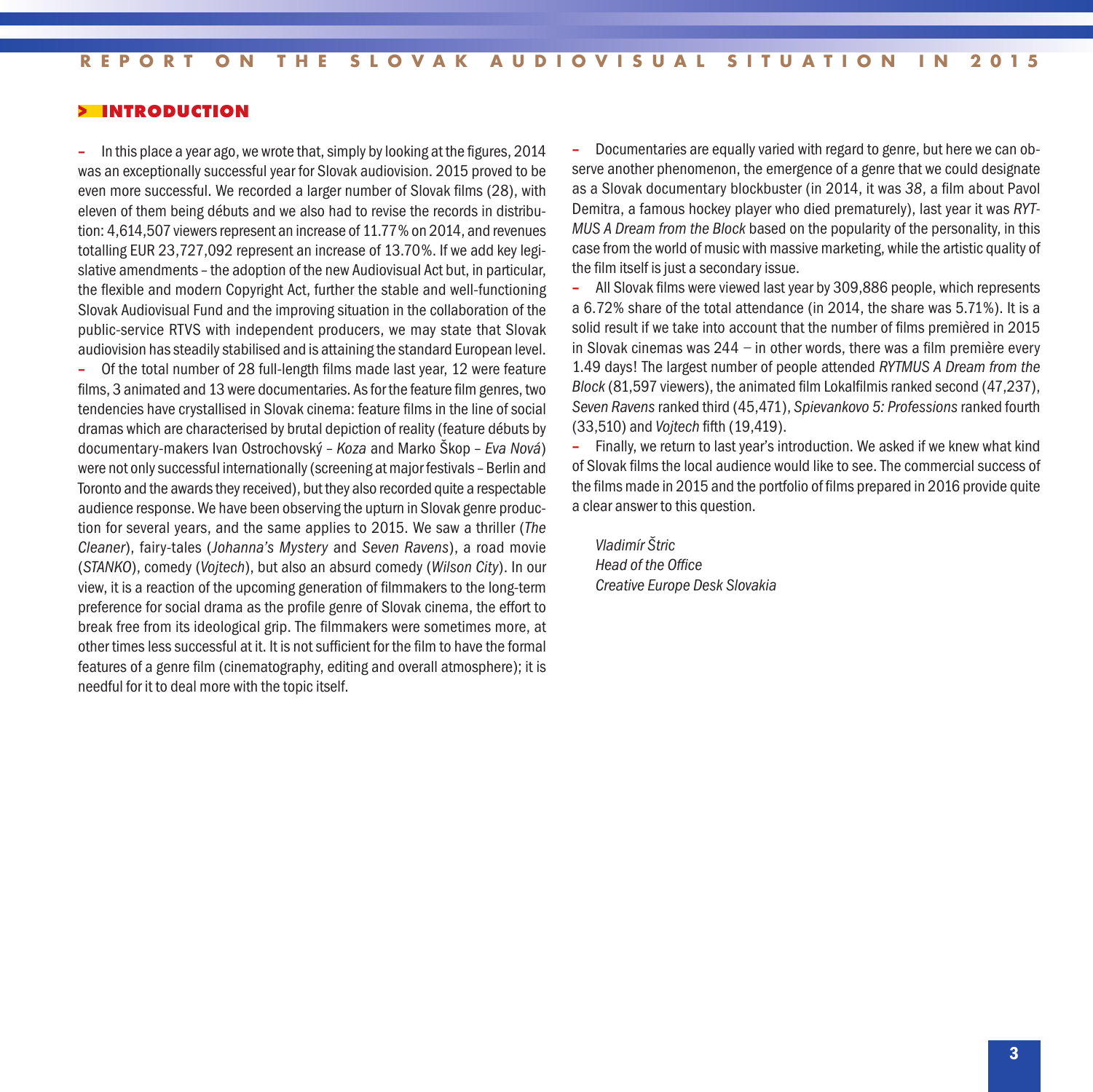#### **> LEGISLATION**

**– Act 40/2015 on Audiovision and on the Amendment and Supplementation of Certain Acts**, adopted by the Slovak National Council on 3 February 2015, was the most significant Act adopted in 2015. This Act entered into effect on 1 July 2015. *Inter alia*, this Act regulates the obligations of natural persons and legal entities working in audiovision, the registration of Slovak audiovisual works, the registration of persons working in audiovision and the registration of independent producers, a uniform marking system, the position and scope of activities of the Slovak Film Institute and the conditions for expert preservation of original audiovisual media and audio-visual recordings constituting the Slovak audiovisual heritage.

**– In 2015, Slovak copyright law underwent a substantial change, as a completely new Copyright Act – Act 185/2015 on Copyright (Copyright Act) was adopted** with effect from 1 January 2016. The new Copyright Act is a modern and flexible regulation which secures amore effective exertion of the rights of authors and other copyright-holders within the frameworks stipulated by European and international law. However, on the other hand, it does represent an obstacle to the dissemination of culture, education and research results, or to the development of Internet economics and the support of creativity. At the same time, the Act ensures a balancing of the interests of copyrights-holders, users and the general public. The extent of the enforceability of rights, should they be breached, is also enforced. The Act ensures due control for copyright-holders and also for the general public over collective administration organisations which manage the rights and funds of authors and other copyright-holders.

**– Act 284/2014 on the Fund for the Support of Art and on the Amendment and Supplementation of Act 434/2010 on the Provision of Grants bythe Ministry of Culture of the Slovak Republic, as Amended by Act 79/2013**, entered into effect on 1 January 2015. The Fund replaced a substantial part of the Ministry of Culture's grant system. The Fund for the Support of Art is a public service institution ensuring support for artistic activities, culture and the creative industry. Its main mission isto support "live" art and culture, and to provide funds, in particular, for the creation, dissemination and presentation of artworks, for the support of international collaboration, for educational programmes in the area of art, culture and the creative industry, for scholarships for individuals who participate in the development of art and culture, whether creatively or within research. The Fund for the Support of Art does not support those activities in the area of audiovisual culture and industry which fall within the remit of the Slovak Audiovisual Fund.

**–** On 23 September 2015, the Slovak National Council adopted **Act 278/2015 Amending and Supplementing Act 308/2000 on Broadcasting and Retransmission and on the Amendment of Act 195/2000 on Telecommunications, as Amended, and Amending and Supplementing Certain Acts**, which entered into effect on 1January 2016. The objective of the Act is to support the broadcasting of Slovakmusic in radio broadcasts, to facilitate accessto television programme broadcasting and to the distributed Slovak audiovisual works and audiovisual worksin the original Slovak language version for hearing-impaired and sight-impaired persons and, in compliance with European legislation, to extend the restrictions with regard to media commercial communications relating to cigarettes and tobacco products, and also to electronic cigarettes and the filling bottles for electronic cigarettes.

**–** On 13 January 2016, the Government of the Slovak Republic adopted **the draft update of the Systematic Restoration of Slovak Audiovisual Heritage Project for 2016–2018**. The main objective of the project is to systematically protect and gradually renew the audiovisual heritage fund, and also to subsequently make it accessible to the public. The renewal comprises several phases (stock-taking, diagnostics, preservation/treatment, restoration, digitisation of filmmaterials and rendering themaccessible) which gradually overlap for the individual audiovisual works and the accompanying documentsrelated to the production, distribution or presentation of audiovisual worksin public. Securing the institutional, personnel, technological, technical and financial demands is an essential part of the project. With regard to ongoing development in the area of audiovisual heritage, the need to financially cover the related activities performed by the Slovak Film Institute, and the fact that the project update approved by the Government of the Slovak Republic in 2013 contained specific tasks for the stakeholders only until 2015, it was also necessaryto update the project for the subsequent period, i.e. for 2016–2018.

#### **> FILM EDUCATION**

**–** Even the youngest generation has an opportunityto develop its creative potential at a number of schools: at **Ľudovít Rajter's Elementary School of Art** (www.zussklenarova.sk), **Ján Albrecht's Elementary School of Art** (www.zusjanaalbrechta.eu), the **Private Secondary Technical School of Animation** (www.uat.sk) in Bratislava, **Private Elementary School of Art DAMA** (www.szusdama.sk) in Prešov and at the **Private Secondary School of Film Art** (www.filmovaskola.sk) in Košice. The **Secondary School of Scenic Graphic Arts** (www.zsssvba.sk) in Bratislava offers coursesin scenic graphic arts and animation, the **Secondary School of Art** in Trenčín (www.sustn.sk) and the **Private Secondary School of Art** in Zvolen (www.ssuszv.sk) offer animation courses and the **Private Secondary School of Design** (www. skoladesignu.sk) in Bratislava offers a three-year higher technical education course focused on FilmandMedia Production and Animation.

**–** Although there are currentlyseveral universitylevelschools of art in Slovakia, their teaching of audiovisual art has only been marginal – for instance the **Faculty ofMassMedia Communications atthe University of St. Cyril andMethod** in Trnava (www.fmk.sk), the **Department of Intermedia at the Academy of Fine Arts in Bratislava** (www.vsvu.sk), and the **Department of Fine Arts and Intermedia at the Faculty of Arts of the Technical University** (www.fu.tuke.sk) in Košice. In September 2014, a course entitled **Academy of Filmand Multimedia** (www.vsftam.sk) was established in Bratislava. This non-accredited and certified educational course does not replace the Bachelor's study; it does end with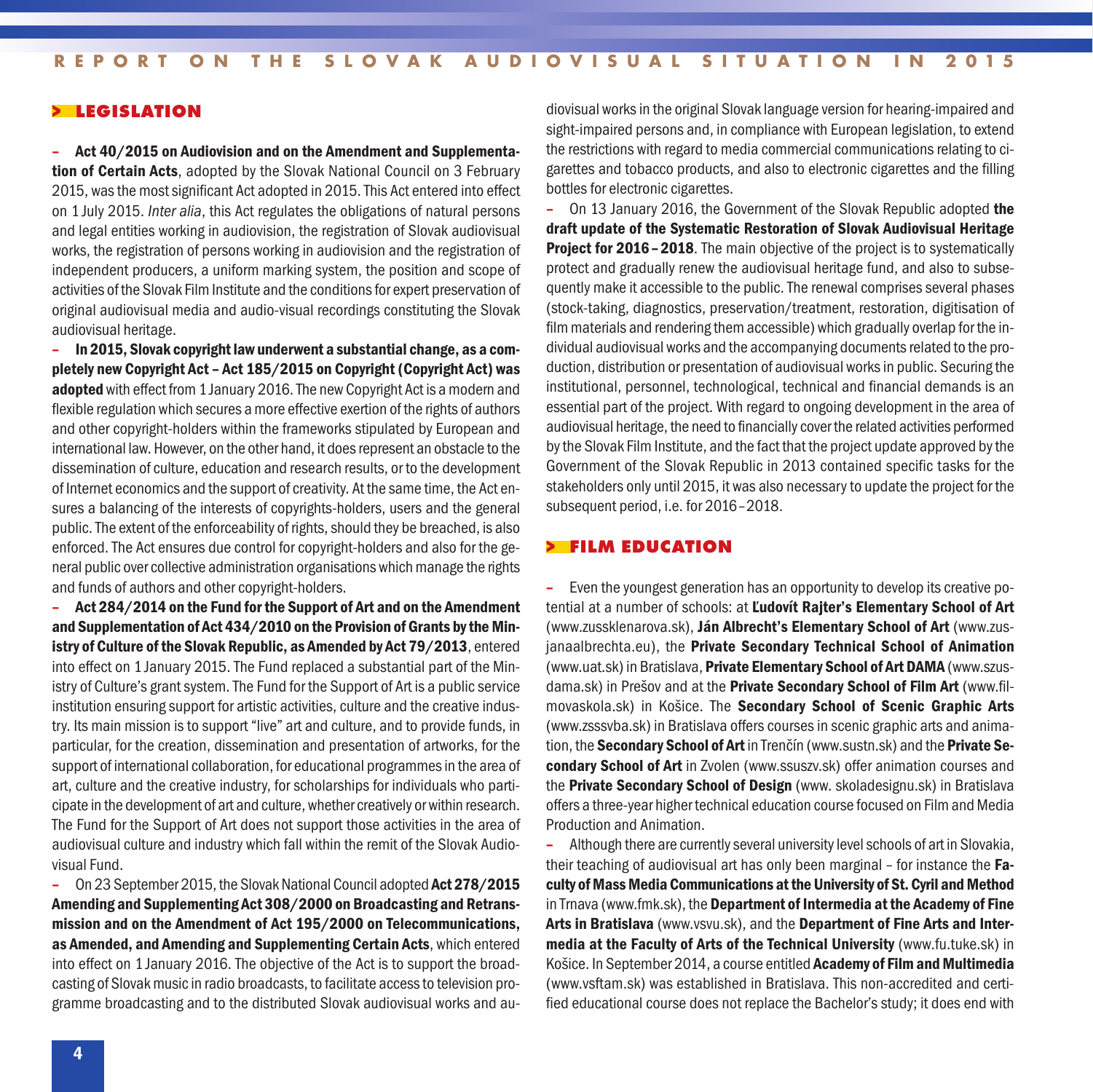an academic degree, but its graduates are able to perform practical animation, graphical-visual assignmentsin the film, advertising and design industry.

**–** Students of the **Academy of Arts** in Banská Bystrica can study at two faculties.The Faculty of Visual Arts(www.fvu.aku.sk) has a Department of Intermedia and Digital Media. The Faculty of Dramatic Arts (www.fdu.aku.sk) offers the study of Dramatic Art, and Film Art and Multimedia. Mgr. art. Ľubomír Viluda, ArtD. is Head of the Department of Documentary Film and PhDr. Kateřina Javorská is Head of the Department of Film Dramaturgy and Screenwriting. In the academic year 2014/2015, 43 students studied in the Bachelor's and Master's programmes in Documentary Film, and 20 students studied in the Bachelor's programme in Film Dramaturgy and Screenwriting. In 2015, students of the Department of Documentary Film made 64 films and won 13 awards - for instance **And Alone!** (A SÁM!, SK, 2015, dir. Růžena Rausová) won 1st Place at the FICSAM Festival in Portugal, **Don Quixote fromPovažie** (Don Quijote z Považia, SK, 2014, dir. Marek Pupák) the Award for Best Documentary in the Zlín Dog International Student Film Competition at the International Film Festival for Children and Youth in Zlín, and **Film-Town or Čachtice 1961** (Filmárovce alebo Čachtice 1961, SK, 2013, dir. Kristína Klimeková) the Grand Prix for Best Documentary at the International Student Film Festival Ostrava Picture.

**–** However, the **Filmand Television Faculty ofthe Academy of Performing Arts** (www.vsmu.sk – hereinafter referred to as"FTF VŠMU")in Bratislava has continued to play a dominant role in the preparation of future filmmakers and producers.

**–** FTF VŠMU is amember of the International Association of FilmAcademies of the world, CILECT, and also its European section, GEECT. Prof. Ondrej Šulaj has been its Dean from 1 October, 2014.

**–** Sixstudy programmes are currentlyrunning at the FTF VŠMU at all levels(BC, MGR, post-graduate daily and external level):

1. **Screenwriting and Feature and Documentary Film Directing;** fulfilled by: *Screenwriting Studio* (Head of Studio: Ass. Prof. Alena Bodingerová, ArtD.), *Film and Television Directing* (Head of Studio: Mgr. art. Róbert Šveda, ArtD.), *Documentary Studio* (Head of Studio: Prof. Ingrid Mayerová, ArtD.);

2. **Cinematography and Visual Effects;** fulfilled by: *Cinematography Studio* (Head of Studio: Prof. Ján Ďuriš), *Visual Effects Studio* (Head of Studio: Prof.ĽudovítLabík, ArtD.);

3. **Animation;** fulfilled by: *Animation Studio* (Head of Studio: Ass. Prof. Eva Gubčová, ArtD.);

4. **Editing and Sound Editing;** fulfilled by: *Editing Studio* (Head of Studio: Prof. Darina Smržová, ArtD.), *Sound Design Studio* (Head of Studio: Prof. PeterMojžiš, ArtD.);

5. **Audiovisual Art Production;** fulfilled by: *Production and Distribution Department* (Head of Department: Ass. Prof. Ján Oparty ArtD.);

6. **Audiovisual Studies;** fulfilled by: *Audiovisual Studies Department* (Head of Department: Ass. Prof. Katarína Mišíková, PhD.).

**– As of 31 October, 2015**, there were 308 studentsstudying at FTF VŠMU, of whom 10 were foreign students. There were 189 students in the Bachelor's, 98 in the Master's and 21 in the post-graduate programmes (of whom 6 were external students). In the academic year **2014/2015**, 112 students graduated from FTF VŠMU (47 Bachelors, 60 Masters and 5 Doctors of Art). In the academic year 2014/2015, 294 film projects and exercises were completed at FTF VŠMU. Of these, 22 were Bachelor's and 17 Master's Thesis films.

**–** Also in 2015, FTF VŠMU co-organised several workshops,master classes and lecture series, such as the Screen Industries in East-Central Europe (SIECE) international conference –"Transformation Processes and New Technologiesin Audiovisual Media", the 6<sup>th</sup> European Editing Master Class, the Visegrad Film Forum (VFF), a series of lectures entitled "Documentary Filmin V4 Countries Before and After 1989", an international working meeting of those holding the Tempus grant –"Development of Higher Education and Society by Creating a Collaborative Environment in the Field of Arts and Media Through Regional Student Partnership in Production of Audio/Video Content", František Koukolík's lecture on the theme of "Beauty", Ján Mojto's master class – "case study of the Academy Award-winning film**The Lives of Others** (DE, 2006, dir. Florian Henckelvon Donnersmarck) and Janusz Zaorski's master class associated with the screening of his film Good **Night** (PL, 1970).

**–** In 2015, the 19th Student Film Festival **Áčko 2015** was held. Films made by FTF VŠMU studentstook all themain prizes. **Dear Love** (AhojLáska, SK, 2015, dir. Lena Kušnieriková) won the Best Film Award, the Best Documentary Award and the LITA Award for Best Direction, **Fear** (Strach, SK, 2015, dir. Michal Blaško) won the Best Feature Film Award and the LITA Award for Best Screenplay. **Cowboyland** (Kovbojsko, SK, 2015, dir. Dávid Štumpf) was the Best Animated Film and **The Ballad ofTheresa and Simon** (Balada o Tereze a Šimonovi, SK, 2015, dir. Martin Hnát) took the People's Choice Award.

**–** Films made by FTF VŠMU students won, in total, 46 awards in 2015 – 24 abroad (plus 3 nominations) and 22 at domestic festivals. The short animated film **Rosso Papavero** (SK, 2014, dir. Martin Smatana) selected for the Generation Kplus Section at the 65<sup>th</sup> IFF Berlin 2015 was the most successful with nine awards. Miro Remo's full-length début from the environment of the strictest prison in Slovakia, **Comeback** (SK, 2014), which started out in 2008 as a student film and was completed under professional conditions, won eight awards. Among them also the Golden Kingfisher Award for Best Documentary at the 28th Finále Plzeň Film Festival of Czech and Slovak Films and the Igric Award. **Green Line** (Zelená vlna, SK, 2014) by Martina Buchelová did not win an award, but it was screened at the IFF Karlovy Vary in the Future Frames: Ten New Filmmakers to Follow Section, in which ten young European directors of the rising generation present theirstudent films.Michal Blaško's **Fear** won the Best Feature FilmAward at the 32nd FAMUfest in Prague and **Half Babka** (Half bábka, SK/BE, 2014, dir. Jasmine Elsen) won the Best Animated Film Award in the Slovak Competition at the Fest Anča International Animation Festival in Žilina.

**–** You can find further awards in the chapter on **Awards for Slovak Films and Filmmakers Abroad**.

**–** In 2015, the annual **DVD Golden Section**, this time with a non-marketable selection of the eight best films of FTF VŠMU students for the previous year, was released for the fourth time.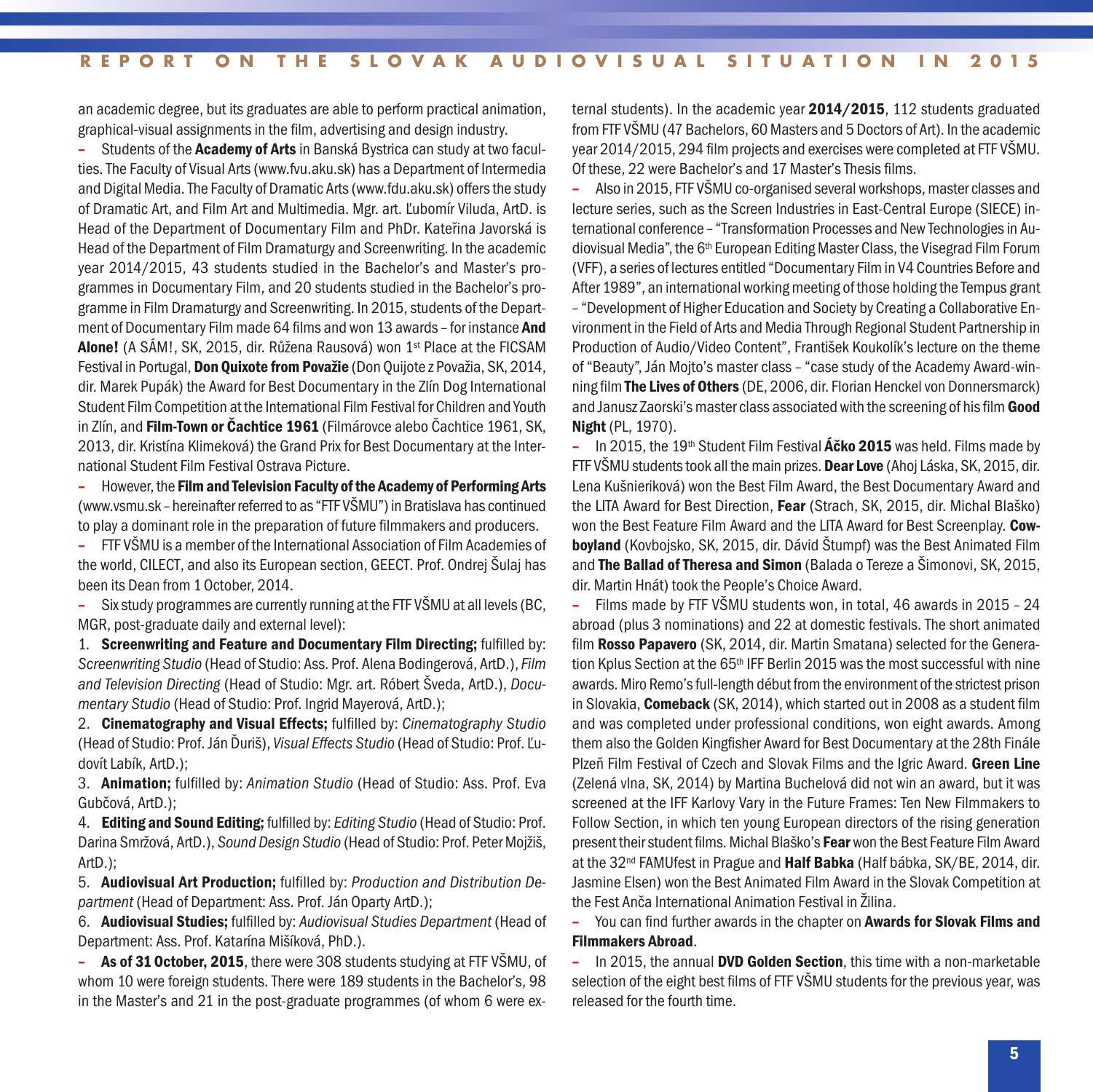**–** The production of student films receives substantial support from the **Slovak Audiovisual Fund (AVF)**. In 2015, the AVF supported 12 filmprojects with a total of EUR 43,720 (in 2014, it was 25 art projects with EUR 68,710). The 19<sup>th</sup> Student Film Festival Áčko 2015 and three publications: Prof. Gindl–Tatárová: "Practical Dramaturgy" (Praktická dramaturgia), Prof. Peter Mojžiš: "Spatial Sound – Realisation of the Sound Environment" (Priestorový zvuk – realizácia zvukového environmentu), Mgr. art. Barbora Hrinová ArtD.: "The Particularities of the Narrative inMulti-Narrative Films"(Špecifiká rozprávania vo viac-príbehových filmoch), also received support from the AVF.

**–** The Oral History research project, focused on the collection and analysis of reminiscences of Slovak film professionals, with the participation of FTF VŠMU students and teachers since 2012, has continued under the name ONLINE LEX-ICON OF SLOVAK FILMMAKERS – complementation of the history of Slovak cinematography bythe oral history method.

**–** Students of FilmScience at FTF VŠMU prepare the **Frame**magazine which is a part of the journal forscience on film and moving images Kino-Ikon.

**–** The FTF VŠMU operated the students' filmclub, FK 35mm, forseveralyears. Since the end of November 2015, **Cinema KLAP** has been located in the FTF VSMU screening room, as the result of an initiative to open the school more to the public.

**–** The animated film**Darkness Is the Lack of Light** (Tma je nedostatok svetla, SK, 2015, dir. Adam Kordoš) from the Private Secondary Technical School of Animation in Bratislava won 1<sup>st</sup> Prize at the 10<sup>th</sup> International Animated Film Festival **Animofest 2015**.

**–** Ján Albrecht's Elementary School of Art is the organiser of the national audiovisual andmultimedia works competition, **Golden Clapperboard**, with awards presented in thirteen categories.

**–** You can read about further awards granted to student filmsin the chapter on **Awards for Slovak Films and Filmmakers Abroad**.

#### **> FILM PRODUCTION**

**–** Since 2012,more than twentyfull-length cinema films have beenmade every year in Slovakia. After a record twenty-seven Slovak and co-production films in 2014, that number was even exceeded (by one) in 2015. Eleven of them were made with a 100% Slovak share and these were complemented byfive majority and nine minority co-productions. In three cases the share of the costs was 50/50. For eleven directors, these filmsrepresented their independent full-length débuts. In 2015, domestic production brought not only quality but also a greater diversity of genre and drew in to cinemas the greatest audience numbers in recentyears.

**–** Of the 12 feature films made, **Koza** (SK, 2015, dir. Ivan Ostrochovský) and **Eva Nová** (SK, 2015, dir. Marko Škop) were the most successful. Ivan Ostrochovský's feature début **Koza**, about the return of the former Olympic boxer to the ring, had its world première at the Berlin IFF and subsequently won over a dozen festival awards all over the world; it was the Slovak national nomination for the Academy Awards in the Best Foreign Language Film category and the sole Slovak film to be chosen in the selection for the European Film Awards. The feature début of successful documentary filmmaker, Marko Škop, **Eva Nová**, the story of a former actress and recovered alcoholic who searches for a path to her son, won the FIPRESCI Award at the 40<sup>th</sup> Toronto International Film Festival. Festivals were also interested in the dramatic chamber story from the city environment,**The Cleaner** (Čistič, SK, 2015, dir. Peter Bebjak), local audiences were attracted to the cinemas by the children's musical **Spievankovo 5: Professions** (Spievankovo 5: O povolaniach, SK, 2015, dir. Diana Novotná) and the urban comedy about a man in his forties experiencing a mid-life crisis **Vojtech** (SK, 2015, dir. Viktor Csudai). The fairy tale **Johanna's Mystery** (Johankino tajomstvo, SK/CZ, 2015, dir. Juraj Nvota) wasreleased in cinemas a few days prior to its Christmas TV première. The début of Rasťo Boroš, the road movie **STANKO** (SK, 2015), after its world première at the Warsaw IFF in October 2015 entered domestic distribution in April 2016.

**–** The epic comedy **Wilson City** (Wilsonov, SK/CZ, 2015, dir. Tomáš Mašín) about the 1919 plans to attach Bratislava to the USA and rename it as Wilson City and the fairy tale **Seven Ravens** (Sedem zhavranelých bratov, SK/CZ, 2015, dir. Alice Nellis) based on Pavol Dobšinský's story were both made as parity Slovak-Czech co-productions.

**–** Three feature films (five in 2014) were made in minority co-production. The Czech national Academy Award nominee, Slávek Horák's warm-hearted comedy about a nurse who one day finds out that she too needs help, **Home Care** (Domácí péče, CZ/SK, 2015), brought many awards for Best Actress for Alena Mihulová, including the FIPRESCI Award from Palm Springs. In turn, the drama Fam**ily Film** (Rodinný film, CZ/DE/FR/SI/SK, 2015, dir. Olmo Omerzu) about what separation does to a family that had functioned perfectly well up to then, brought the Best Actor Award for Karel Roden at the Cottbus IFF. The psychological thriller **The Red Spider** (Červený pavúk, PL/CZ/SK, 2015, dir. Marcin Koszałka) is about a serial killer who terrified the inhabitants of Krakow in the 1960s.

**–** In 2015, thirteen full-length cinema documentaries (fifteen in 2014) were made. **Acceptance** (Akceptácia, SK, 2015, dir. Jaroslav Matoušek) captures the unbroken and hazardousski crossing through 23 valleys and 18 high-mountain passesin the High Tatras; a portrait of the Slovak Roman Catholic priest and Salesian, writer and charity worker **Anton Srholec** (SK, 2015, dir. Alena Čermáková); **Waiting Room** (Čakáreň, SK, 2015, dir. Palo Korec), a story depicting the cycle of one life through various possibilities of waiting; **Colours of Sand** (Farby piesku, SK/CZ, 2015, dir.Ladislav Kaboš) depicting life in Libya during the rule ofMuammar al-Gaddafi, the civil war and after the war through the fate of a Slovak nurse; a chronological documentary about the Slovak rapper **RYTMUS A Dream from the Block** (RYTMUS sídliskový sen, SK, 2015, dir. Miro Drobný); the adventurousjourney along an unknown African river to the unique natural tribe **Suri** (SK, 2015, dir. Pavol Barabáš); and a glimpse into the lives ofseveral pensioners,**The Psalms of Old Age** (Žalmy staroby, SK, 2015, dir. Marek Kuboš). **Through the Eyes of the Photographe**r (Očami fotografky, SK/CZ, 2015, dir. Matej Mináč) depicts the life-story of Zuzana Mináčová, photographer of film stars, which is marked by the fundamental events of the  $20<sup>th</sup>$  century.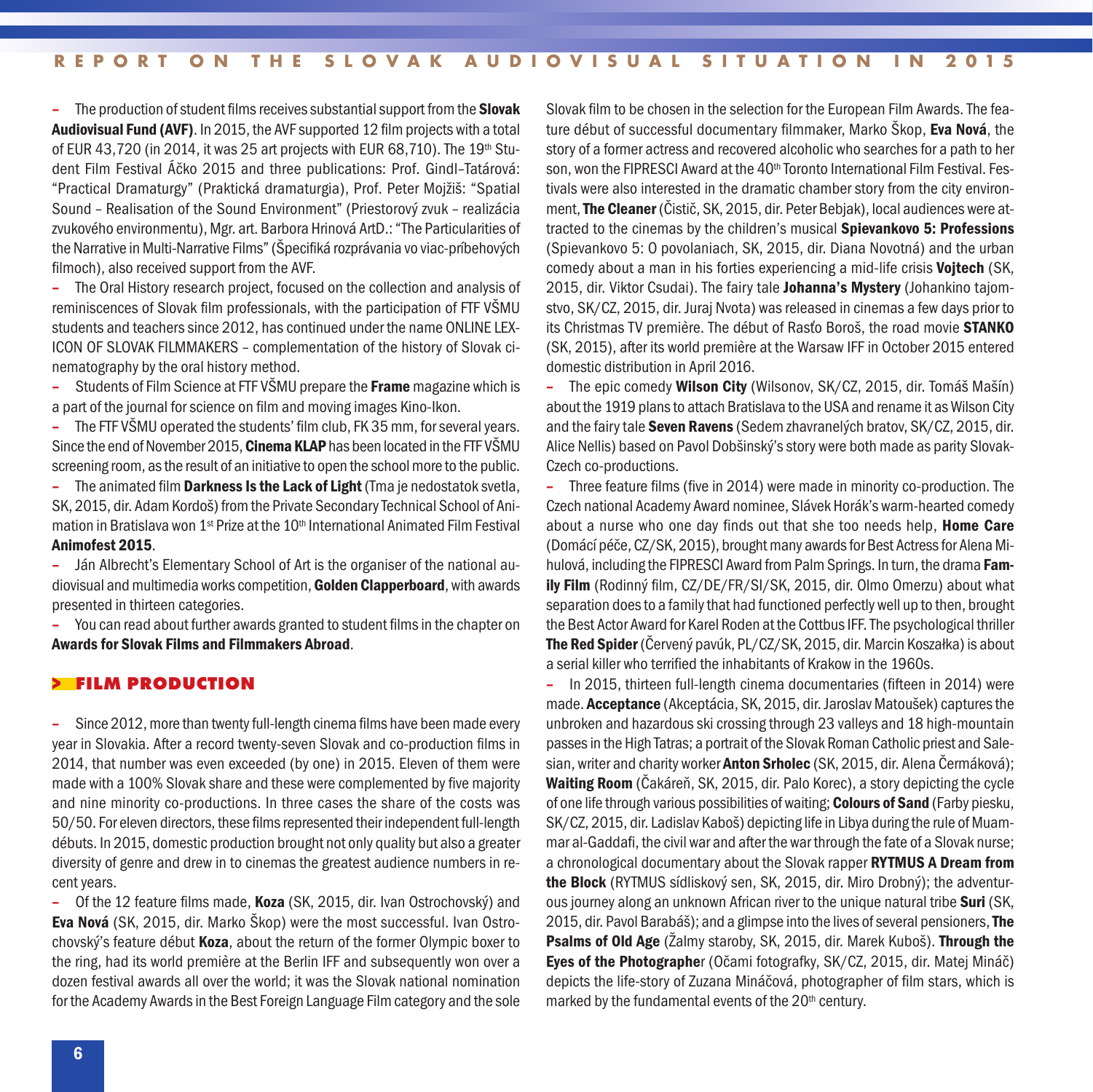**–** The 2015 domestic documentary production is complemented bythree minority co-productions:**The Czech Way**(Kupónová privatizácia, CZ/SK, 2015, dir. Martin Kohout) about the Czechoslovak economic transformation of the 1990s; **Abandoned Space** (Opustený vesmír, CZ/SK, 2015, dir. Peter Hledík) about dying, death and what awaits us after death; **Steam on the River** (Para nad riekou, CZ/SK, 2015, dir. Robert Kirchhoff) about three jazzmen (Laco Deczi, Ľubomír Tamaškovič, Ján Jankeje) who defected from the occupied Czechoslovakia to the West; and **Last Folio** (Posledný portrét, GB/SK, 2015, dir. Katya Krausova) about world-famous photographer Yuri Dojc, a Slovak native who returned to Slovakia after 1989 and started searching for his roots. **Climbing Higher** (Cesta hore, CZ/SK, 2015, dir. David Čálek) is not Slovak under the terms of the Audiovisual Act, although it wasmade in Czech-Slovak co-production.The makers of **Island** (Ostrov, SK/RS, 2015, dir. Olga Sedrovičová) about a community of refugees from the former Yugoslavia in Slovakia decided to edit it following its première at the International Festival of Local TV Channels "Golden Beggar" and will include it in the 2016 film production.

**–** 2015 was a record year in animated film. After all,**The Bloody Lady** (Krvavá pani, CS, 1980) made by Viktor Kubal was the last Slovak full-length film. In 2015, three full-length animated films were made. The minority co-productions **Little fromthe Fish Shop** (Malá zrybárne, CZ/SK/DE, 2015, dir. Jan Balej),**The Little Man** (Malý Pán, CZ/SK, 2015, dir. Radek Beran), but, in particular, the domestic novelty, **Lokalfilmis** (SK, 2015, dir. Jakub Kroner).

**–** In 2015, also, the full-length feature film**Fateful Moment** (Osudový okamih, SK, 2015, dir. Gabriel Hoštaj) and the full-length documentaries **EXCURSION – History of the Present** (EXKURZIA – História súčasnosti, SK/CZ, 2015, dir. Jan Gogola), **Guard** (Garda, SK, 2015, dir. Ivan Ostrochovský) and **Krasňany Greengrocers'** (Krasňanskýzelovoc, SK, 2015, dir. Miroslav Hájek) were made.

**–** In addition,several dozens ofshort andmid-length films were alsomade. For instance, the feature films **Chronos** (SK, 2015, dir.Martin Kazimír), **Fear** (Strach, SK, 2015, dir. Michal Blaško), documentaries **Dear Love** (Ahoj láska, SK, 2015, dir. Lena Kušnieriková), **Wild Slovakia** (Divoké Slovensko, DE/SK, 2015, dir. Tomáš Hulík), **Grimaces of Friederike Schuller** (Grimasy Friederiky Schullerovej, SK, 2015, dir. Marek Šulík), **Instinct** (Inštinkt, SK, 2015, dir. Jaroslav Blaško), **Okinawa – Slovakia, the Way of Karate** (Okinawa – Slovensko, cesta karate, SK, 2015, dir. Anton Szomolányi), **Footprints in the Snow** (Stopyvsnehu, SK, 2015, dir. Slavomír Zrebný), **True Štúr** (SK, 2015, dir. Michal Baláž), **Under My Spell** (SK, 2015, dir.Lucia Halmová), **Back Then in Bratislava** (Vtedyv Bratislave, SK, 2015, dir. Tereza Križková) and, asregards animated films, we can mention, for instance, **4n1m4ws** (SK, 2015, dir. Kaťa Geffertová), **Finlandia** (SK, 2015, dir. Lucia Černeková, Peter Luha), **Star Taxi** (Hviezdny taxík, SK, 2015, dir. Juraj Krumpolec, Igor Derevenec), **Cowboyland** (Kovbojsko, SK, 2015, dir. Dávid Štumpf),**The Flying Horse** (Letiaci kôň, SK/CZ, 2015, dir. Viera Čakányová), **Stability** (Stabilita, SK, 2015, dir. Daniela Krajčová).

**–** Slovak Television also took part in the production of seven feature and five documentary full-length cinema films. It is still the biggest producer in the area of documentary production, either on its own or in collaboration with independent producers(see also the chapter**Television**).You can find a list of the awards presented to the above and other filmsin the chapters **Awards for Slovak Films and Filmmakers in Slovakia** and **Awards for Slovak Films and Filmmakers Abroad**.

| Slovak and co-production feature-lenght theatrical films made in 2015 |                                          |                    |                                         |                              |                                                                                                                                                            |  |  |  |  |
|-----------------------------------------------------------------------|------------------------------------------|--------------------|-----------------------------------------|------------------------------|------------------------------------------------------------------------------------------------------------------------------------------------------------|--|--|--|--|
| <b>English Film Title</b>                                             | <b>Slovak Film Title</b>                 | <b>Directed by</b> | <b>Producer</b>                         | <b>Production</b>            | <b>Co-production</b>                                                                                                                                       |  |  |  |  |
| <b>Abandoned Space</b>                                                | Opustený vesmír                          | Peter Hledík       | Aleš Tříska (CZ)                        | CinemArt plus (CZ)           | Peter Hledík - Barok Film (SK)                                                                                                                             |  |  |  |  |
| <b>Acceptance</b>                                                     | Akceptácia                               | Jaroslav Matoušek  | Jaroslav Matoušek (SK)                  | JM film (SK)                 |                                                                                                                                                            |  |  |  |  |
| <b>Anton Srholec</b>                                                  | <b>Anton Srholec</b>                     | Alena<br>Cermáková | Mario Homolka (SK),<br>Dávid Čorba (SK) | <b>LEON Productions (SK)</b> |                                                                                                                                                            |  |  |  |  |
| <b>Climbing Higher</b>                                                | <b>Cesta hore</b>                        | David Čálek        | Richard Němec (CZ)                      | Verbascum (CZ)               | Česká televize (CZ), Punkchart films (SK)                                                                                                                  |  |  |  |  |
| <b>Colours of Sand</b>                                                | <b>Farby piesku</b>                      | Ladislav Kaboš     | Michael Kaboš (SK)                      | MEDIA FILM (SK)              | Rozhlas a televízia Slovenska (SK)<br>KABOS Film & Media (CZ)                                                                                              |  |  |  |  |
| Eva Nová                                                              | Eva Nová                                 | Marko Škop         | Marko Škop (SK),<br>Ján Meliš (SK)      | <b>ARTILERIA (SK)</b>        | Sirius Films (CZ), Rozhlas a televízia Slovenska (SK)<br>Filmpark production (SK)                                                                          |  |  |  |  |
| <b>EXCURSION - History</b><br>of the Present                          | <b>EXKURZIA - História</b><br>súčasnosti | Jan Gogola         | Peter Kerekes (SK)                      | Peter Kerekes (SK)           | Rozhlas a televízia Slovenska (SK), Česká televize (CZ),<br>Hypermarket Film (CZ)                                                                          |  |  |  |  |
| <b>Family Film</b>                                                    | Rodinný film                             | Olmo Omerzu        | Jiří Konečný (CZ)                       | endorfilm (CZ)               | 42 film (DE), Rouge International (FR), Arsmedia (SI),<br>Punkchart films (SK), Česká televize (CZ)                                                        |  |  |  |  |
| <b>Home Care</b>                                                      | Domácí péče                              | Slávek Horák       | Slávek Horák (CZ)                       | TVORBA films (CZ)            | Fog'n'Desire Films (CZ), SOKOL KOLLAR (SK),<br>Česká televize (CZ), Svoboda & Wiliams (CZ), Rozhlas<br>a televízia Slovenska (SK), HBO Czech Republic (CZ) |  |  |  |  |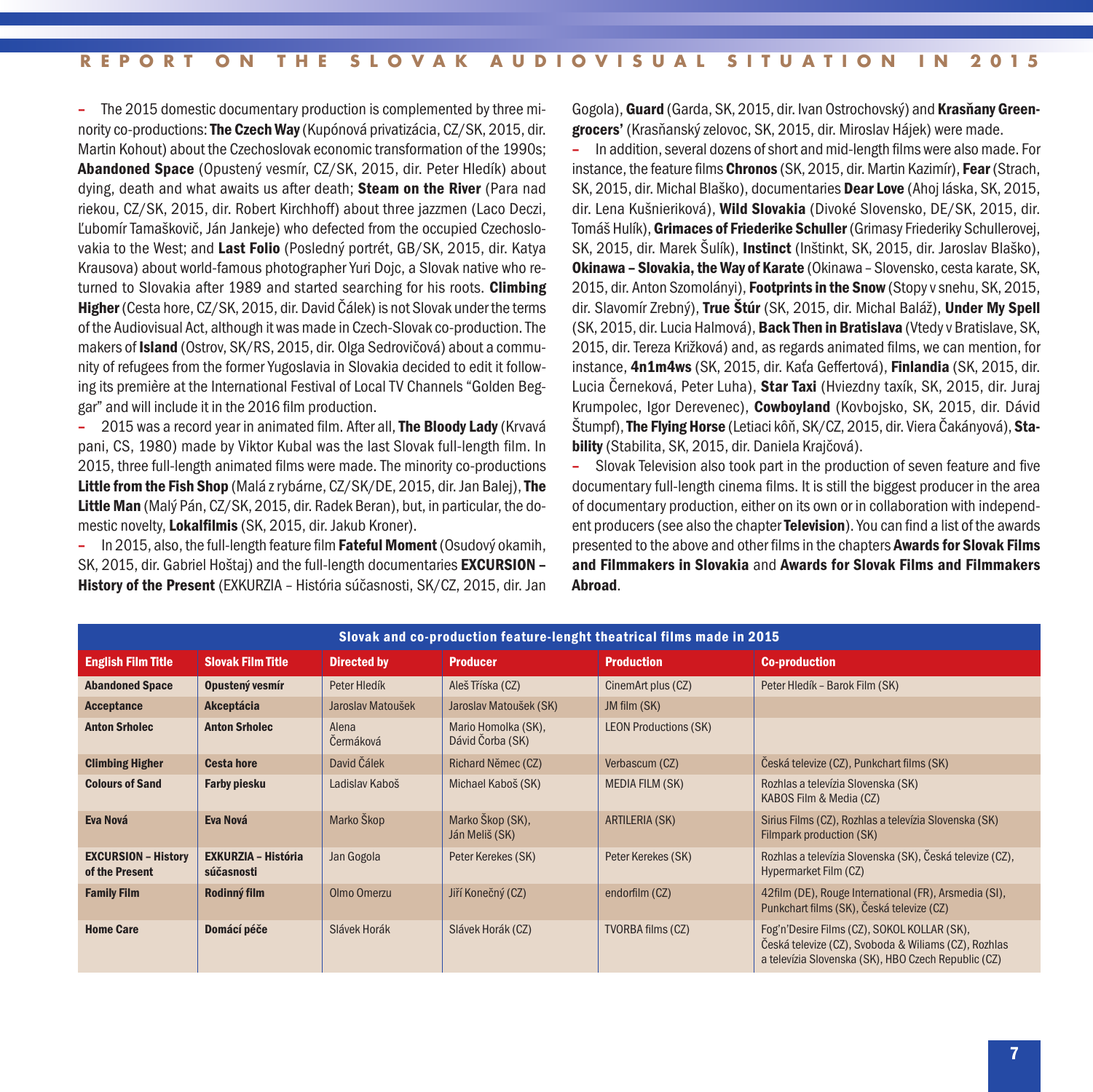| Slovak and co-production feature-lenght theatrical films made in 2015 |                                 |                                           |                                                                                              |                                                   |                                                                                                                                                                                              |  |  |  |
|-----------------------------------------------------------------------|---------------------------------|-------------------------------------------|----------------------------------------------------------------------------------------------|---------------------------------------------------|----------------------------------------------------------------------------------------------------------------------------------------------------------------------------------------------|--|--|--|
| <b>English Film Title</b>                                             | <b>Slovak Film Title</b>        | <b>Directed by</b>                        | <b>Producer</b>                                                                              | <b>Production</b>                                 | <b>Co-production</b>                                                                                                                                                                         |  |  |  |
| <b>Island</b>                                                         | <b>Ostrov</b>                   | Oľga Sedrovičová                          | Slobodan Bengin (SK)                                                                         | ResArtis (SK)                                     | <b>Power Media Productions (RS)</b>                                                                                                                                                          |  |  |  |
| <b>Johanna's Mystery</b>                                              | Johankino tajomstvo             | Juraj Nvota                               | Marian Urban (SK)                                                                            | ALEF FILM & MEDIA (SK)                            | Rozhlas a televízia Slovenska (SK), UN FILM (SK),<br>Česká televize (CZ), Filmpark production (SK)                                                                                           |  |  |  |
| <b>Koza</b>                                                           | <b>Koza</b>                     | Ivan Ostrochovský                         | Marek Urban (SK),<br>Ivan Ostrochovský (SK),<br>Jiří Konečný (CZ)                            | sentimentalfilm (SK),<br>endorfilm (CZ)           | Česká televize (CZ), Rozhlas a televízia Slovenska (SK),<br>Punkchart films (SK)                                                                                                             |  |  |  |
| <b>Last Folio</b>                                                     | Posledný portrét                | Katya<br>Krausova                         | Katya Krausova (UK), Patrik<br>Pašš (SK), Miroslava Tomaní-<br>ková (SK), Peter Dubecký (SK) | Portobello Media (GB)                             | Studio Yuri Dojc (CA), Rozhlas a televízia Slovenska (SK),<br>Slovenský filmový ústav (SK), TRIGON PRODUCTION (SK)                                                                           |  |  |  |
| <b>Little from the Fish</b><br><b>Shop</b>                            | Malá z rybárne                  | Jan Balej                                 | Daniela Nelly Jenčíková (CZ)                                                                 | MIRACLE FILM (CZ)                                 | MARLEN MEDIA GROUP (SK), Česká televize (CZ),<br>EMITA INVESTMENTS CZ (CZ), Hafan Film (CZ),<br>Filmpark production (SK), Bystrouška (CZ), TeamWerk (DE),<br>VFXbox (DE), MiriquidiFilm (DE) |  |  |  |
| <b>Lokalfilmis</b>                                                    | <b>Lokalfilmis</b>              | <b>Jakub Kroner</b>                       | Adriana Kronerová (SK)                                                                       | LokalTV (SK)                                      | <b>INOUT STUDIO (SK)</b>                                                                                                                                                                     |  |  |  |
| <b>RYTMUS A Dream</b><br><b>From the Block</b>                        | <b>RYTMUS sídliskový sen</b>    | Miro Drobný                               | Michal Romeo Dvořák (CZ)                                                                     | Miro Drobný (SK)                                  |                                                                                                                                                                                              |  |  |  |
| <b>Seven Ravens</b>                                                   | Sedem zhavranelých<br>bratov    | <b>Alice Nellis</b>                       | Katarína Vanžurová (SK),<br>Ľubomír Slivka (SK),<br>Ester Honysová (CZ)                      | et cetera group (SK)<br>Honys Motion (CZ)         | Attack film (SK), Rozhlas a televízia Slovenska (SK)                                                                                                                                         |  |  |  |
| <b>Spievankovo 5: Profes-</b><br>sions                                | Spievankovo 5:<br>O povolaniach | Diana Novotná                             | Miroslav Čačík (SK)                                                                          | <b>TONADA (SK)</b>                                |                                                                                                                                                                                              |  |  |  |
| <b>STANKO</b>                                                         | <b>STANKO</b>                   | Rasťo Boroš                               | Barbara Harumová Hessová<br>(SK)                                                             | AH production (SK)                                |                                                                                                                                                                                              |  |  |  |
| <b>Steam on the River</b>                                             | Para nad riekou                 | Robert Kirchhoff,<br><b>Filip Remunda</b> | Robert Kirchhoff (SK),<br>Filip Remunda (CZ), Vít Klusák<br>(CZ), Kamila Zlatušková (CZ)     | atelier.doc (SK)                                  | Hypermarket film (CZ), Česká televize (CZ)                                                                                                                                                   |  |  |  |
| <b>Suri</b>                                                           | Suri                            | Pavol Barabáš                             | Alena Koščová (SK)                                                                           | K2 studio (SK)                                    | Rozhlas a televízia Slovenska (SK)                                                                                                                                                           |  |  |  |
| <b>The Cleaner</b>                                                    | Čistič                          | Peter Bebjak                              | Rastislav Šesták (SK),<br>Peter Bebjak (SK)                                                  | D.N.A. (SK)                                       | Studio 727 (SK), Surosound (SK)                                                                                                                                                              |  |  |  |
| <b>The Czech Way</b>                                                  | Česká cesta                     | <b>Martin Kohout</b>                      | Tomáš Michálek (CZ), Dagmar<br>Sedláčková (CZ), Jakub Mahler<br>(CZ), Michael Kaboš (SK)     | MasterFilm (CZ)                                   | FAMU (CZ), MEDIA FILM (SK)<br>Rozhlas a televízia Slovenska (SK)                                                                                                                             |  |  |  |
| <b>The Little Man</b>                                                 | <b>Malý Pán</b>                 | Radek Beran                               | Jakub Červenka (CZ)                                                                          | Bedna Films (CZ)                                  | Fantomas Production (SK), Česká televize (CZ)                                                                                                                                                |  |  |  |
| <b>The Psalms of Old Age</b>                                          | <b>Žalmy staroby</b>            | Marek Kuboš                               | Marek Kuboš (SK)                                                                             | PSYCHE film (SK)                                  | Filmpark production (SK)                                                                                                                                                                     |  |  |  |
| <b>The Red Spider</b>                                                 | <b>Cervený pavúk</b>            | Marcin Koszałka                           | Agnieszka Kurzydło (PL)                                                                      | MD4 (PL)                                          | Fog'n'Desire Films (CZ), SOKOL KOLLAR (SK),<br>Telco Orange (PL), Zentropa International Poland (PL),<br>Krakow Film Commission (PL)                                                         |  |  |  |
| <b>Through the Eyes of</b><br>the Photographer                        | Očami fotografky                | Matej Mináč                               | Matej Mináč (CZ, SK)                                                                         | W.I.P. (CZ), MAZL (SK),<br>TRIGON PRODUCTION (SK) | Slovenský filmový ústav (SK), Česká televize (CZ), RWE (CZ),<br>Fénix film (CZ), Bessel Kok (CZ), Evan Lazar (CZ)                                                                            |  |  |  |
| Vojtech                                                               | <b>Vojtech</b>                  | <b>Viktor Csudai</b>                      | Viktor Csudai (SK)                                                                           | <b>CULTFILM (SK)</b>                              | <b>GRIMALDI PRODUCTION (SK)</b><br>Rozhlas a televízia Slovenska (SK)                                                                                                                        |  |  |  |
| <b>Waiting Room</b>                                                   | <b>Čakáreň</b>                  | Palo Korec                                | Ján Meliš (SK)                                                                               | <b>ARTILERIA (SK)</b>                             | Rozhlas a televízia Slovenska (SK)<br>Filmpark production (SK)                                                                                                                               |  |  |  |
| <b>Wilson City</b>                                                    | <b>Wilsonov</b>                 | Tomáš Mašín                               | Petr Bílek (CZ)                                                                              | FilmBrigade (CZ), PubRes (SK)                     | Česká televize (CZ), Rozhlas a televízia Slovenska (SK),<br>RWE (CZ)                                                                                                                         |  |  |  |

*Note:The table consists only of films mentioned in this chapter (Film Production)*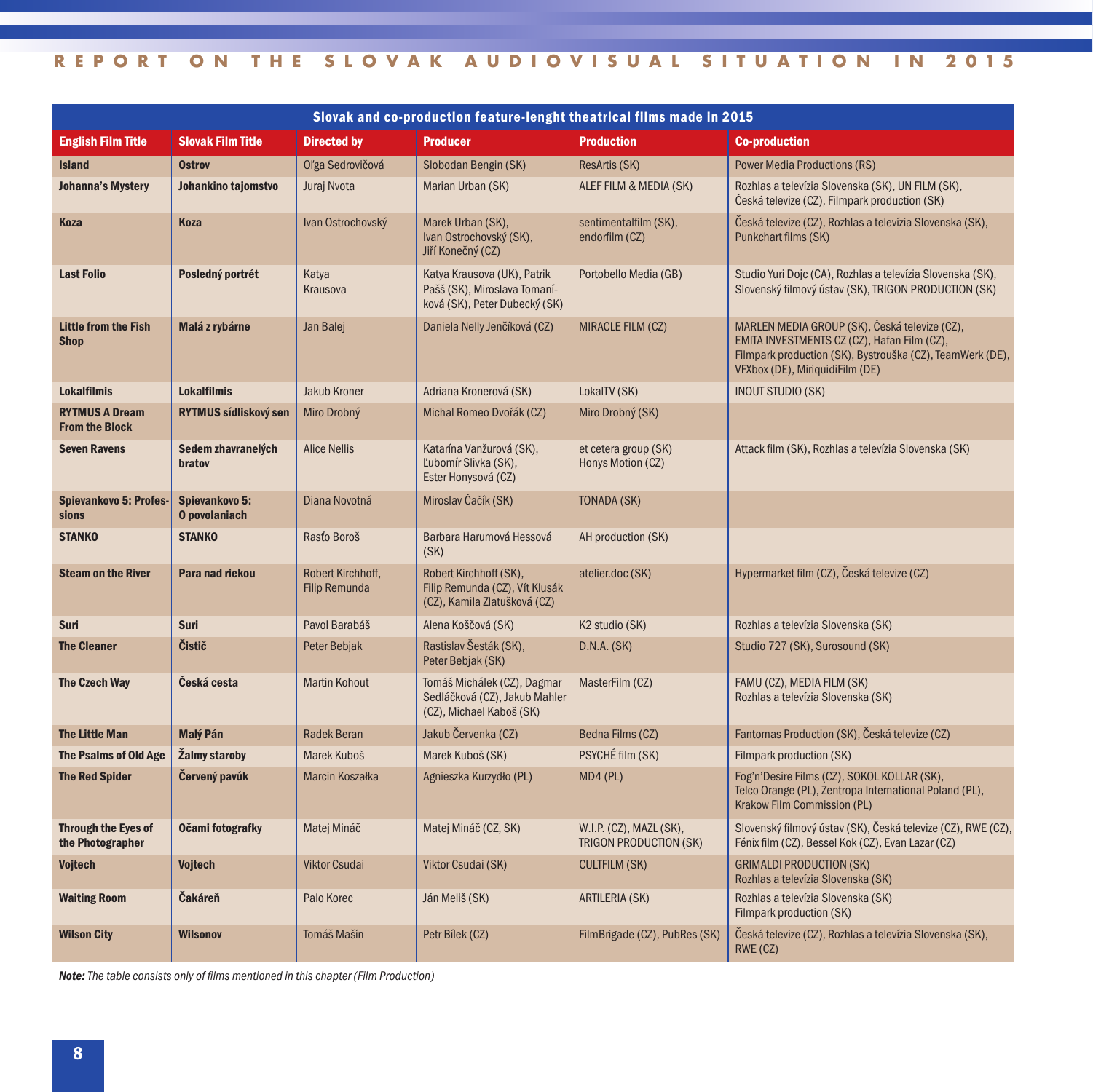#### **> SLOVAK AUDIOVISUAL FUND**

**–** The Slovak Audiovisual Fund (AVF) has provided support since 2010. As an independent public institution established by a separate Act, it is the main source of financial support for audiovision in the Slovak Republic. Its aim is to support all parts of the filmmaking, film production and distribution processes, film festivals, education, research, publication activities and technological development, particularly in the area of cinema digitisation. The Fund's financial sources consist of a contribution from the national budget and contributions from those entitiesthat use audiovisual worksin their commercial activities: the broadcaster of the television programme service in the public interest (5%of revenuesfromadvertising), private television broadcasters (2 % of revenues from advertising), cinemas(EUR 0.03 fromeach ticketsold), distributors of audiovisual works(1% of revenuesfrom distribution outside of cinemas) and retransmission operators (1%of retransmission revenues). In **2015**, the AVF allocated **EUR 57,840more in financial support than in the previous year** (**EUR 6,542,900** in 2015 and EUR 6,485,060 in 2014). Over the course ofsixyears, the AVF supported 1,773 applications with a total amount of **EUR 37,411,678**. The production of audiovisual works, including student works, is also on the increase thanksto AVF support, the distribution area is growing and stabilising, the promotion of domestic production both at home and abroad hasimproved and, with increasing experience, the ability of the individual entities to enter international co-productions increasestoo.

**–** In 2015, **548 applications** were submitted to the AVF with total costs of **EUR 85,312,821** and the amounts of fundsrequested of **EUR 28,763,870**.The number of applications supported remained the same as in 2014 (334). The share of supported projects in the overall number of applications submitted increased (60.90%in 2015, 55.48%in 2014).The statisticsfor 2015 present the situation as at 2 May 2016.

**–** In 2015, the AVF supported nine applicationsfor cinema digitisation with **D-Cinema** technology - Cinema Lumière Bratislava, screening rooms K3 and K4, Tatra Komárno, Úsmev Košice, Primáš Myjava, Tatran Poprad, KLUB Cinema Revúca, SĽUK Rusovce and the historically first Slovak application for re-digitisation of cinema (Kultúra Ružomberok which had been digitised without AVF support)– with a total amount of EUR 247,000.

**–** In 2015, no application was submitted for cinema digitisation with the less expensive digital technology, **E-Cinema HD**.

**–** Five applications were supported within Sub-programme **4.3 Modernisation of Equipment in Digitised Single-Screen Cinemas** – Pôtoň Theatre Bátovce, FilmEurope Cinema Bratislava,JuniorLevice,Tatra Nitra andMladosť Vranov nad Topľou – with a total amount of **EUR 68,000**. (You can find more details in the chapter on **Cinemas**.)

**–** Thanksto the amendment to **Act 516/2008 on the Slovak Audiovisual Fund** and the **Decree of the Ministry of Culture of the Slovak Republic on Film Projects**, which **created the conditions for** another systematic measure to function, being **the provision of funds in the formof a special grant provided speci-** **fically for the support of the audiovisual industry** in the Slovak Republic, since 2015 the AVF has been able to provide funds for support of the audiovisual industry**from a special contribution of the national budget**. Accordingly, **the financial coverage of the new programme will not, thereby, have any negative impact on the Fund's current activities** which are predominantly focused on support for audiovisual culture. The first successful film project, which was also made in part in Slovakia as a foreign production, was the TV series **Marco Polo 2**. However, some of its basic conditions will need to be reconsidered in the future, especiallythe investment limit of at least EUR 2 million.

**–** At itsmeeting on 30 June 2015, the Slovak Audiovisual Fund Board adopted the proposal to extend the 2015 Structure of Support Activities by a new Subprogramme **2.3 Support for Attendance of Slovak Cinematographic Works** within Programme 2 – Support for Distribution and Other Presentation of Audiovisual Worksto the Public. The aim of the Sub-programme isto contribute to an increase in the attendance at public screenings of Slovak cinematographic works in cinemas across Slovakia. Financial support will take the form of a grant. The unit support amount in Sub-programme 2.3 is EUR 1.0 per ticket sold for the audiovisual presentation of a Slovak cinematographic work listed in the Slovak audiovisual works or demonstrably meeting the criteria for a Slovak audiovisual work.

**–** An eligible applicant is any operator of an audiovisual technical facility in Slovakia who is registered as a contributor to the Fund and who does not have any registered arrears, who performs audiovisual presentations with an admission fee paid, who uses digital D-Cinema or E-Cinema digital projection technologyfor the audiovisual presentations, who, in the respective calendaryear, publicly presents more than 50% of the total number of Slovak cinematographic works included in the schedule of premières prepared by the Union of Film Distributors of the Slovak Republic and who provides the Union of Film Distributors of the Slovak Republic with verified information on the attendance at the individual screenings with the option to subsequently check this information.

**–** The extension of the Structure of the Slovak Audiovisual Fund's Support Activities for 2015 by this Sub-programme resulted in Call for Proposals No. 8/2015, which was open from 11 January to 29 February 2016.

#### **Overview of projects which obtained financial support in excess of EUR 100,000 in 2015:**

#### **Sub-programme 1.1 – Feature Audiovisual Works**

**amount endorsed / name of project / applicant**

EUR 285,000 – **Johanna's Mystery (working title Third Prophecy)** – ALEF FILM & MEDIA,s. r. o.

- EUR 250,000 **Live and Let Live, "Kidnapping"** –JMB Film & TV Production Bratislava, spol. s r, o.
- EUR 220,000 **MASARYK** Rudolf Biermann
- EUR 200,000 **The Red Captain – shooting in spring 2015, 2nd phase (final tranche of financing) and POST-PRODUCTION** – SOKOL KOLLAR, spol. sr. o.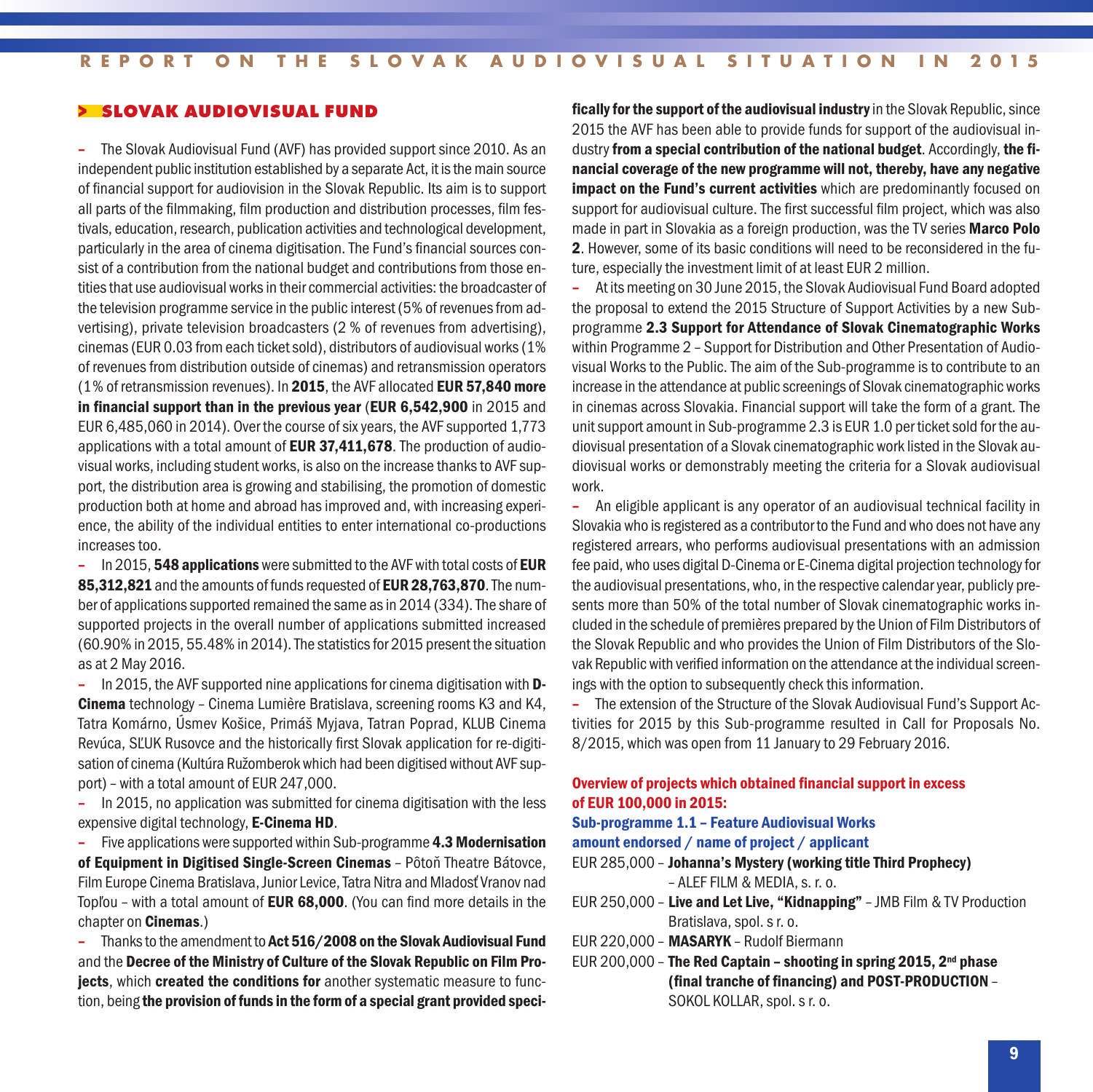#### EUR 200,000 – **SHE IS A HARBOUR** – production – Hulapa film,s. r. o.

EUR 200,000 – **OUT**–sentimentalfilm s. r. o.

EUR 185,000 – **Nina** – Punkchart filmss. r. o.

- EUR 150,000 **SHE IS A HARBOUR – production and post-production** Hulapa film, s. r. o.
- EUR 150,000 **SchengenStory – production 3** Wandal Production,s. r. o. EUR 150,000 – **OUT part 2** –sentimentalfilm s. r. o.
- 
- EUR 140,000 **SchengenStory – production 2** Wandal Production,s. r. o.
- EUR 120,000 **Filthy (working title)** Bfilm,s. r. o.
- EUR 100,000 **AGAVE – 3rd shooting phase** –TRIGON PRODUCTION s. r. o.
- EUR 100,000 **AGAVE – post-production** –TRIGON PRODUCTION s. r. o.
- EUR 100,000 **The Red Captain – POST-PRODUCTION** SOKOL KOLLAR, spol. s. r. o.

EUR 100,000 – **HUGO (working title)**– ARINA s. r. o.

EUR 100,000 – **Seven-Legged Lukáš (working title Quid pro Quo)**– J&J JAKUBISKO FILM EUROPE SR,s. r. o.

EUR 100,000 – **The Teacher**– PubRess. r. o.

**Sub-programme 1.5 – Production of European Co-Production Cinematographic Works in Which the Slovak Co-Producer Holds a Minority Share** EUR 100,000 – **Little Crusader**– ARTILERIA,s. r. o.

**Sub-programme 2.2 – Public Cultural Events with Involvement of Audiovisual Works in the Slovak Republic** EUR 160,000 – **ART FILM FEST 2015** – ART FILM, n. o.

#### **Financial support provided by the Slovak Audiovisual Fund in 2015 Based on funds allocated**



**Financial support provided by the Slovak Audiovisual Fund in 2015 Based on number of applications supported**

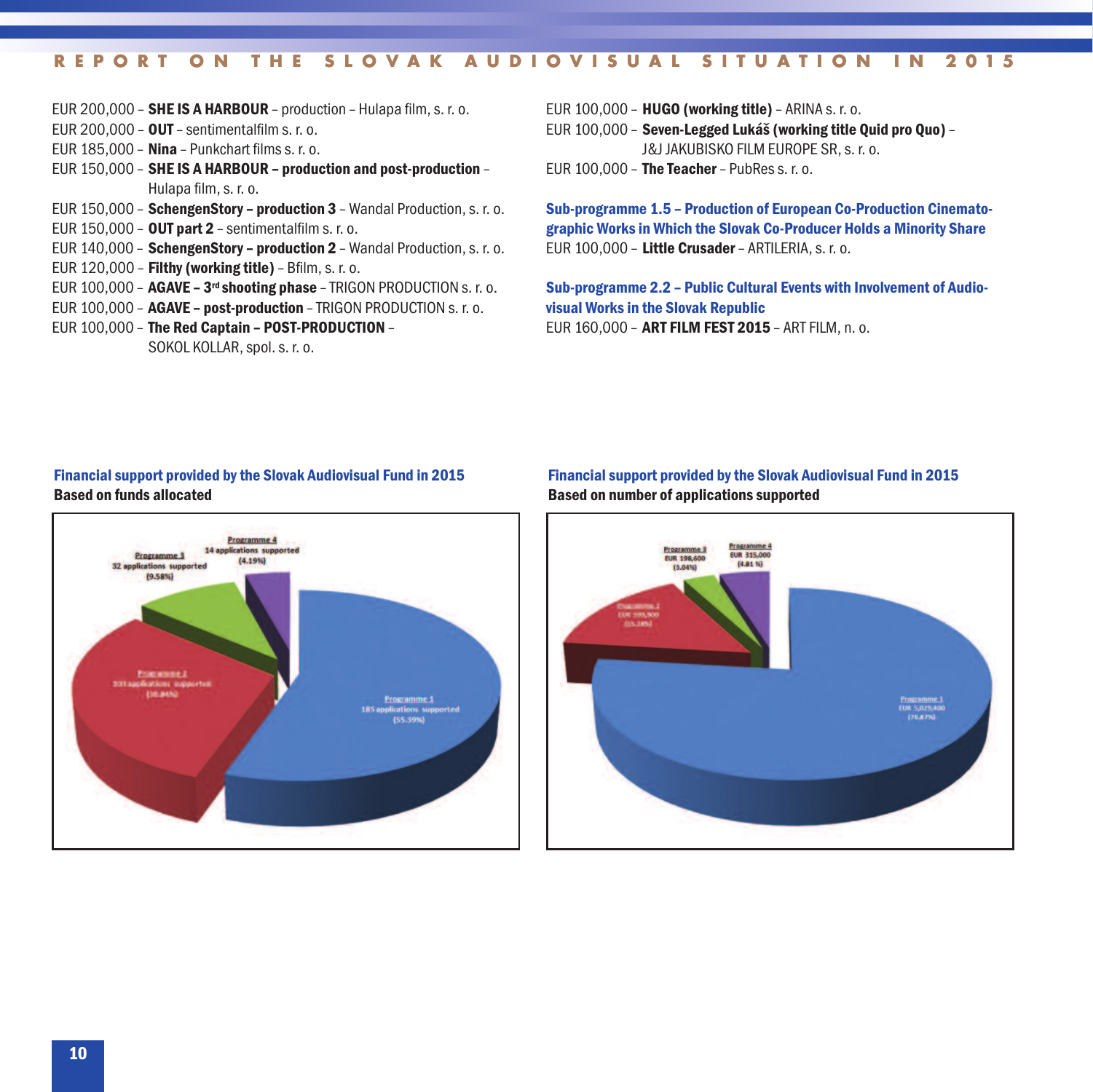# **Allocation of Funds based on Individual Programmes and Sub-programmes**

|                    |                                                                                                                             | <b>Number</b><br>of Applications<br><b>Supported</b> | <b>Share in total number of</b><br>supported applications | <b>Funds Allocated (EUR)</b> | <b>Share in total support</b> |
|--------------------|-----------------------------------------------------------------------------------------------------------------------------|------------------------------------------------------|-----------------------------------------------------------|------------------------------|-------------------------------|
| <b>Programme 1</b> | <b>Support for making and production</b><br>of Slovak audiovisual works                                                     | 185                                                  | 55.39%                                                    | 5,029,400                    | 76.87%                        |
| Sub-programme 1.1  | Feature audiovisual works                                                                                                   | 66                                                   | 19.76%                                                    | 3,326,800                    | 50.85%                        |
| Sub-programme 1.2  | Documentary audiovisual works                                                                                               | 79                                                   | 23.65%                                                    | 1,038,300                    | 15.87%                        |
| Sub-programme 1.3  | Animated audiovisual works                                                                                                  | 22                                                   | 6.59%                                                     | 270.900                      | 4.14%                         |
| Sub-programme 1.4  | School and educational audiovisual works                                                                                    | 11                                                   | 3.29 %                                                    | 33,400                       | 0.51%                         |
| Sub-programme 1.5  | Production of European co-production and<br>cinematographic works in which the Slovak<br>co-producer holds a minority share | $\overline{7}$                                       | 2.10 %                                                    | 360,000                      | 5.50%                         |
| <b>Programme 2</b> | Support for distribution and other presen-<br>tation of audiovisual works to the public                                     | 103                                                  | 30.84%                                                    | 999,900                      | 15.28%                        |
| Sub-programme 2.1  | Distribution and presentation<br>of audiovisual works                                                                       | 89                                                   | 26.65%                                                    | 499,900                      | 7.64%                         |
| Sub-programme 2.2  | Public cultural events with involvement of<br>audiovisual works in the Slovak Republic                                      | 14                                                   | 4.19 %                                                    | 500,000                      | 7.64%                         |
| <b>Programme 3</b> | <b>Support for research, education, training</b><br>and publication activities in the area of<br>audiovisual culture        | 32                                                   | 9.58%                                                     | 198,600                      | 3.04%                         |
| Sub-programme 3.1  | <b>Publication activities</b>                                                                                               | 8                                                    | 2.40 %                                                    | 52,500                       | 0.80%                         |
| Sub-programme 3.2  | Expert research and making professional<br>information available                                                            | 3                                                    | 0.90%                                                     | 16,500                       | 0.25%                         |
| Sub-programme 3.3  | Technical education and professional<br>preparation                                                                         | 21                                                   | 6.29 %                                                    | 129,600                      | 1.98%                         |
| <b>Programme 4</b> | <b>Support for development of audiovisual</b><br>technologies in the Slovak Republic                                        | 14                                                   | 4.19%                                                     | 315,000                      | 4.81%                         |
| Sub-programme 4.1  | Cinema digitisation with D-Cinema tech-<br>nology in accordance with DCI standards                                          | $\overline{9}$                                       | 2.69 %                                                    | 247,000                      | 3.78%                         |
| Sub-programme 4.2  | Cinema digitisation with E-Cinema<br><b>HD technology</b>                                                                   | $\Omega$                                             | 0.00%                                                     | $\Omega$                     | 0.00%                         |
| Sub-programme 4.3  | Modernisation of equipment in digitised<br>single-screen cinemas                                                            | 5                                                    | 1.50 %                                                    | 68,000                       | 1.04%                         |
| <b>TOTAL</b>       |                                                                                                                             | 334                                                  | 100.00%                                                   | 6,542,900                    | 100.00%                       |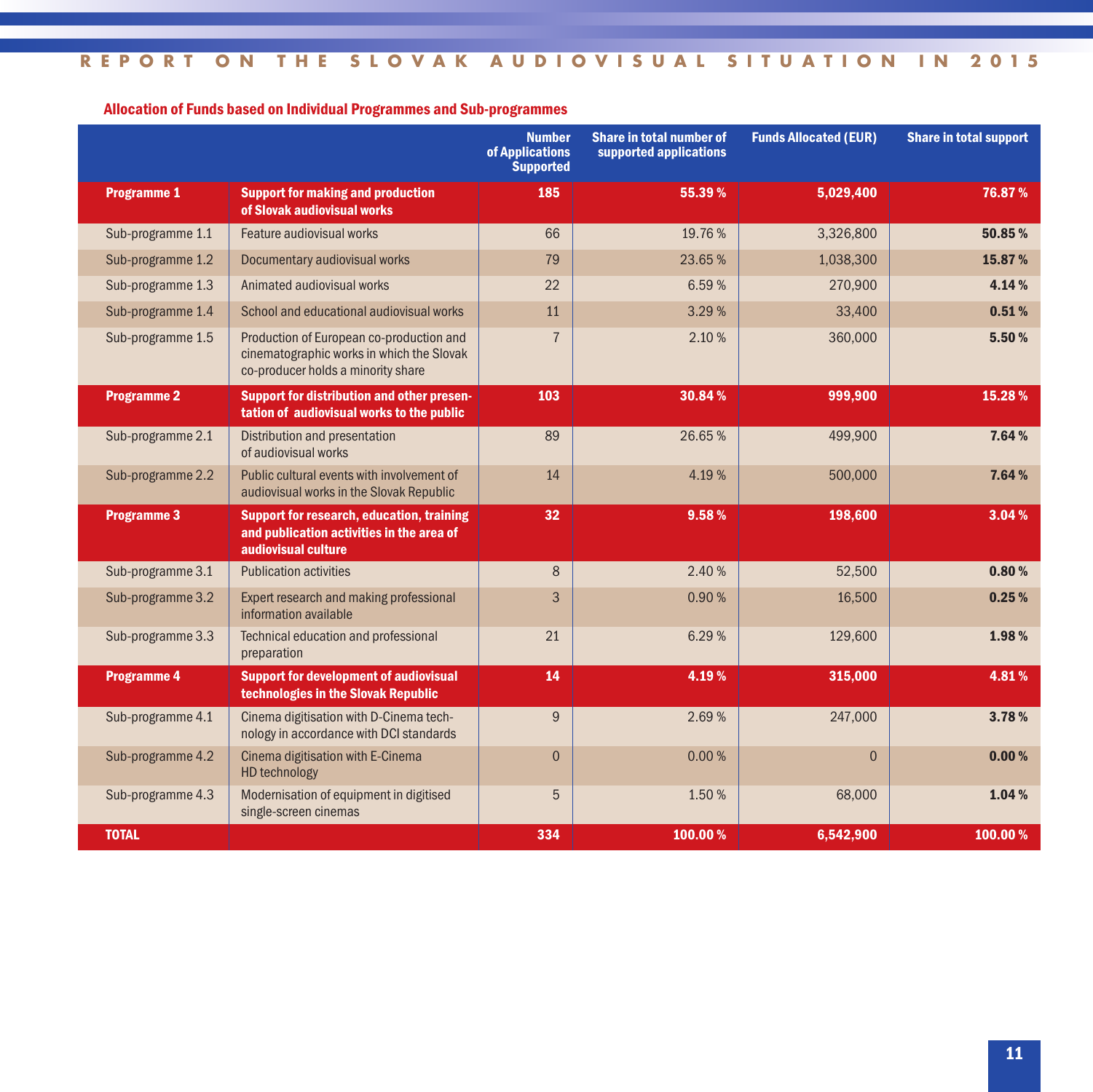#### **> LITERARY FUND**

**–** Themission of the Literary Fund isto support the development of artistic,scientific and technical literature, journalistic and creative activities in the area of theatre, film, radio and television. In 2015, the Committee of the Section for Creative Work in Television, Film and Video supported, via the ALFA Programme, the production of original, new literary works which could form the basis of feature, documentary and animated films. The Section Committee also evaluated film and television productions made in 2014 and rewarded the best by presenting them with the Igric Awards and Literary Fund Premiums (more about the Igric Awards in the chapter on **Festivals and Reviews**). The Literary Fund also made contributionsto costsfor creative journeysin Slovakia and abroad, and provided rewards for performing artists celebrating an anniversary in 2015. Even those performing artists who are no longer in a productive age were not forgotten, with support provided to those who found themselves in a difficult financial situation due to illness, old age or other objective reasons.

**–** In 2015, the Section Committee had a budget of **EUR 121,000**, and provided EUR 120,843 by 31 December 2015 from the budget for care for creative staff and artists. Almost half of this amount (EUR 51,000) was paid to 55 people in the form of creative scholarships.

#### **> MEDIA**

**–** As of 1 January 2014 the MEDIA Programme became a sub-programme of the Creative Europe Programme (merging with the Culture Programme under Creative Europe umbrella) and the same went for the MEDIA Desk Slovakia office which (merging with the Cultural Contact Point office) was transformed into Creative Europe Desk in 2014.

**–** In 2015, in compliance with the approved action plan and within the budget available, Creative Europe Desk Slovakia continued to fulfil its fundamental tasks: to provide information on the MEDIA Sub-programme to all interested parties and to consult with applicants seeking a grant from the Sub-programme; it also performed activities directed towardsimproving the integration of Slovak audiovision professionals within Europe.The effects of theMEDIA Sub-programme on Slovak audiovision may be assessed by the amount of support allocated to Slovakia from the Programme each year, but perhaps even more important are the additional tools provided bythe Sub-programme to create Slovak audiovision.

**–** We continued to register positive resultsfor Slovak entities applying for funding from the Programme in 2015. The MEDIA Sub-programme supported Slovak applicants to the extent of **EUR 571,537** within the following schemes: Support for Development– Single Projects: EUR 25,000, Distribution: Selective Scheme: EUR 88,700, Support for Film Festivals: EUR 25,000, Distribution: Automatic Scheme: EUR 282,837 and Audience Development (a Slovak company was one of the partners of the supported project): EUR 150,000.

**–** Indirect support within the Europa Cinemas network for the nineteen Slovak cinemas associated in the network amounted to **EUR 119,421**; hence the total support allocated to Slovak entitiesin 2015 was **EUR 690,958**.

**–** If we add the support granted to Slovak companies within the Culture Subprogramme (EUR 461,101) the total support granted to Slovak companies within the **Creative Europe Programme in 2015 amounted to EUR 1,015,059**.

**–** In April, as has become a tradition, Creative Europe Desk -MEDIA published the **2014 Report on the Slovak Audiovisual Situation** with a summary of information on all important aspects of the state of the Slovak audiovisual industry(in Slovak and English, circulation – 400). As a priority, the Report is distributed to foreign companies, organisations and institutions.

**–** Creative Europe Desk Slovakia organised or co-organised severalseminars, workshops and events; we chose three of them:

On 9 and 10 September 2015, the seminar and workshop **DOX IN VITRO** (formerly named **Co-producing Documentaries in Europe**) was organised in Piešťany (together with European Documentary Network and IFF Cinematik Piešťany) with renowned European audiovisual professional as tutors: Ove Rishøj Jensen, EDN/Denmark; Hanka Kastelicová, HBO Europe/Czech Republic and Jesper Osmund, editor and dramaturgy consultant/Denmark).

**–** Creative Europe Desk Slovakia also co-organised (together with the Office of the Government and the Permanent Representation of the European Commission to the Slovak Republic) a **Minifestival of European Film 7x7**; the Festival was held from 6 May to 17 June 2015 and over this period seven European films, supported from the MEDIA Sub-programme, were shown in seven Slovak cities. In all, 3,139 viewers watched the Festival films.

**–** On 19 and 20 November 2015 an internationalseminar **FilmProject for International Market** took place (organised in cooperation with Character – Film Development Association and MIDPOINT - Central European Script Center). It focused on introducing the complex process of an efficient launch of a filmproject into an international environment with renowned European audiovisual experts fromthe field: Gabriele Brunnenmayer / Germany and Domenico La Porta / Belgium asspeakers.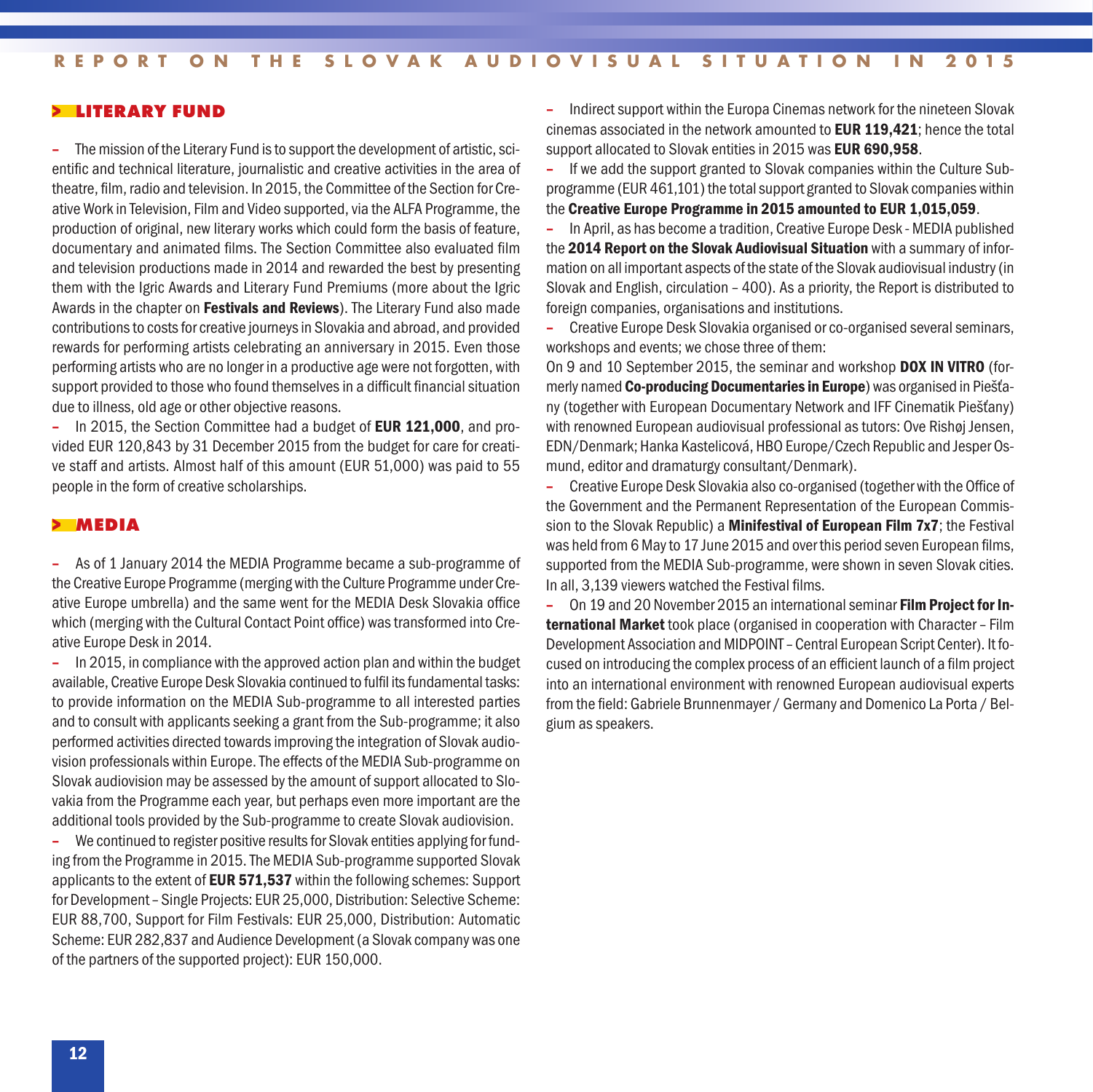# Overview of the support from the Creative Europe Programme, MEDIA Sub-programme granted to Slovak Companies in 2015

| <b>COMPANY</b>                                                                       | <b>PROJECT</b>                                     | <b>AMOUNT (EUR)</b> |
|--------------------------------------------------------------------------------------|----------------------------------------------------|---------------------|
| <b>SCHEME: Support for Film Festivals EAC/S32/2013</b>                               |                                                    | 25,000              |
| Anča                                                                                 | Fest Anča                                          | 25,000              |
| SCHEME: Development - Single Projects EACEA/17/2014                                  |                                                    | 25,000              |
| Peter Kerekes                                                                        | <b>Lying Carpet</b>                                | 25,000              |
| <b>SCHEME: Audience Development EACEA/05/2015</b>                                    |                                                    | 150,000             |
| Institut dokumentárního filmu (CZ) - the Slovak partner of the project was Filmtopia | KineDok                                            | 150,000             |
| SCHEME: Distribution - Selective Scheme EACEA/23/2014                                |                                                    | 88,700              |
| <b>ASFK</b>                                                                          | Phoenix                                            | 3,000               |
| <b>Barracuda Movie</b>                                                               | <b>Marie Heurtin</b>                               | 3,000               |
| <b>Continental film</b>                                                              | Fasandræberne                                      | 5,300               |
| <b>Film Europe</b>                                                                   | <b>1001 Gram</b>                                   | 3,000               |
| <b>Film Europe</b>                                                                   | Das große Museum                                   | 3,000               |
| <b>Film Europe</b>                                                                   | En chance til                                      | 3,000               |
| Film Europe                                                                          | En duva satt pa en gren och funderade pa tillvaron | 3,000               |
| <b>Film Europe</b>                                                                   | La rancon de la gloire                             | 5,300               |
| Film Europe                                                                          | Les combattants                                    | 3,000               |
| <b>ASFK</b>                                                                          | Marguerite                                         | 5,300               |
| <b>ASFK</b>                                                                          | Hrútar                                             | 3,000               |
| <b>ASFK</b>                                                                          | Le tout nouveau testament                          | 5,300               |
| <b>ASFK</b>                                                                          | Fúsi                                               | 3,000               |
| <b>Film Europe</b>                                                                   | Dheepan                                            | 5,300               |
| <b>Film Europe</b>                                                                   | Mia madre                                          | 5,300               |
| <b>Film Europe</b>                                                                   | <b>Mon Roi</b>                                     | 5,300               |
| Film Europe                                                                          | Saul fia                                           | 5,300               |
| <b>Film Europe</b>                                                                   | <b>Operasjon Arktis</b>                            | 8,700               |
| Film Europe                                                                          | Victoria                                           | 5,300               |
| <b>Film Europe</b>                                                                   | Kollektivet                                        | 5,300               |
| <b>SCHEME: Distribution - Automatic Scheme EACEA/27/2014</b>                         |                                                    | 282,837             |
| <b>ASFK</b>                                                                          |                                                    | 41,960              |
| <b>Bontonfilm</b>                                                                    |                                                    | 44,261              |
| <b>Continental Film</b>                                                              |                                                    | 86,703              |
| <b>Film Europe</b>                                                                   |                                                    | 12,393              |
| <b>Garfield Film</b>                                                                 |                                                    | 19,764              |
| ITA agentúra                                                                         |                                                    | 25,585              |
| Magic Box Slovakia                                                                   |                                                    | 52,171              |
| <b>Europa Cinemas</b>                                                                | 19 network cinemas                                 | 119,421             |
| <b>TOTAL</b>                                                                         |                                                    | 690,958             |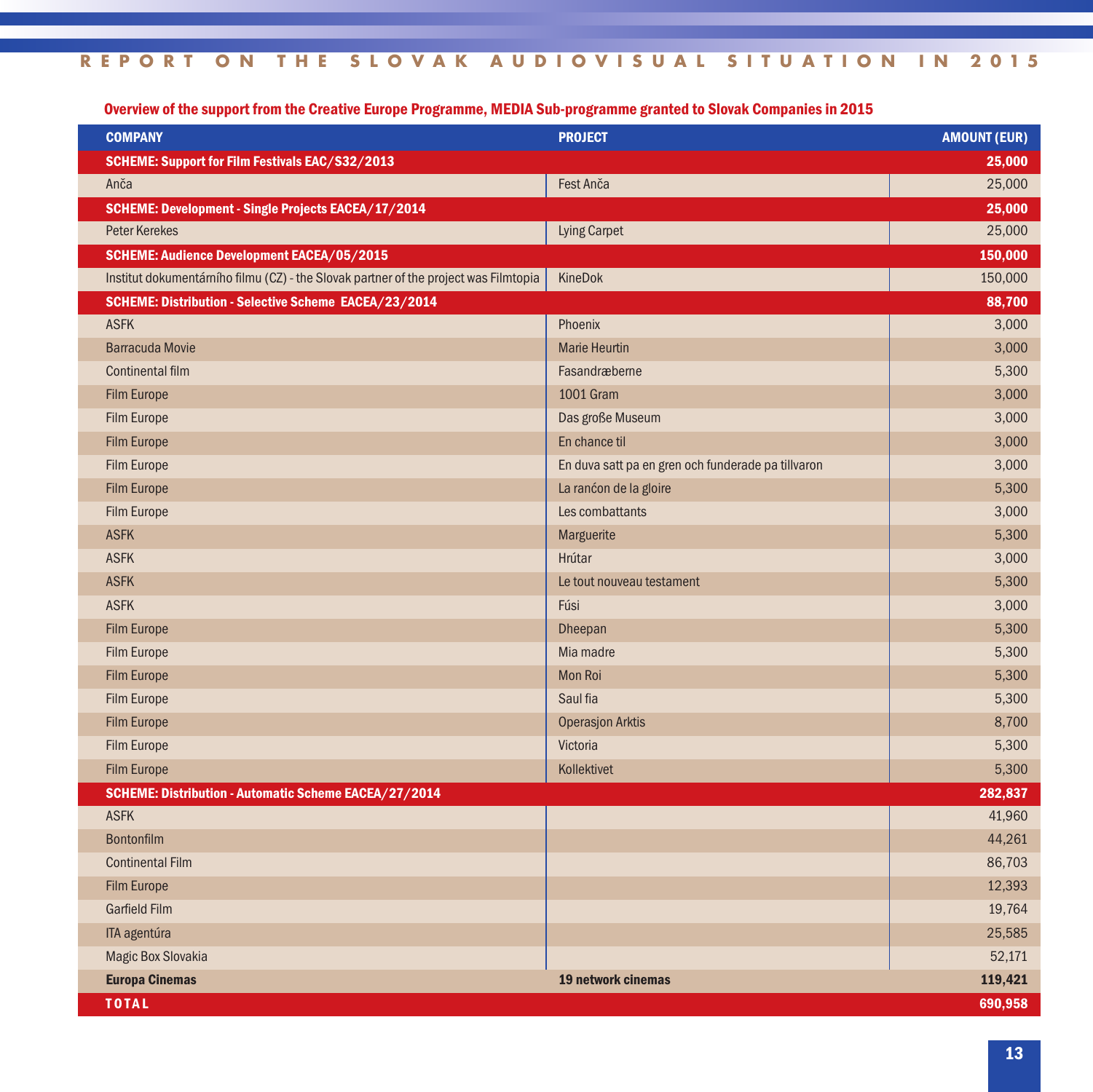#### **> EURIMAGES**

**–** Eurimages, the cinematographic fund of the Council of Europe, is the sole European fund supporting trans-national co-productions of full-length films.The fund has been operational since 1988 and Slovakia joined it on 15 April 1996. Zuzana Gindl-Tatárová represents Slovakia in Eurimages. As at 31 December 2015, Eurimages had 36Member States. Armenia became the latestmember of the fund on 1 January 2016.

**–** In foursessionsin 2015, the fund provided support of EUR 22,619,895 to 77 feature films, 10 documentaries and 5 animated films. Fromits establishment in 1988 up to 31 December 2015, the fund had supported 1,726 European coproductionsto the extent of EUR 518 million.

**–** In 2015, two Slovak projects applied forsupport fromEurimages and both received it.

**–** The feature film **She Is a Harbour** (Piata loď, SK/HU/CZ) by Slovak director Iveta Grófová which is a majority co-production for Slovakia. The Slovak Hulapa film s.r.o. (delegated producer Katarína Krnáčová) holds a 59.45% share, 22.15% belongs to the Hungarian Katapult Film Ltd (producer Ivan Angelusz) and 18.40% to Czech company, Endorfilm (producer Jiří Konečný). The project received support of EUR 150,000.

**–** The feature film**Ice Mother** (Bába zledu, CZ/FR/SK) by Czech director Bohdan Sláma which is a minority co-production for Slovakia based on its share: 68.89%belongsto the Czech partner– Negativs.r.o. (delegated producer Pavel Strnad), 18.21% to the French Why Not Productions (producer Grégoire Sorlat) and 12.90%to the Slovak company, Artileria s.r.o. (producer JánMeliš).The film received support of EUR 200,000.

**–** Slovakia's contribution to the fund in 2015 was **EUR 119,274**.

**–** In 2015, Slovak co-production projectsreceived **EUR 350,000** in total.

**–** Fromthe date that Slovakia acceded to Eurimages up to 31 December 2015, **34 projects** were granted support; in these projects Slovak production companies functioned as either the majority or minority co-producer.

#### **> CINEMA DISTRIBUTION**

**–** In 2015, **4,614,507 viewers** attended Slovak cinemas. That represents an 11.77% increase on 2014 (4,128,584 viewers) and is the second highest attendance figure since 1996. The gross box office takings increased by 13.70% year-on-year. Viewers paid **EUR 23,727,092.05** in total for tickets (EUR 20,868,783.32 in 2014), which isthe highest amountsince Slovakia gained independence.

**–** However, 2015 was a record year not only in Slovakia, but also in the European Union. Attendance increased by 7.6% year-on-year and more than 1.2 billion tickets were sold. In the last ten years, onlyin 2009 didmore viewers attend European cinemas, as a result of two factors - the première of **Avatar** (US/GB, 2009, dir. James Cameron) and the advent of 3D technology.

**–** The number of screenings in Slovakia also increased by 16.77% from 135,553 in 2014 to 158,280 in 2015 – which isthe historically highest number ofscreeningssince Slovakia gained independence – and the average admission fee increased from EUR 5.05 in 2014 to EUR 5.14 in 2015. However, the average attendance per screening decreased by 4.28% from 30.46 viewers in 2014 to 29.15 in 2015.

**–** In 2015, 244 new films, hence three fewer than in 2014, were released in cinemas. These films were released by twelve distribution companies and five Slovak films–**Johanna's Mystery**(Johankino tajomstvo, SK/CZ, 2015, dir. Juraj Nvota), **Return to the Burning House** (Návrat do horiaceho domu, SK, 2014, dir. Anna Grusková), **The Man Who Changed Shanghai** (Zmenil tvár Šanghaja, SK, 2010, dir. Ladislav Kaboš), **Colours of Sand** (Farby piesku, SK/CZ, 2015, dir. Ladislav Kaboš) and **Spievankovo 5: Professions** (Spievankovo 5: O povolaniach, SK, 2015, dir. Diana Novotná) – were distributed by the producers themselves. Barracuda Movie had the highest number of premières (52), followed by Continental film (37) and the Association of Slovak Film Clubs (34). As for the country of origin, the highest number of new films came from the USA (106), France wassecond (26) and the Czech Republic third (19).

**–** BarracudaMovie (from1 January 2016 CinemArt SK) became themostsuccessful distribution company in Slovakia in 2015; it had a 35.24% share of viewers and a 36.07% share of gross box office receipts. It distributed, in particular, films of 20<sup>th</sup> Century Fox International, DreamWorks Animation, Paramount and Universal and it had four films in the TOP 10 in 2015 – **Minions** (US, 2015, dir. Kyle Balda, Pierre Coffin), **Fifty Shades of Grey**(US, 2015, dir. SamTaylor-Johnson), **Furious Seven** (US/JP, 2015, dir. James Wan) and **Jurassic World** (US, 2015, dir. Colin Trevorrow). Continental filmranked second (15.94%/ 16.27%). The company distributed films of Warner Bros. and independent companies; however, not one of them was among the ten best-attended films of the year. Saturn Entertainment ranked third (12.77%/13.45%); the companyis amember of the Buena Vista distribution network and it ranked third also thanksto three filmsin the TOP 10 – **Star Wars: Episode VII – The Force Awakens** (US, 2015, dir. J. J. Abrams), **Inside Out** (US, 2015, dir. Pete Docter, Ronnie Del Carmen) and **Avengers: Age of Ultron** (US, 2015, dir. Joss Whedon).

**–** For the third year in a row, the filmwith the highest attendance figure was an animated film. In 2013, it was **The Smurfs 2** (US, 2013, dir. Raja Gosnell) with 140,822 viewers, in 2014, **How to Train Your Dragon 2** (US, 2014, dir. Dean Deblois) with 171,335 viewers and in 2015, **Minions** with 365,184 viewers. In 2015, not a single domestic film managed to make it into the TOP 10. **RYTMUS A Dreamfromthe Block** (RYTMUS sídliskovýsen, SK, 2015, dir.Miro Drobný)finished eleventh.

**–** The first place for the animated fairy tale **Minions** was adumbrated by the already record opening weekend. 109,475 viewers is the historically highest number since Slovakia became independent. As regards the documentary **RYTMUS A Dream from the Block**, which was viewed by 43,189 people during its opening weekend, it was, in turn, the second mostsuccessful opening weekend for a domestic film since Slovakia gained independence. **38** (SK, 2014, dir. Daniel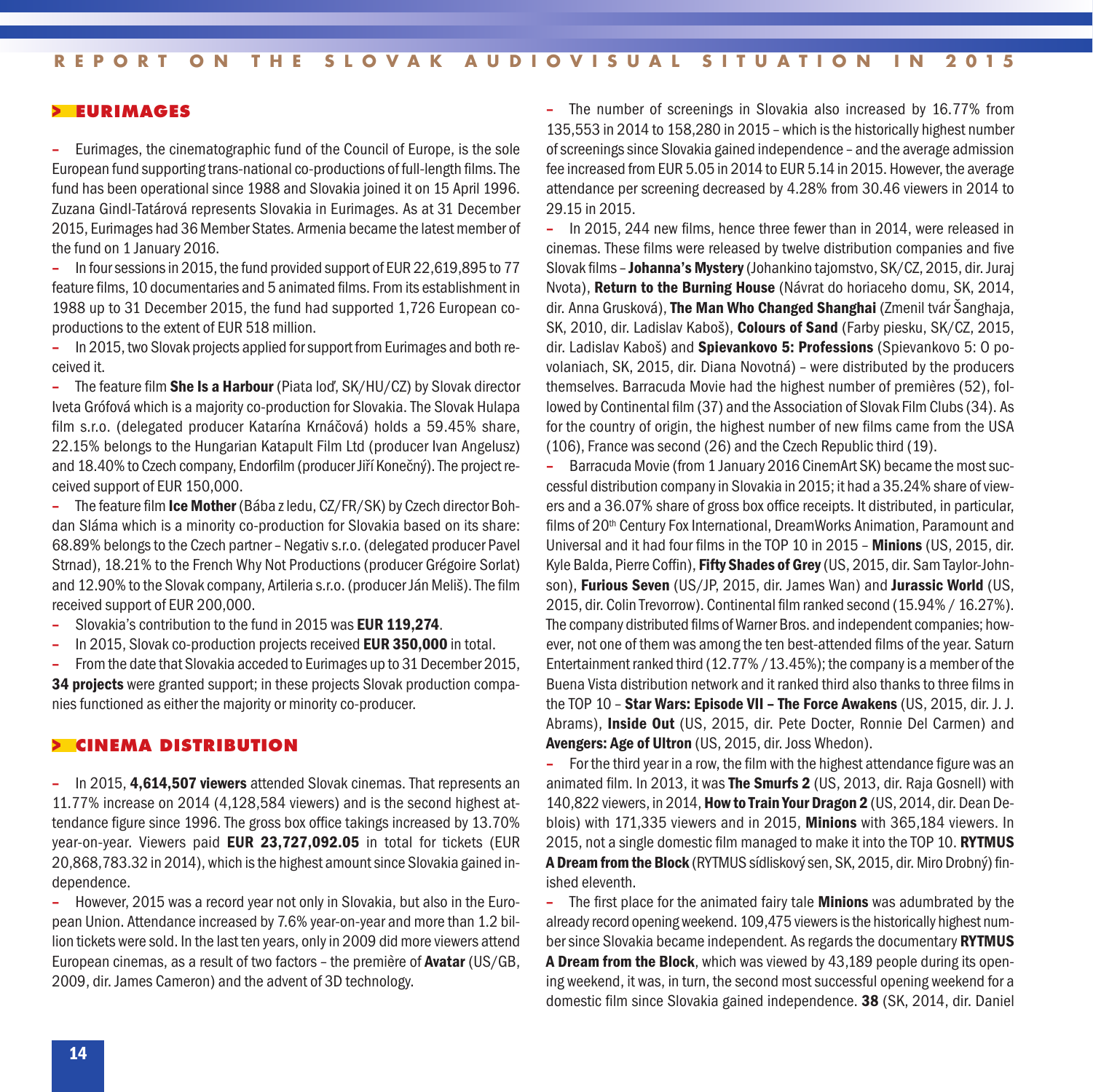Dangl, Lukáš Zednikovič) with 49,314 was the best-attended domestic film in the era of independence.

**–** In 2015, a record 25 Slovak and co-production films were released in cinemas.The best-attended domestic filmof the year was again a documentary. **RYT-MUS A Dream from the Block** by débuting director Miro Drobný was viewed by 81,597 people and thus became the ninth most successful domestic film and the second best-attended documentarysince the country became independent.

**–** As regards minority co-productions, the warm-hearted comedy **Home Care** (Domácí péče, CZ/SK, 2015, dir. Slávek Horák) with 4,315 viewers wasthemost successful. Last year, all Slovak films, including minority co-productions, were seen by 309,886 viewers, which is a 6.72% share of the total attendance. For comparison, in 2014, this share was 5.71%.

**–** The share of 100% Slovak films and majority co-productions was **6.51%**, as these films were viewed by **300,224 people**.

**–** (See the detailed results for premièred films in the table entitled **Distribution of Premièred Slovak and Co-Production Films in 2015** on the following page.)

**–** The 2015 results do not, for instance, include either the attendances at the Bažant Cinematograph which attracted 46,000 viewersto admission free screenings in 33 Slovak towns and cities, at film and music festivals and the Magio Beach in Bratislava, or those at festival screenings of non-distribution titles (with the exception of Febiofest), the KineDok project, or the attendances for the increasinglymore popular alternative content (recordings of theatre, opera or ballet performances, concerts, sports broadcasts...).

|                | Top 10 best attended films in Slovakia (1 January - 31 December 2015) |                          |                     |                  |                             |  |  |  |  |  |
|----------------|-----------------------------------------------------------------------|--------------------------|---------------------|------------------|-----------------------------|--|--|--|--|--|
| <b>Ranking</b> | <b>Original film title</b>                                            | <b>Country of Origin</b> | <b>Release date</b> | <b>Admission</b> | <b>Distributor</b>          |  |  |  |  |  |
| 1.             | <b>Minions</b>                                                        | <b>US</b>                | 25.6.2015           | 356,184          | <b>Barracuda Movie</b>      |  |  |  |  |  |
| 2.             | <b>Fifty Shades of Grey</b>                                           | <b>US</b>                | 12.2.2015           | 239,521          | <b>Barracuda Movie</b>      |  |  |  |  |  |
| 3.             | Hotel Transylvania 2                                                  | <b>US</b>                | 1.10.2015           | 161,466          | <b>Itafilm</b>              |  |  |  |  |  |
| 4.             | Spectre                                                               | GB/US                    | 5.11.2015           | 149,312          | Forum Film                  |  |  |  |  |  |
| 5.             | Furious <sub>7</sub>                                                  | US/JP                    | 2.4.2015            | 144.468          | Barracuda Movie             |  |  |  |  |  |
| 6.             | Star Wars: Episode VII - The Force Awakens                            | <b>US</b>                | 17.12.2015          | 130,976          | <b>Saturn Entertainment</b> |  |  |  |  |  |
| 7.             | Inside Out                                                            | <b>US</b>                | 13.8.2015           | 122,521          | Saturn Entertainment        |  |  |  |  |  |
| 8.             | <b>Jurassic World</b>                                                 | <b>US</b>                | 11.6.2015           | 115,059          | Barracuda Movie             |  |  |  |  |  |
| 9.             | The Hunger Games: Mockingjay - Part 2                                 | <b>US</b>                | 19.11.2015          | 102,526          | Forum Film                  |  |  |  |  |  |
| 10.            | Avengers: Age of Ultron                                               | <b>US</b>                | 30.4.2015           | 90.344           | <b>Saturn Entertainment</b> |  |  |  |  |  |

*Source: Union of Slovak Film Distributors of the Slovak Republic*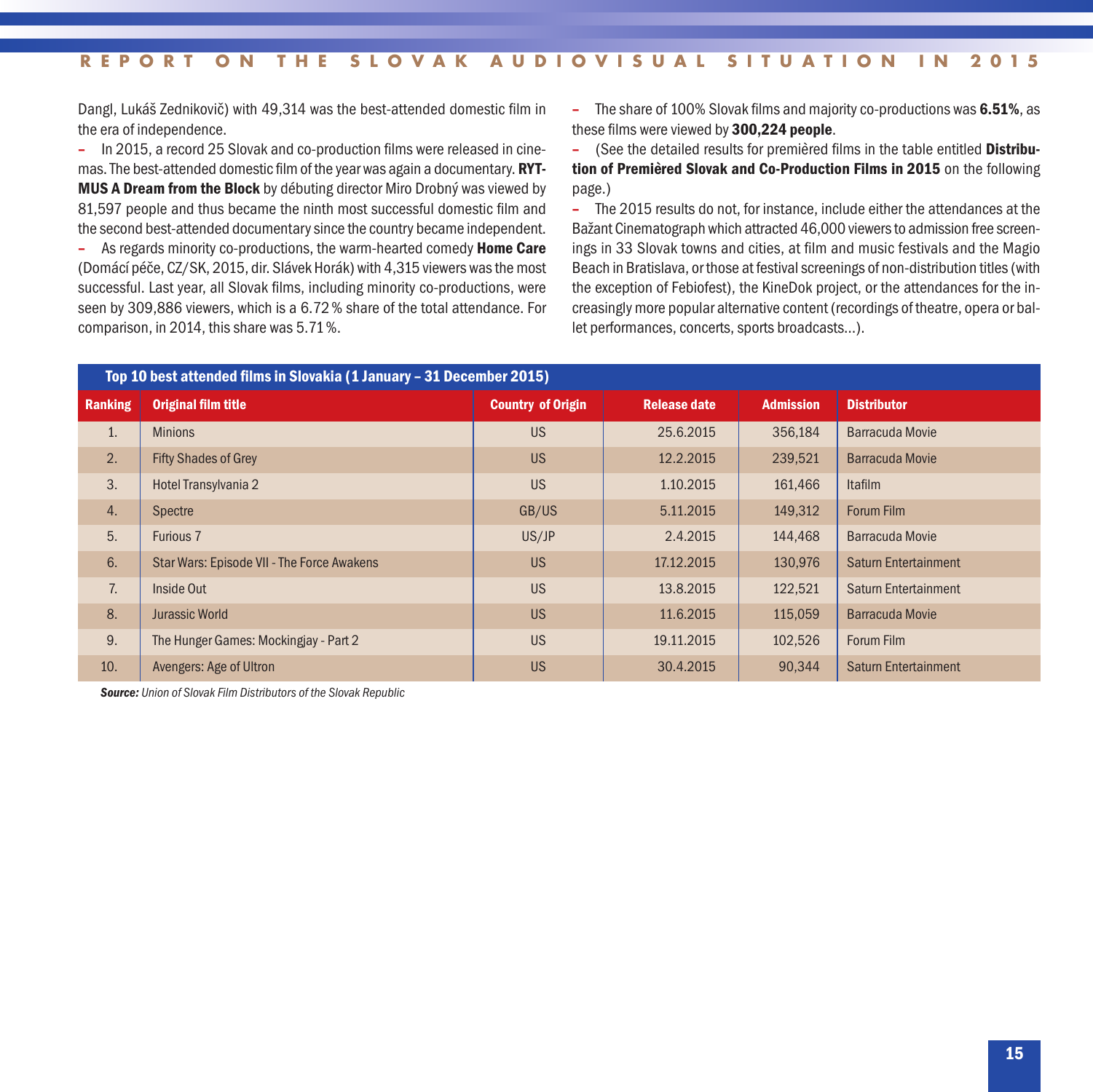| Distribution of Premièred Slovak and Co-Production Films in Slovakia in 2015 |                                                            |      |                      |                     |                         |                   |                                  |                                       |                                  |                              |
|------------------------------------------------------------------------------|------------------------------------------------------------|------|----------------------|---------------------|-------------------------|-------------------|----------------------------------|---------------------------------------|----------------------------------|------------------------------|
| English film title                                                           | <b>Director</b>                                            | Year | Country<br>of origin | <b>Release date</b> | Number of<br>screenings | <b>Admissions</b> | <b>Gross box</b><br>office (EUR) | Average<br>admission<br>per screening | Average<br>ticket price<br>(EUR) | <b>Distributor</b>           |
| <b>RYTMUS A Dream from</b><br>the Block                                      | Miro Drobný                                                | 2015 | <b>SK</b>            | 20.8.2015           | 2,049                   | 81,597            | 402,348.64                       | 39.82                                 | 4.93                             | Itafilm                      |
| Lokalfilmis                                                                  | <b>Jakub Kroner</b>                                        | 2015 | <b>SK</b>            | 18.6.2015           | 1,773                   | 47,237            | 235,872.98                       | 26.64                                 | 4.99                             | <b>Continental film</b>      |
| <b>Seven Ravens</b>                                                          | <b>Alice Nellis</b>                                        | 2015 | SK/CZ                | 28.5.2015           | 1,601                   | 45,471            | 178,310.67                       | 28.40                                 | 3.92                             | <b>Magic Box Slovakia</b>    |
| Spievankovo 5:<br>Professions                                                | Diana Novotná                                              | 2015 | <b>SK</b>            | 29.10.2015          | 1,081                   | 33,510            | 170,976.88                       | 31.00                                 | 5.10                             | <b>TONADA</b>                |
| Vojtech                                                                      | <b>Viktor Csudai</b>                                       | 2015 | <b>SK</b>            | 17.12.2015          | 464                     | 19,419            | 98,461.28                        | 41.85                                 | 5.07                             | <b>Continental film</b>      |
| <b>Wilson City</b>                                                           | Tomáš Mašín                                                | 2015 | SK/CZ                | 1.10.2015           | 775                     | 19,334            | 102,111.17                       | 24.95                                 | 5.28                             | Forum Film                   |
| The Hostage                                                                  | Juraj Nvota                                                | 2014 | SK/CZ                | 8.1.2015            | 660                     | 17,048            | 84,289.23                        | 25.83                                 | 4.94                             | <b>Barracuda Movie</b>       |
| Eva Nová                                                                     | Marko Škop                                                 | 2015 | SK/CZ                | 19.11.2015          | 223                     | 9,313             | 29,063.20                        | 41.76                                 | 3.12                             | <b>ASFK</b>                  |
| <b>Anton Srholec</b>                                                         | Alena Čermáková                                            | 2015 | <b>SK</b>            | 8.10.2015           | 222                     | 6,589             | 19,143.04                        | 29.68                                 | 2.91                             | <b>ASFK</b>                  |
| Suri                                                                         | Pavol Barabáš                                              | 2015 | <b>SK</b>            | 21.5.2015           | 139                     | 4,694             | 11,259.79                        | 33.77                                 | 2.40                             | <b>ASFK</b>                  |
| Koza                                                                         | Ivan<br>Ostrochovský                                       | 2015 | SK/CZ                | 10.9.2015           | 173                     | 2,940             | 7,755.25                         | 16.99                                 | 2.64                             | <b>ASFK</b>                  |
| So Far, So Near                                                              | <b>Jaro Vojtek</b>                                         | 2014 | <b>SK</b>            | 2.4.2015            | 130                     | 2,117             | 7,118.56                         | 16.28                                 | 3.36                             | Itafilm                      |
| <b>The Cleaner</b>                                                           | Peter Bebjak                                               | 2015 | <b>SK</b>            | 15.102015           | 180                     | 2,077             | 9,177.71                         | 11.54                                 | 2.64                             | <b>Bontonfilm</b>            |
| Through the Eyes of<br>the Photographer                                      | Matej Mináč                                                | 2015 | SK/CZ                | 17.9.2015           | 88                      | 778               | 2,802.03                         | 8.84                                  | 3.36                             | <b>Itafilm</b>               |
| 5th Regiment:<br><b>Mission Afghanistan</b>                                  | Peter Kaštíl                                               | 2014 | <b>SK</b>            | 12.3.2015           | 55                      | 637               | 2,813.07                         | 11.58                                 | 4.42                             | <b>Barracuda Movie</b>       |
| <b>Return to the Burning</b><br>House                                        | Anna Grusková                                              | 2014 | <b>SK</b>            | 27.1.2015           | 27                      | 395               | 838.38                           | 14.63                                 | 2.12                             | <b>ANZIO</b>                 |
| <b>Waiting Room</b>                                                          | Palo Korec                                                 | 2015 | <b>SK</b>            | 29.10.2015          | 37                      | 376               | 667.22                           | 10.16                                 | 1.77                             | <b>ASFK</b>                  |
| <b>Colours of Sand</b>                                                       | Ladislav Kaboš                                             | 2015 | <b>SK</b>            | 16.9.2015           | 14                      | 367               | 722.25                           | 26.21                                 | 1.97                             | <b>MEDIA FILM</b>            |
| Johanna's Mystery                                                            | Juraj Nvota                                                | 2015 | SK/CZ                | 18.12.2015          | 9                       | 308               | 236.00                           | 34.22                                 | 1.77                             | <b>ALEF FILM &amp; MEDIA</b> |
| The Man Who Changed<br>Shanghai                                              | Ladislav Kaboš                                             | 2010 | <b>SK</b>            | 23.9.2015           | 8                       | 169               | 310.50                           | 21.13                                 | 1.97                             | <b>MEDIA FILM</b>            |
| Milan Čorba                                                                  | Martin Šulík                                               | 2014 | <b>SK</b>            | 30.4.2015           | 25                      | 118               | 200.43                           | 4.72                                  | 1.70                             | <b>ASFK</b>                  |
| <b>Sub-total</b>                                                             | 100 % Slovak films, majority co-productions<br>and $50/50$ |      |                      |                     | 9,733                   | 294,494           | 1,364,478.28                     | 30.26                                 | 4.63                             |                              |
| <b>Home Care</b>                                                             | Slávek Horák                                               | 2015 | CZ/SK                | 22.10.2015          | 290                     | 4,315             | 19.089.13                        | 14.88                                 | 4.42                             | <b>Forum Film</b>            |
| The Little Man                                                               | <b>Radek Beran</b>                                         | 2015 | CZ/SK                | 30.4.2015           | 409                     | 2,309             | 9,115.17                         | 5.65                                  | 3.95                             | Itafilm                      |
| <b>Mirage</b>                                                                | <b>Szabolcs Hajdu</b>                                      | 2014 | HU/SK                | 19.3.2015           | 101                     | 1,521             | 2,716.50                         | 15.06                                 | 1.79                             | <b>ASFK</b>                  |
| Little from the Fish<br>Shop                                                 | Jan Balej                                                  | 2015 | CZ/SK/DE             | 3.9.2015            | 139                     | 409               | 1,292.02                         | 2.94                                  | 3.16                             | <b>Continental film</b>      |
| Sub-total                                                                    | <b>Minority co-productions</b>                             |      |                      |                     | 939                     | 8,554             | 32.212.82                        | 9.11                                  | 3.77                             |                              |
| <b>Slovak and co-production films</b><br>Total                               |                                                            |      |                      | 10.672              | 303,048                 | 1,396,691.10      | 28.40                            | 4.61                                  |                                  |                              |

*Note: Films are ranked by admissions*

*Source: Union of Film Distributors of the Slovak Republic and individual distributors*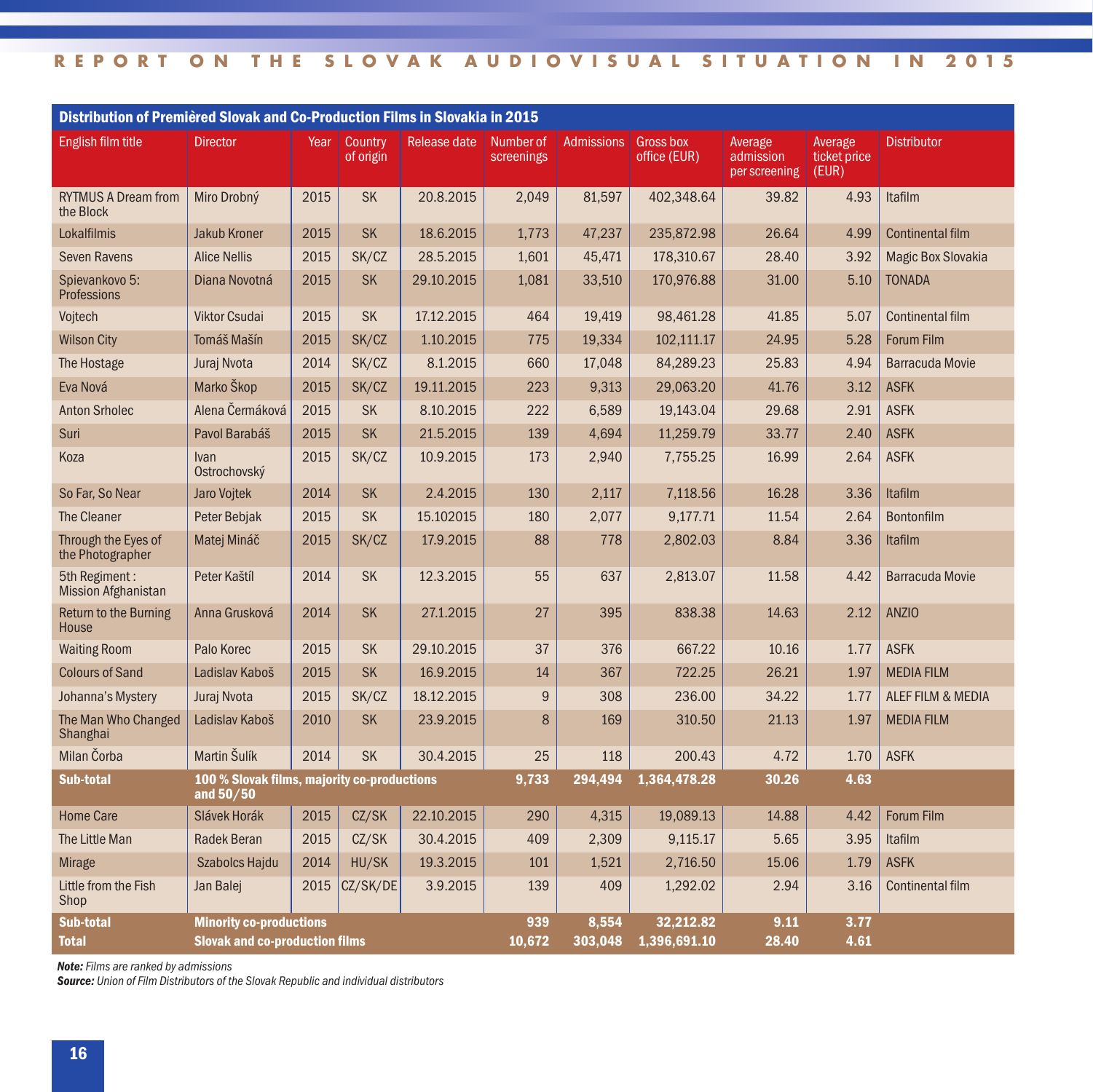#### **> VIDEODISTRIBUTION**

**–** Unfortunately, data on the total number of DVDs and Blu-rays (BDs) issued and sold, and on the year-on-year development, are not available for 2015, either. The Ministry of Culture collects data on the number of reproductions (DVDs and BDs) produced and sold by way of collecting statistical data on audiovision, KULT 11-01; however, it only publishes a summary of the results without providing more detailed specifications and, moreover, subsequent to the production of this Report. Consequently, we were only able to obtain data for 2015 fromthe two largest DVD and BD distributors in Slovakia.

**–** In 2015, Bontonfilm released 448 DVD titles and 221 BD titles.

**–** For the first time since 2012, a domestic title was among **Bontonfilm's TOP**

**10 bestselling DVDs**. Animated films for family entertainment and a Czech comedy were again among the bestselling titles of 2015:

- 1. **Minions** (US, 2015, dir. Kyle Balda, Pierre Coffin)– 58,245
- 2. **38** (SK, 2014, dir. Daniel Dangl,Lukáš Zednikovič)– 13,919
- 3. **Home** (US, 2015, dir. Tim Johnson)– 13,744
- 4. **Babovřesky 3** (CZ, 2014, dir. Zdeněk Troška)– 8,818
- 5. **Fifty Shades of Grey** (US, 2015, dir. Sam Taylor-Johnson)– 4,957
- 6. **The Penguins of Madagascar** (US, 2014, dir. Eric Darnell, Simon J. Smith) – 4,581
- 7. **How to Train Your Dragon** (US, 2010, dir. Dean DeBlois, Chris Sanders)– 3,685
- 8. **Madagascar 3: Europe's Most Wanted** (US, 2012, dir. Eric Darnell, Tom McGrath, Conrad Vernon)– 3,541
- 9. **Puss in Boots** (US, 2011, dir. Chris Miller)– 3,414
- 10. **Rise of the Guardians** (US, 2012, dir. Peter Ramsey)– 3,250
- **– And Bontonfilm's TOP 10 bestselling Blu-ray Discs (BDs) even had a domestic title on the top:**
- 1. **38** (SK, 2014, dir. Daniel Dangl,Lukáš Zednikovič)– 609
- 2. **Jurassic World** (US, 2015, dir. Colin Trevorrow)– 592
- 3. **Fifty Shades of Grey** (US, 2015, dir. Sam Taylor-Johnson)– 519
- 4. **Furious Seven** (US/JP, 2015, dir. James Wan)– 456
- 5. **John Wick** (US, 2014, dir. Chad Stahelski)– 289
- 6. **Star Wars: Complete Saga**, 9-BD (US, 1977-2015, dir.various)– 268
- 7. **Minions** (US, 2015, dir. Kyle Balda, Pierre Coffin), 2-BD (2D+3D)– 251
- 8. **Metallica:Through the Never** (US, 2013, dir. Nimród Antal) (2D+3D)– 226
- 9. **Exodus: Gods and Kings** (US/GB/ES, 2014, dir. Ridley Scott) 3-BD 206
- 10.**The Wolf of Wall Street** (US, 2014, dir. Martin Scorsese)– 203
- **–** After**The Candidate** (Kandidát, SK/CZ, 2013, dir. Jonáš Karásek) in 2014 **Magic Box Slovakia's** bestselling DVDs included two Slovak films:
- 1. **The Hobbit:The Battle of Five Armies** (US, 2014, dir. Peter Jackson)
- 2. **Big Hero 6** (US, 2014, dir. Don Hall, Chris Williams)
- 3. **Inside Out** (US, 2015, dir. Pete Docter, Ronaldo Del Carmen)
- 4. **Cinderella** (US, 2015, dir. Kenneth Branagh)
- 5. **Avengers: Age of Ultron** (US, 2015, dir. Joss Whedon)
- 6. **The 7<sup>th</sup> Dwarf** (DE, 2014, dir. Boris Aljinovic, Harald Siepermann)
- 7. **Seven Ravens** (SK/CZ, 2015, dir. Alice Nellis)
- 8. **Paddington** (GB/FR, 2014, dir. Paul King)
- 9. **RYTMUS A Dream from the Block** (RYTMUS sídliskovýsen, SK, 2015, dir. Miro Drobný)
- 10. **Snow White and the Seven Dwarfs** (US, 1937, dir. David Hand)
- **– Only two films were not 3D among Magic Box Slovakia's TOP 10 bestselling BDs in 2015:**
- 1. **The Hobbit:The Battle of Five Armies** (US, 2014, dir. Peter Jackson) 4-BD (3D+2D)
- 2. **Avengers: Age of Ultron** (US, 2015, dir. Joss Whedon) 2-BD (3D+2D)
- 3. **Big Hero 6** (US, 2014, dir. Don Hall, Chris Williams) 2-BD (3D+2D)
- 4. **Mad Max: Fury Road** (AU/US, 2015, dir. George Miller) 2-BD (3D+2D)
- 5. **Riddick** (Riddick, US/GB, 2013, dir. David Twohy)– Director's Cut
- 6. **Terminator Genisys** (US, 2015, dir. Alan Taylor) (3D)
- 7. **Sin City: A Dame to Kill For** (US, 2014, dir. Robert Rodriguez, Frank Miller (3D+2D)
- 8. **San Andreas** (US, 2015, dir. Brad Peyton) 2-BD (3D+2D)
- 9. **Adventure Bahamas** (DE, 2012, dir. Jürgen Klimmeck) (3D)
- 10. **Paddington** (GB/FR, 2014, dir. Paul King)
- **–** All in all, Magic Box Slovakia sold 384,406 DVDs and 38,363 BDsin 2015.

**–** In 2015, 48 DVDs or BDs with Slovak and co-production audiovisual works were released. Of these, 30 DVDs contained full-length cinema films(in 2014, 46 DVDs or BDs with Slovak and co-production audiovisual works, of which 28 were full-length cinema films).

**– The Slovak FilmInstitute (SFI)** continued releasing domestic productionsin 2015, releasing eight reissues: **Another Love** (Iná láska, CS, 1985, dir. Dušan Trančík) and **The Southern Mail** (Južná pošta, CS, 1987, dir. Stanislav Párnický) from the series entitled **Slovak Film of the 1980s** and, in respect of DVDs for pre-school and schoolchildren and young people, the following titles: **The Salt Prince** (Soľ na zlato, CS, 1982, dir. Martin Hollý), **Lady Winter** (Perinbaba, SK/DE/IT/AT, 1985, dir.JurajJakubisko) and **Freckled Max and the Ghosts** (Pehavý Max a strašidlá, CS/DE, 1987, both dir. Juraj Jakubisko),**The Fountain for Suzanne** (Fontána pre Zuzanu, 1986, dir. Dušan Rapoš), **St. Peter's Umbrella** (Dáždnik svätého Petra, CS/HU, 1958, dir. Frigyes Bán) and the DVD collection **Slovak Animated Film**.

**–** The preparation of a 10-BD collection for the support of Slovakia's 2016 Presidency of the Council of the European Union was an important project in 2015. It will consist of the following films: **Everything I Like** (Všetko čo mám rád, CS, 1992, dir. Martin Šulík), **Paper Heads** (Papierové hlavy, SK/CH/FR/CZ/DE, 1995, dir. Dušan Hanák),**The Power of Good – Nicholas Winton** (Sila ľudskosti – Nicholas Winton, SK, 2002, dir. Matej Mináč), **Blind Loves** (Slepé lásky, SK, 2008, dir. Juraj Lehotský) and **Soul at Peace** (Pokoj v duši, SK/CZ, 2009, dir. Vlado Balko); these will be complemented with the following films from the SFI archives:**The Sun in a Net** (Slnko vsieti, CS, 1962, dir. Štefan Uher),**The Boxer and Death** (Boxer a smrť, CS, 1962, dir. Peter Solan), **Birdies, Orphans and**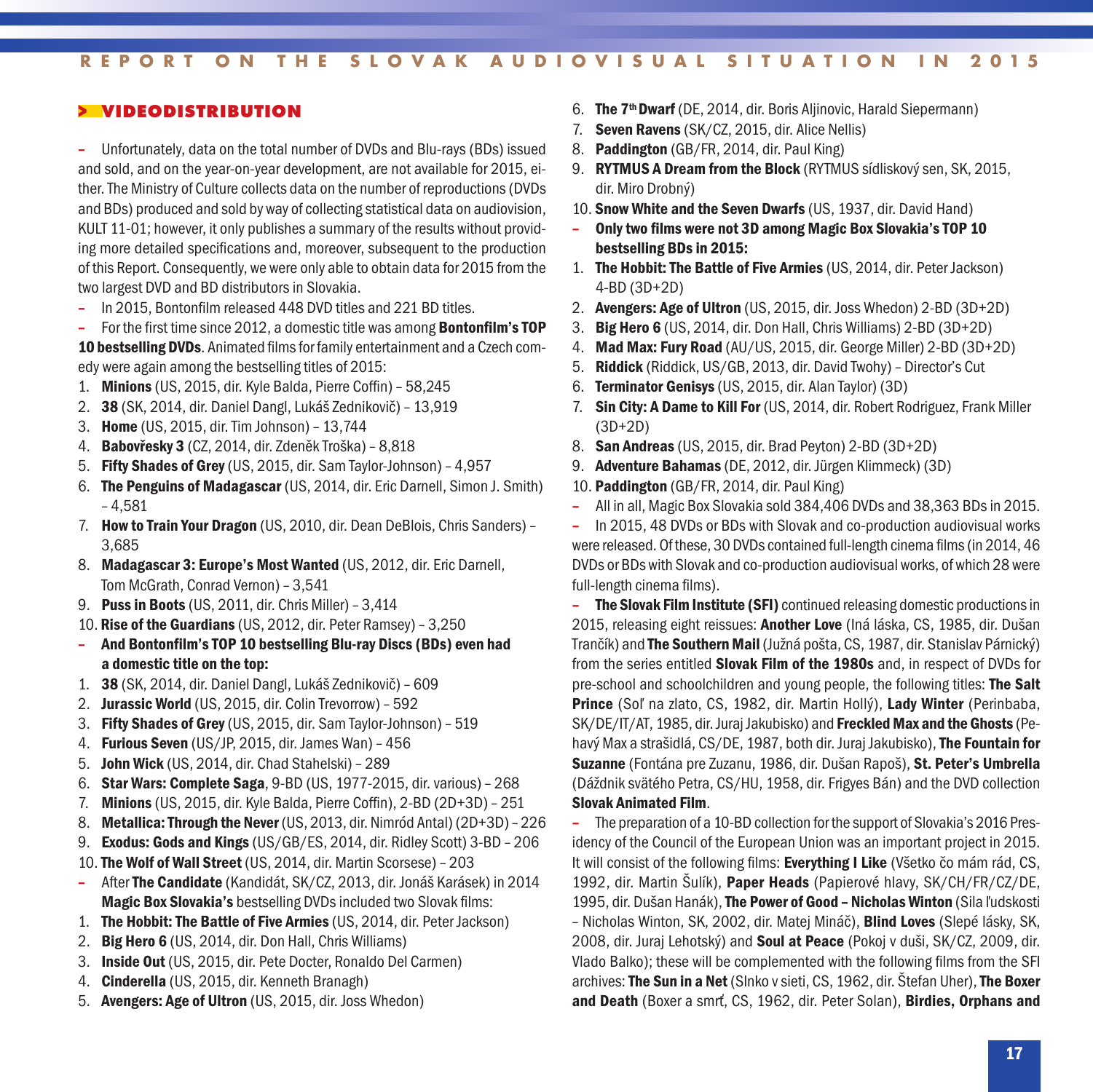**Fools** (Vtáčkovia,siroty a blázni, CS/FR, 1969, dir. Juraj Jakubisko), **I Love, You Love** (Ja milujem, ty miluješ, CS, 1988, dir. Dušan Hanák) and **A Path Across the Danube** (Chodník cez Dunaj, CS, 1989, dir. MiloslavLuther).

**– Magic Box Slovakia** released the second largest number of domestic films on DVD in 2015. The fairy tales **Seven Ravens** (Sedem zhavranelých bratov, SK/CZ, 2015, dir. Alice Nellis) and **Love in Your Soul**(Láska na vlásku, SK, 2014, dir. Mariana Čengel Solčanská), the first Slovak full-length animated film after 35 years, **LokalFilmis** (SK, 2015, dir. Jakub Kroner), the best-attended domestic film in cinemas in 2015, **RYTMUS A Dream from the Block** (RYTMUS sídliskovýsen, SK, 2015, dir.Miro Drobný), the full-length directing début of cinematographerMartin Štrba, **Wave vs Shore** (Vlna vs. breh, SK/CZ, 2014) about the exceptional generation of Slovak photographers who met at the Film and TV School of the Academy of Performing Arts (FAMU) in Prague in the early 1980s and brought energy, playfulness and unbridled imagination to art photography, and the re-release of Dušan Rapoš'sfilm**The Fountain for Suzanne II** (Fontána pre Zuzanu 2, SK/CZ, 1993) and the remastered version of **Želary** (CZ/SK/AT, 2003, dir. Ondřej Trojan), an Academy Award nominee, on Blu-ray.

**– Anzio** released **Return to the Burning House** (Návrat do horiaceho domu, SK, 2014, dir. Anna Grusková) about the life of Haviva Reick (1914 – 1944).

**– Bontonfilm** released **The Hostage** (Rukojemník, SK/CZ, 2014, dir. Juraj Nvota) based on a novel by Peter Pišťanek and Slávek Horák's tragic-comedy **Home Care** (Domácí péče, CZ/SK, 2015).

**– FILM 2000** released a documentarymade by Vladimír Štric on the occasion of the 70th anniversary of the Slovak National Uprising entitled **The Uprising. Slovakia 1939 –1945** (Povstanie. Slovensko 1939 –1945, SK, 2015).

**Hailstone** released Tomáš Krupa's 2012 début **GRADUATES/Freedom Is Not for Free** (ABSOLVENTI/Sloboda nie je zadarmo, SK) about the situation ofyoung people after graduation.

**–** Documentaryfilmmaker Pavol Barabáš continuesreleasing his own films on DVD in his **K2 Studio**. In 2015, hisfilm **Suri** (SK, 2015, dir. Pavol Barabáš) was released in his Grand Prix series with the sequence number 26.

**– LEON Productions** released a DVD with Alena Čermáková's documentary **Anton Srholec** (SK, 2015, dir. Alena Čermáková) about the Roman Catholic priest, Salesian, writer, political prisoner and charity worker. It was released separately as a DVD with bonuses, as a DVD with the filmonly and as an attachment to two books– Alena Čermáková: Anton Srholec (Ikar Publishing House) and Štefan Hríb: Our Antonio (Náš António, W PRESS). And also a portrait of the significant Slovak costume designer,scenographer and universityteacher **Milan Čorba** (SK, 2014, dir. Martin Šulík).

**– m-vision**, **Dark Stone** and **Tichý dom** released the B-horror movie made by directors Rastislav Blažek, Zuzana Paulini and Peter Čermák **Socialist Zombie Massacre** (Socialistický Zombi Mord, SK, 2014).

**– MPhilms** released the full-length feature début made by the experienced documentaryfilmmaker Jaro Vojtek, **Children** (Deti, SK, 2014).

**– Juraj Topor TOP** released a DVD entitled **Tublatanka: 30 Years in the Big School of Days** (Tublatanka: 30 rockov vo veľkej škole dní) with a recording of a concert from the tour on the occasion of the 30<sup>th</sup> anniversary of the band's existence on 31 October 2013 in Brno.

**–** The production of DVDs with songs and programmes for children was also exceptionallyrich.**Tonada** released the children's musical **Spievankovo 5: Professions** (Spievankovo 5: O povolaniach, SK, 2015, dir. Diana Novotná) separately and also as part of a 5-DVD collection **Spievankovo V** (Spievankovo V.) including the films **Spievankovo 1-5**. The film was also screened in cinemas and almost 35,000 people watched it.

**– RTVS** released a DVD with 24 songs for children **Dwarfs and Their Smiley Hits** (Trpaslíci a ich smajlihity, SK, 2015, dir. Vladimír Kriško).

**– Paci Pac** released a DVD with songs and storiesfor children **Paci Pac**.

**– Mottefilm** released a DVD with 19 songs **Smiley Face and Dancing Fairy: Abracadabra** (Smejko a Tanculienka: Čáry Máry Fuk).

**– Galgan Music** released **Miro Jaroš: a DVD for(Dis)Obedient Children** (Miro Jaroš: DVD pre (ne)poslušné deti) containing 12 video clips to songs from the eponymous album of Miro Jaroš and 3 new songs.

**– Studio LUX** released the DVD **A Ball of Wool and the HolyMass** (Klbko a svätá omša) containing 13 television programmes for children broadcast on TV LUX.

**–** Short and mid-length films were also issued on DVD.

**Smart Life Production** released a 2-DVD with the full-length feature film **The Moon Inside You** (Mesiac v nás, ES/SK/FR, 2009, dir. Diana Fabiánová) and the mid-length film **Monthlies** (Mesiačiky, SK, 2014, dir. Diana Fabiánová).

**– Studio LUX** released the documentary**Our Lady ofthe Seven Sorrows** (Matka sedembolestná, SK, 2015, dir. Marek Poláček) which explains the history and various aspects of reverence for Virgin Mary of the Seven Sorrows, the patron of Slovakia.

**– Real Fantasy**released three DVDs withmid-length films **Castles ofthe Heart of Europe I: Castles of Slovakia – Banská Bystrica Region** (Hrady srdca EurópyI.: Hrady Slovenska – Banskobystrický kraj), **Castles of the Heart of Europe II: Castles of Slovakia – Nitra and Žilina Regions** (Hradysrdca EurópyII.: Hrady Slovenska – Nitriansky a Žilinský kraj) and **Castles of the Heart of Europe III: Castles of Slovakia – Bratislava,Trnava and Trenčín Regions** (Hradysrdca Európy III.: Hrady Slovenska - Bratislavský, Trnavský a Trenčiansky kraj) containing aerial shots of 81 Slovak castles.

**–** Three DVDs were released as a supplement to the **Kinečko**magazine: **Kuboš, Ostrochovský, Pekarčík: Student Films** (Kuboš, Ostrochovský, Pekarčík: študentské filmy) with short films by Marek Kuboš: **The Photographer's Journey** (Cesta fotografa, SK, 1995), **2nd Class Railway Station – Kraľovany** (Žel. st. 2. tr. Kraľovany, SK, 1998) and **Just a Little Propaganda** (Takámalá propaganda, SK, 2001); Ivan Ostrochovský: **Ilja** (SK, 2003); and Pavol Pekarčík: **422** (SK, 2005); a DVD with Tereza Križková's mid-length film **Back Then in Bratislava** (Vtedy v Bratislave, AK, 2015) and a DVD with Teodor Kuhn's student films, **Skateboard 7** (SK, 2010) and **MOMO** (SK, 2012) and an 83-minute recording of Peter Kudelka'slecture in Bratislava entitled **Film and Food:Two Languages with a Single Grammar**.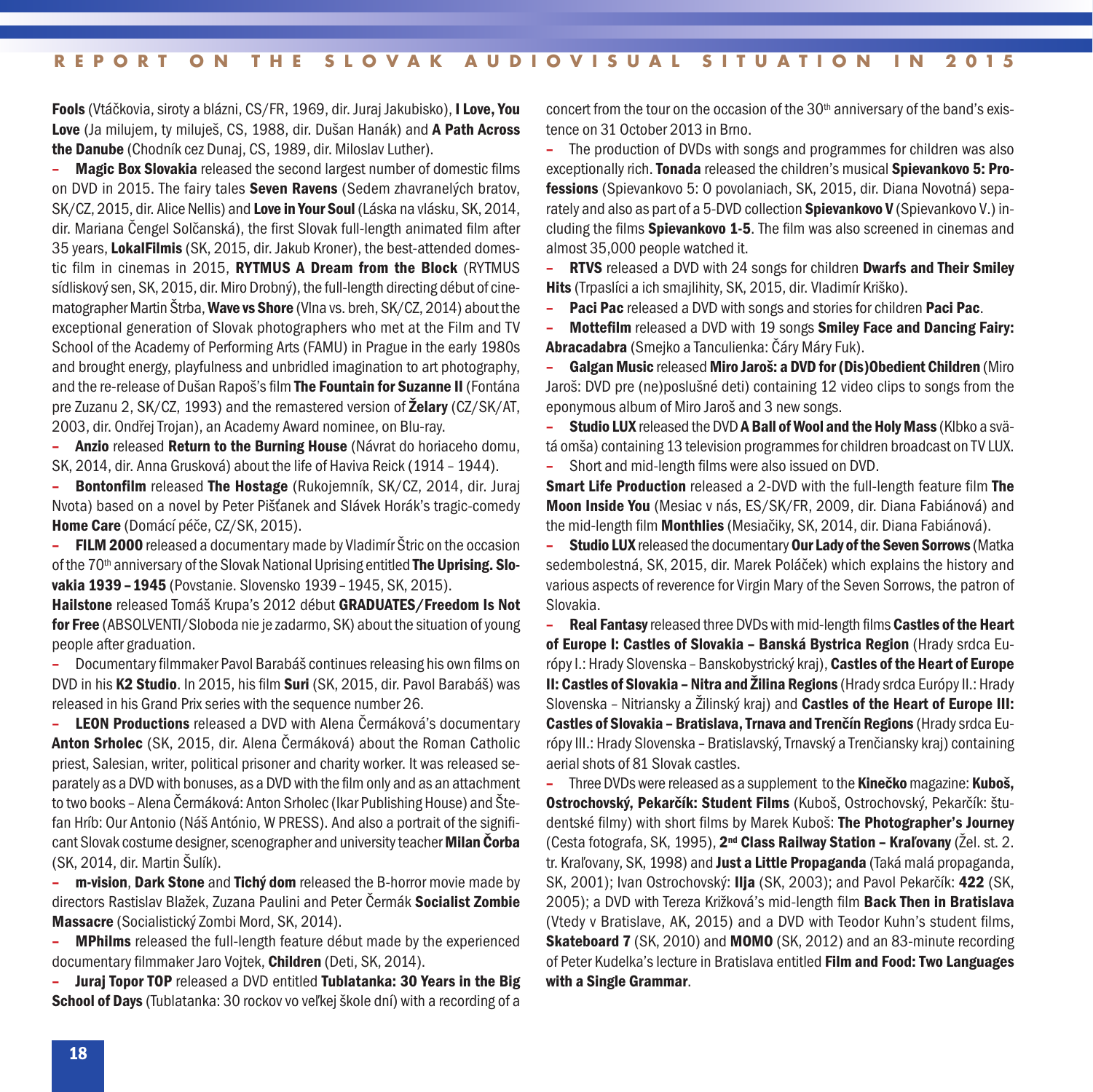**– Michal Hirko** released a documentary about the journey of the music band **Kapucíni & Stanley 20**.

**–** In 2012, the FTF VŠMU began the annual release of a DVD with a selection of the best feature, documentary and animated films of their students from the previousyear.The DVD **Golden Section 2014** (Zlatýrez 2014) includes 8 titles: feature films: **Night in a Hotel: RoomNo.306** (Noc v hoteli: Izba č. 306, SK, 2014, dir.Martin Hnát), **Martini Shot** (SK, 2014, dir.Martin Kazimír), **Bmol** (SK, 2014, dir. Zuzana Marianková) and **Checkpoint** (SK, 2014, dir. Adam Felix); documentaries: **Against the Grain** (Protisrsti, SK, 2014, dir. Mária Rumanová),**This Is Not a Game** (Toto nie je hra, SK, 2014, dir. Dominik Jursa); and animated films: **Half Babka** (Half bábka, SK, 2014, dir. Jasmine Elsen) and **Force of Attraction** (Sila príťažlivosti, SK, 2014, dir. Eva Sekerešová). However, the DVD is not intended for sale at this time and serves only for promotional purposes.

**–** The student feature film **The Earth Is Round** (Zem je guľatá, SK, 2013, dir. Martin Kazimír) wasreleased as a bonus on Katarína Knechtová's CD OnlyLovers Will Survive (Prežijú len milenci).

**–** Slovak films were also released on DVD abroad. After **Birdies, Orphans and Fools** (Vtáčkovia,siroty a blázni, CS/FR, 1969, dir. Juraj Jakubisko) and **The Sun in a Net** (Slnko vsieti, CS, 1962, dir. Štefan Uher), British independent publisher Second Run issued the following films on DVD: **Pictures ofthe Old World** (Obrazy starého sveta, CS, 1972, dir. Dušan Hanák) with bonuses **Old Shatterhand Came to See Us** (Prišiel k nám Old Shatterhand, CS, 1966, dir. Dušan Hanák) and **The Mass** (Omša, CS, 1967, dir. Dušan Hanák), and **The Dragon's Return** (Drak sa vracia, CS, 1967, dir. Eduar Grečner) with a 22-minute introduction to the film made bythe renowned British film critic Peter Hames.

**–** More and more films are being made available for downloading, either via the Internet, for instance through the **Piano** system (www.pianomedia.sk /movies) which enables operators of websitesto charge for online content orvia digital televisions. In 2015, the Piano system also offered the following Slovak full-length feature films: **Angels** (Anjeli, SK, 2012, dir. Róbert Šveda), **Demons** (Démoni, SK, 2007, dir. Róbert Šveda), **Fine, Thanks** (Ďakujem, dobre, SK, 2013, dir. Mátyás Prikler), **Immortalitas** (SK, 2012, dir. Erik Bošnák), **Slovakia 2.0** (Slovensko 2.0, SK, 2014, dir. Juraj Herz, Martin Šulík, Peter Kerekes, Zuzana Liová,Mišo Suchý, Ondrej Rudavský, Peter Krištúfek, Viera Čákanyová,Miro Jelok, Iveta Grófová), **Evil**(Zlo, SK, 2012, dir. Peter Bebjak); documentaries: **Gypsy Vote** (Cigáni idú do volieb, SK, 2012, dir. Jaro Vojtek), **Protected Territory**(Chránené územie, SK, 2010, dir. Adam Hanuljak), **Campañeros** (Kampañeros, SK, 2013, dir. Peter Važan), **Normalisation** (Kauza Cervanová, SK/CZ, 2013, dir. Robert Kirchhoff), **Fragile Identity** (Krehká identita, SK/CZ, 2012, dir. Zuzana Piussi), **The Lyricist** (Lyrik, SK, 2014, dir. Arnold Kojnok), **Here We Are** (My zdes, SK, 2005, dir.Jaro Vojtek), **New Life of a Family Album**(Novýživot, CZ/SK, 2012, dir. Adam Oľha), **The Grasp of the State** (Od Fica do Fica, SK, 2012, dir. Zuzana Piussi), **Osadné** (SK, 2009, dir. Marko Škop), **Blind Loves** (Slepé lásky, SK, 2008, dir.JurajLehotský); and alsomid-length feature films:**The Exhibition** (Výstava, SK, 2013, dir. Andrei Kolenčík, Peter Begányi); mid-length documentaries: **The 7 Magical Years** (7 magických rokov, SK, 2005, dir. Marek Šulík), **The** **Balkan Route** (Balkánska cesta, SK, 2002, dir. Ľubo Polák), **The Route to Silence** (Cesta do ticha, SK, 2001, dir.Ľubo Polák), **Cigarettes and Songs** (Cigarety a pesničky, SK, 2010, dir. Marek Šulík, Jana Kovalčíková), **Chronology** (Časozber, SK, 2012, dir. Peter Važan), **Home Movie** (SK/US, 2003, dir. Mišo Suchý), **The Star** (Hviezda, SK, 2012, dir. Andrej Kolenčík), **The Disease of the Third Power** (Nemoc tretej moci, SK, 2011, dir. Zuzana Piussi), **Countrymen** (Rodáci, SK, 1997, dir. Mário Homolka), **Just a Little Propaganda** (Taká malá propaganda, SK, 2001, dir.Marek Kuboš); and animated films: **Pandas** (Pandy, CZ/SK, 2013, dir.Matúš Vizár) and **Four** (Štyri, SK, 2007, dir. Ivana Šebestová).

**–** In mid-July 2014, the Internet VoD portal **Kinocola** (www.kinocola.sk) came to be operated bythe production company Filmpark. Itspecialisesin Slovak and Czech films. In 2015, manytitles were on offer– 22 full-length feature films and 17 documentaries, 12 short films, 6 episodes of the TV series **Mountain Rescue** (Záchranári, SK/CZ, 2003, dir. Vladimír Michálek), 13 episodes of the TV series **Old Town Crime Tales** (Kriminálka Starémesto, SK/CZ, 2010-2013, dir. Ján Sebechlebský) and 42 episodes of the series of documentary portraits of personalities, GEN.sk which, all in all, had 7,254 viewings in 2015 (2,533 in 2014).

**–** The most viewed feature films were: **7 Days of Sin** (7 dní hříchů, CZ/SK, 2012, dir. Jiří Chlumský – 686 viewings), **Tigers in the City** (Tigre v meste, SK, 2012, dir.Juraj Krasnohorský– 560 viewings) and **Rain Falls on Our Souls** (Dážď padá na naše duše, SK/CZ, 2002, dir. Vlado Balco – 448 viewings).

**–** The most successful documentary was **My Father Gulag** (Môj otec Gulag, SK, 2008, dir. František Palonder– 356 viewings).

**–** With regard to short films, the most successful documentary was **GEN.sk – Kornel Földvári** (SK, 2008, dir. Peter Krištúfek – 116 viewings) and themostsuccessful TV series **Old Town Crime Tales** (166 viewingsfor the 1st episode).

**–** Films can also be rented via digital television, e.g. **Magio** from T-Com and **Fiber TV** from Orange. Both offer an archive of the programmes broadcast. Magio offers a seven-day archive and FiberTV a 31-day archive. CME launched the **Voyo** portal in 2011 in Slovakia. It is a video-on-demand platformavailable not only on PCs but also on selected TV sets, tablets, Blu-ray players and smart phones. In addition to films, **Voyo** also offers access to the archives of the TV channels Markíza, Doma and Dajto. Since 2013, the **HBO GO** service has been available. It offers HBO subscribers unlimited accessto films,TV series and documentaries, especially from HBO original productions, but also to the latest Hollywood blockbusters on PCs, mobile phones, tablets and TVs with Internet connection.

**–** The arrival of the American **Netflix** on the Slovakmarket from6 January 2016 was a major surprise. Originally, the arrival was expected by the end of 2016. At the time the service was put into operation, there were 234 TV series, 206 comedies, 104 action movies, 93 fairy tales and family films, 165 documentary and biographical films, 97 dramas, 25 horror movies, 31 independent films, 63 romantic films, 58 sci-fi movies and 30 thrillers available. For now, all of them without Slovak dubbing or subtitles. Netflix is available in three versions. The main difference between the individual versions is the quality of the image and the number of devices Netflix can be used on simultaneously.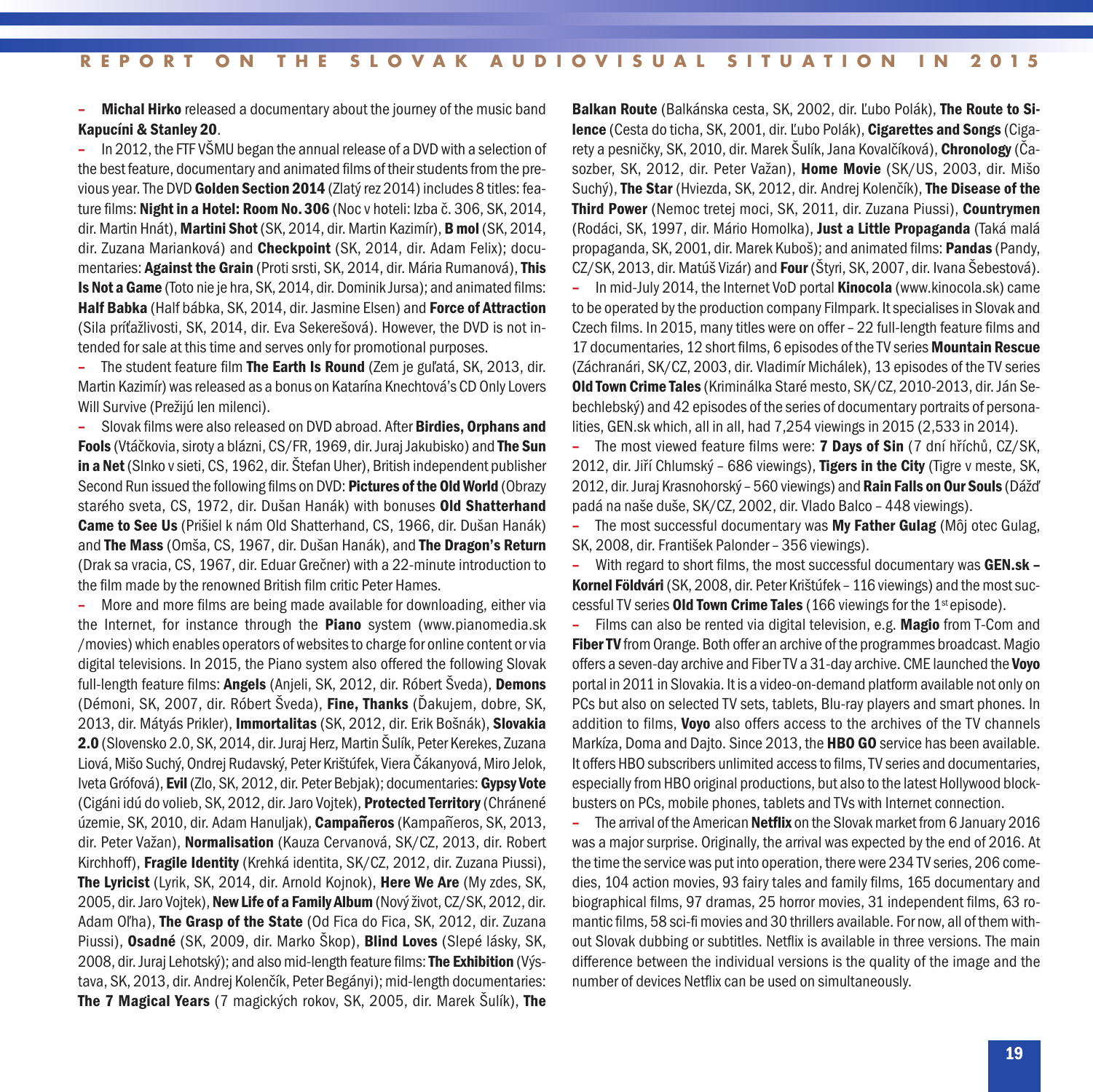#### **> CINEMAS**

**–** As at 31 December 2015, **140 cinemas with 235 screens** were in operation (in 2014, it was 123 cinemas with 197 screens). Of this, there were 88 single-screen cinemas, 20miniplexes(cinemas with 2 to 7 screens) with 79 screens and 12,395 seats and 4multiplexes(cinemas with 8 andmore screens) with 40 screens and 6,989 seats, 17 outdoor cinemas, 1 drive-in cinema and 10 alternative spaces.

**–** As at 31 December 2015, **175 screens in 82 cinemas** and **2 outdoor cinemas** were digitised (139 screensin 67 cinemas and 3 outdoor cinemasin 2014; 130 screensin 60 cinemas and 3 outdoor cinemasin 2013; 113 screensin 45 cinemas in 2012; and 75 screens in 25 cinemas in 2011). In 102 of them – of these, 33 in single-screen cinemas– even 3D screening was possible.

**–** Three Cinema City multiplexes in Bratislava, at the shopping malls Aupark, Polus and Eurovea, and the 11-screen CINEMAX opened in Bratislava on 11 June 2015, had all 40 screens digitised. Eleven miniplexes of the CINEMAX network in Banská Bystrica, Dunajská Streda, Košice, Nitra, Poprad, Prešov, Skalica, Trenčín,Trnava (on 26 October 2015 a second 5-screenminiplex was opened in Trnava at the Arena shopping mall) and Žilina had all 48 screens digitised. The Ster Century Cinemas miniplex network in Košice, Prievidza, Spišská Nová Ves and Žilina had 13 out of 14 screens digitised.The Europa Cinemasin Zvolen had both screens digitised and the Golden Apple Cinema in Liptovský Mikuláš all three screens. In addition to CINEMAX Arena Trnava, further two miniplexes were opened in 2015 – the 5-screen Mlyny Cinemas in Nitra and the 3-screen Star in Lučenec.

**–** All in all, as at 31 December 2015, 98.67% of screens in 19 multi-screen cinemas were digitised. The traditional Cinema Lumière had three out of four screens digitised, asthe K4 screening room was digitised on 30 April 2015.

**–** Cinema digitisation by **D-Cinema** technology has been facilitated by financial support from the Slovak Audiovisual Fund (AVF) since 2010. In 2010, five applications were granted support totalling EUR 170,000. In 2011, seventeen applications were already granted support totalling EUR 485,000 (of this number, twelve applications were also allocated support thanks to the special contribution of EUR 314,000 from the Ministry of Culture in December 2011), in 2012, a further seventeen applications totalling EUR 576,000, in 2013, twelve applicationstotalling EUR 392,790, in 2014, thirteen applicationstotalling EUR 368,300, and in 2015, nine applicationstotalling EUR 247,000.

**–** In 2010-2015, the AVF granted support totalling **EUR 2,239,090** for the digitisation of 73 cinemas and screening rooms using D-Cinema technology. Of these, 63 single-screen cinemas and two outdoor cinemas were granted support totalling **EUR 2,094,840**, which represents an average of EUR 32,228 per screen. Only five single-screen cinemas (in Bánovce nad Bebravou, Martin (Moskva Cinema), Stropkov, Stupava and Ružomberok) and the amphitheatre in Košice managed to digitise their screens without AVF support. The Kultúra Cinema in Ružomberok, which wasthe second single-screen cinema in Slovakia to be digitised without AVF support, as early as 2009, became the first cinema in Slovakia to receive support for **re-digitisation**.

**–** In 2010-2015, the AVF also supported the digitisation of eight screens by **D-Cinema** technology in multi-screen cinemas – CINEMAX in Banská Bystrica (previously Europa Cinemas), Dunajská Streda, Košice, Poprad and Prešov, Ster Century Cinemas in Košice and Žilina (previously City Cinemas), and Golden Apple Cinema in Liptovský Mikuláš – with EUR 144,250 in total (EUR 18,031 per screen on average).

**–** In 2013, the AVF opened a new sub-programme enabling applicants to obtain a grant for cinemamodernisation using the less expensive digital technology **E-cinema HD**.Thanksto this, a further **21 applications** were supported with **EUR 251,500** in 2013 and 2014: cinemas Múzeum SNP in Banská Bystrica, Dom kultúry in Bošany, A4 in Bratislava, Film Club in Bytča, Diamant in Dudince, Poľana in Hriňová, Akropola in Kremnica, Družba in Margecany, FK and Mestská scéna in Martin, Tatra in Nitra, Ostražica in Nižná, Nováky in Nováky, Osveta in Očová, KaSS in Prievidza, Apollo Cinema in Rožňava, Jašík in Turzovka, Tatra in Vráble, Žilina-Záriečie Station, Cinematograph and Cinematograph 2mobile outdoor cinemas in Bratislava and the outdoor cinema in Vranov nad Topľou (EUR 11,976 on average). In 2015, no application wassubmitted for digitisation via this technology. Film Europe Cinema was digitised by E-Cinema technology without AVF support.

**–** As most of the cinemasinterested in digitisation and having funds available were already supported in 2014, the sub-programme **4.3 Modernisation of Equipment of Digitised Single-Screen Cinemas** was added to the Development of Audiovisual Technologies Programme in Slovakia. In 2014-2015, twelve applications were supported – Pôtoň Theatre in Bátovce, Film Europe Cinema in Bratislava, Iskra in Kežmarok, Junior in Levice, Mier in Nové Zámky, Panoramic Cinema in Partizánske, Tatra in Nitra, Nova in Sereď, Mier in Spišská Nová Ves, DK in Šaľa, ArtKino Metro in Trenčín and Mladosť in Vranov nad Topľou – with a total of **EUR 200,000** (EUR 16,667 per application on average).

**–** In 2010-2015, the AVF granted support to Programme **4. Development of Audiovisual Technologies in the Slovak Republic** totalling **EUR 2,690,590**. (More detailsin the chapter on the **Slovak Audiovisual Fund**).

**–** The K3 Screening room at Cinema Lumière in Bratislava with 49 seats is the only cinema which predominantly screens films from 35 mm copies, even in the era of digitisation. It is entitled **Filmotheque – Study Screening Room of the Slovak Film Institute**. Its programming is based on the rules determined bythe International Federation of Film Archives (FIAF), of which the SFI has been a membersince 2001.

**–** As at 31 December 2015, there were **17 outdoor cinemas** (16 in 2013) and the Shopping Palace drive-in cinema in operation.The outdoor cinemasin Košice and Trnava were digitised by D-Cinema technology. In addition, films were also digitally projected in the outdoor cinemasin Krupina, Pezinok, Podhájska, Senec and Senica, which borrowed the projectors from the local single-screen cinemas.

**–** On 26 October 2015, the **IMAX** cinema was opened at the Bory Mall in Bratislava with a capacity of 476 viewers; the cinema operates with IMAX 3D technology and a 23 x 13 metre screen. It isthe sole cinema of its kind in Slovakia.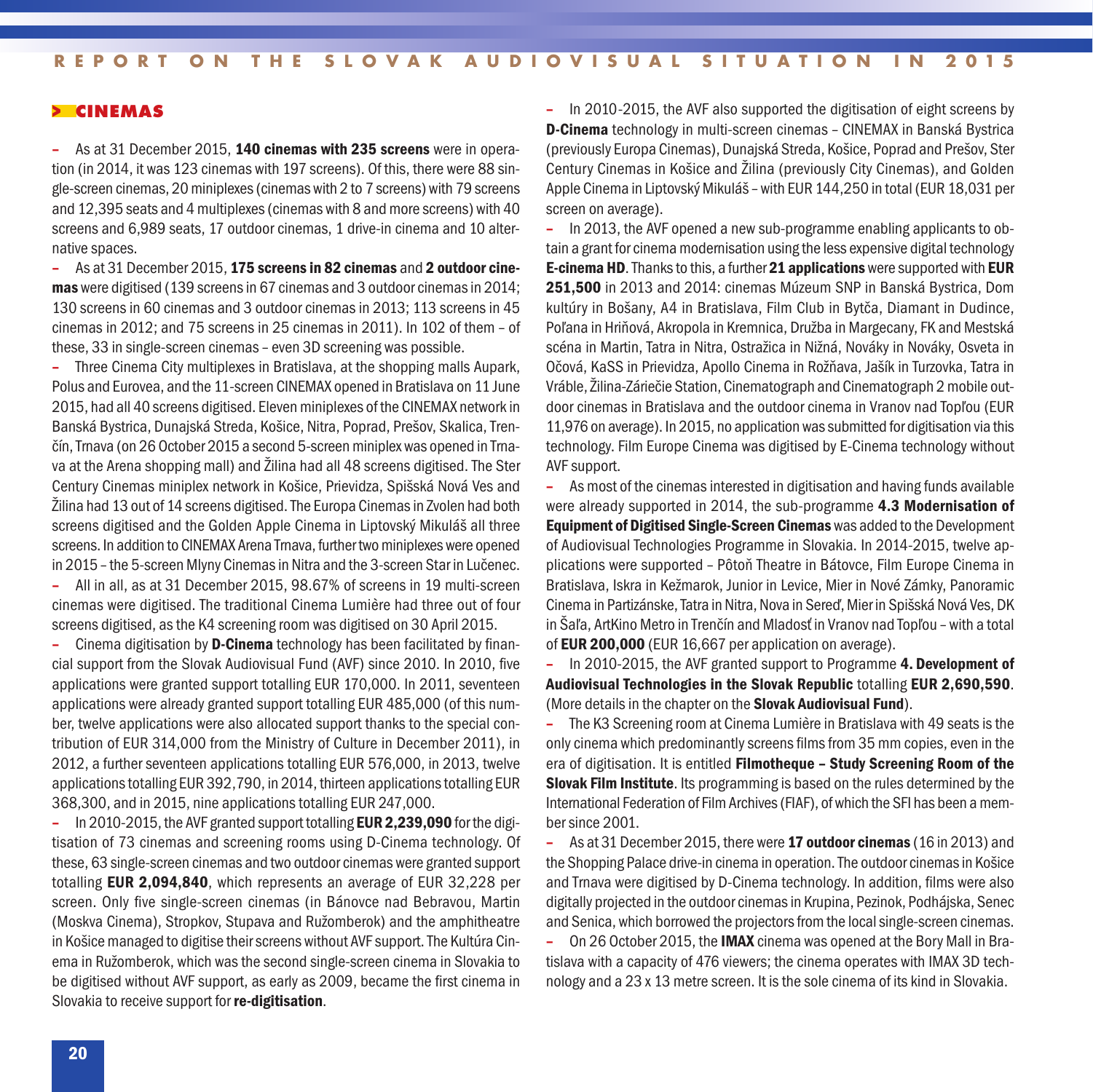**–** As at 31 December 2015, a total of **23 cinemas** in 19 citiesformed a part of the European network of cinemas, **Europa Cinemas** (2,350 screensin 977 cinemas in 596 cities in 42 countries: in 2015, the Film Europe Cinema and Nostalgia Cinema in Bratislava, and Nova Cinema in Sereď were added. And from 2014 Mladosť Cinema and Cinema Lumière in Bratislava, cinemas in Liptovský Mikuláš (Nicolaus), Martin (Strojár), Piešťany (Fontána), Rimavská Sobota (Orbis), Ružomberok (Kultúra), Spišská Nová Ves (Mier), Trenčín (Artkino Metro) and CINEMAX miniplexes in Banská Bystrica, Dunajská Streda, Košice, Nitra, Poprad, Prešov, Skalica, Trenčín, Trnava (MAX) and Žilina remained within the Europa Cinemas network.

| <b>Multiscreens</b>                                | <b>Number</b><br>of cinemas | <b>Digital</b><br>cinemas<br>(cinemas)<br>with at least<br>1 digital<br>screen) | %      | <b>Number</b><br>of screens | <b>Total</b><br>number<br>of digital<br>screens | %      | <b>Total</b><br>number<br>of 3D<br>screens | 3D cinemas<br>(cinemas)<br>with at least<br>13D screen) | <b>Number</b><br>of seats |
|----------------------------------------------------|-----------------------------|---------------------------------------------------------------------------------|--------|-----------------------------|-------------------------------------------------|--------|--------------------------------------------|---------------------------------------------------------|---------------------------|
| <b>CINEMAX</b>                                     | 11                          | 11                                                                              | 100.00 | 48                          | 48                                              | 100.00 | 26                                         | 11                                                      | 8,107                     |
| <b>Europa Cinemas</b>                              |                             | $\mathbf{1}$                                                                    | 100.00 | $\overline{2}$              | $\overline{2}$                                  | 100.00 | $\overline{2}$                             |                                                         | 377                       |
| Golden Apple Cinema                                |                             | $\mathbf{1}$                                                                    | 100.00 | 3                           | 3                                               | 100.00 | $\overline{2}$                             |                                                         | 460                       |
| <b>Mlyny Cinemas</b>                               |                             | $\mathbf{1}$                                                                    | 100.00 | 5                           | 5                                               | 100.00 | 5                                          |                                                         | 678                       |
| Lumière                                            |                             | $\mathbf{1}$                                                                    | 100.00 | 4                           | 3                                               | 75.00  | $\overline{0}$                             | $\Omega$                                                | 393                       |
| <b>Star</b>                                        |                             | 1                                                                               | 100.00 | 3                           | 3                                               | 100.00 | 3                                          |                                                         | 433                       |
| <b>Ster Century Cinemas</b>                        | 4                           | 4                                                                               | 100.00 | 14                          | 13                                              | 92.86  |                                            | 4                                                       | 1,947                     |
| Miniplexes (2-7 screens) TOTAL                     | 20                          | 20                                                                              |        | 79                          | 77                                              | 97.47  | 45                                         | 19                                                      | 12,395                    |
| <b>Cinema City</b>                                 | 3                           | 3                                                                               | 100.00 | 29                          | 29                                              | 100.00 | 18                                         | 3                                                       | 5,472                     |
| <b>CINEMAX Bratislava</b>                          |                             | $\mathbf{1}$                                                                    | 100.00 | 11                          | 11                                              | 100.00 | 6                                          | $\mathbf{1}$                                            | 1,517                     |
| <b>Multiplexes (8 and more screens) TOTAL</b>      |                             | 4                                                                               | 100.00 | 40                          | 40                                              | 100.00 | 24                                         |                                                         | 6,989                     |
| <b>Multiscreens TOTAL</b>                          | 24                          | 24                                                                              | 100.00 | 119                         | 117                                             | 98.32  | 69                                         | 23                                                      | 19,384                    |
| single screen                                      | 88                          | 58                                                                              | 65.91  | 88                          | 58                                              | 65.91  | 33                                         | 33                                                      | n/a                       |
| <b>CINEMAS TOTAL</b>                               | 112                         | 82                                                                              | 73.21  | 207                         | 175                                             | 84.54  | 102                                        | 56                                                      |                           |
| open air                                           | 17                          | $\overline{2}$                                                                  | 11.76  | 17                          | $\overline{2}$                                  | 11.76  | $\mathbf{0}$                               | $\Omega$                                                | n/a                       |
| drive-in                                           | 1                           | $\mathbf 0$                                                                     | 0.00   |                             | $\mathbf 0$                                     | 0.00   | $\mathbf{0}$                               | $\mathbf{0}$                                            | n/a                       |
| video projections and alternative screening spaces | 10                          | $\Omega$                                                                        | 0.00   | 10                          | $\mathbf{0}$                                    | 0.00   | $\Omega$                                   | $\Omega$                                                | n/a                       |
|                                                    | 140                         | 84                                                                              | 60.00  | 235                         | 177                                             | 75.32  | 102                                        | 56                                                      |                           |
| <b>IMAX</b>                                        | 1                           | 1                                                                               | 100.00 | 1                           | 100.00%                                         | 100.00 | 1                                          | 1                                                       | 472                       |

Note: Besides 2 digitized open-air cinemas (Košice, Tmava) 5 other open-air cinemas (Krupina, Pezinok, Podhájska, Senec and Senica) screened with digital projector lent from the single screen *cinema*

*Drive-in is screening for free*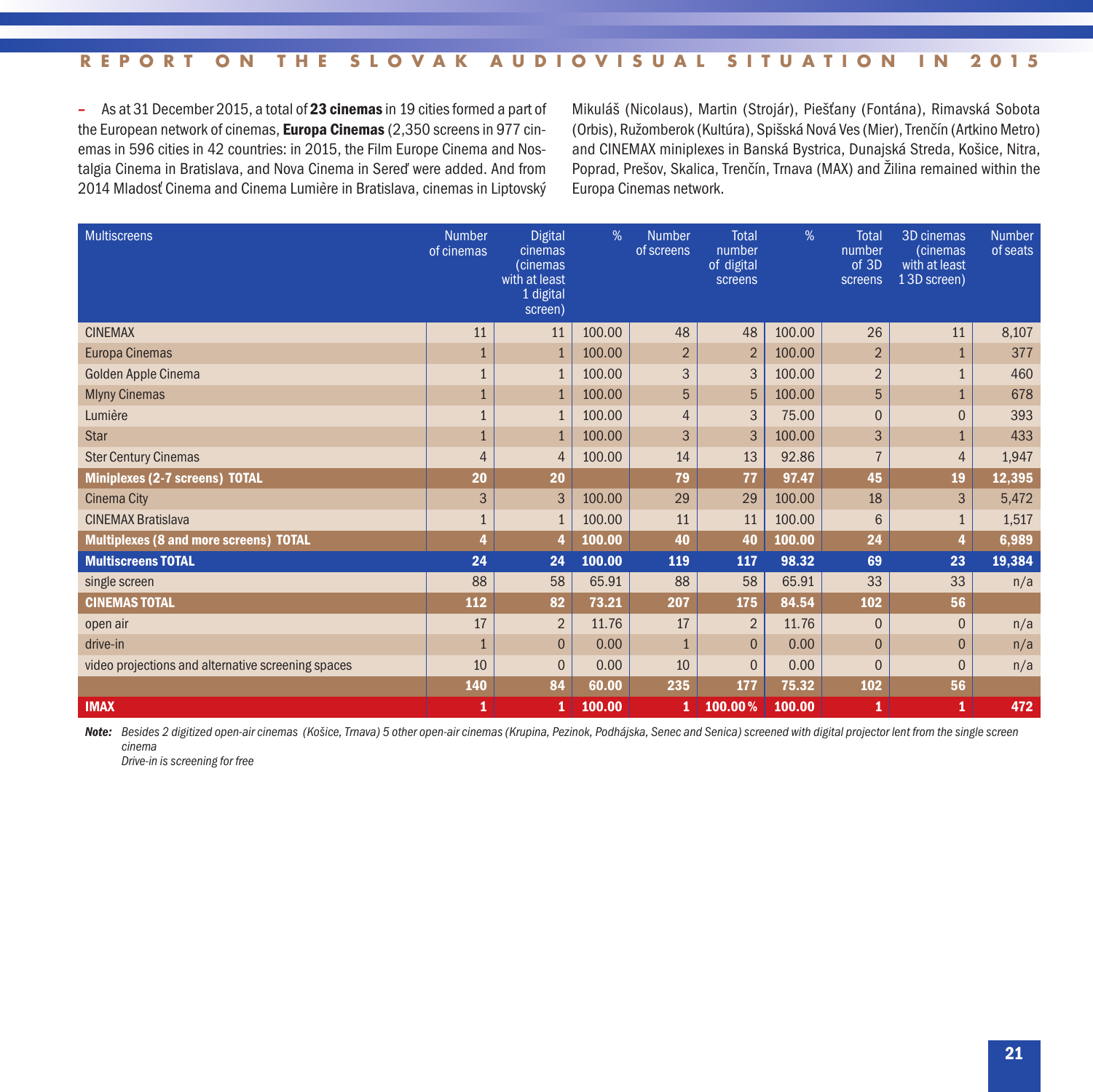#### **> FILM CLUBS**

**–** Film clubs in Slovakia are associated within the Association of Slovak Film Clubs(ASFK); as of 31 December 2015, there were a total of 54 film clubs with 5,569 members(in 2014, there were 48 film clubs with 6,102 members). Most of the film clubs operate on the premises of conventional cinemas; 34 of them, i.e. 62.96% are in digitised cinemas.

**–** After a 20%year-on-year increase in attendancesin art-house filmsin 2014, in 2015, a total of 136,616 viewers attended screenings of art-house filmsin all cinemasin Slovakia (not onlyin film clubs), which represents a year-on-year increase of 11.00%. In 2015, art-house films constituted 2.92% of the total attendance in Slovak cinemas(3.02% in 2014).

**-** The total attendance in Slovak cinemas in 2015 amounted to 4,614,507 viewers.

**–** The average admission fee was EUR 2.58 (EUR 2.99 in 2014) for art-house films in all cinemas. Just for comparison, the average admission fee in all cinemas was EUR 5.14 in 2015.

**–** The most important events organised by ASFK in 2015 include the touring showcase Project 100 - 2015, the Slovak section of the 22<sup>nd</sup> International Film Festival Febiofest 2015 and the Film Lab for Kids.

**–** Within **Project 100 – 2015** the following films were presented: **Aferim!** (RO/BG/CZ/FR, 2015, dir. Radu Jude), **Fight Club** (US/DE, 1999, dir. David Fincher), **Phoenix**(DE/PL, 2014, dir. Christian Petzold), **Rear Window** (US, 1954, dir. Alfred Hitchcock), **Youth** (IT/FR/CH/GB, 2015, dir. Paolo Sorrentino), **Ma ma** (ES, 2015, dir. Julio Medem), **Sunrise: A Song of Two Humans** (US, 1927, dir. F. W. Murnau), **Love** (FR/BE, 2015, dir. Gaspar Noé),**The Brand New Testament** (FR/BE/LU, 2015, dir. Jaco Van Dormael) and **Koza** (SR/CZ, 2015, dir. Ivan Ostrochovský).

**–** In 2013, when a competition ofshort filmsfromV4 countries wasincluded in the programme of the International Film, Television and Video Festival Febiofest, the Festival became the **International Film Festival Febiofest**. Its 22nd edition **started on 20 March 2015** in Bratislava and ended on **16 April 2015**. In all, 8,831 viewers saw 126 films in eleven programme sections in ten cities (Banská Bystrica, Bratislava, Levice, Kežmarok, Košice, Martin, Prešov, Prievidza, Trenčín, Trnava), in 18 screening rooms, at 269 screenings; 3,029 viewers watched Slovak films.

**–** The laureates of the **ASFK 2014 Annual Awards** were announced at Febiofest for the seventh time. **Cinema Lumie`re** in Bratislava became the best filmclub. **Ida** (PL/DK, 2013, dir. Paweł Pawlikowski) became the best club film. Actor **Isaach de Bankolé**, favourite of directorJimJarmusch, was presented, in person, with the ASFK Annual Award for his contribution to world cinema. Director and screenwriter **Eduard Grečner** took the **ASFK Annual Award for his contribution to Slovak cinematography and the club movement**.

- **–** In 2015, the ASFK brought 34 newfilmsto cinemas, of these 3were re-releases of digitised films that were previously released in our cinemas by other companies.
- **– Wild Tales** (AR/ES, 2014, dir. Damián Szifron) became the best-attended art-house film in 2015 with 13,227 viewers.
- **– MOST SUCCESSFUL FILMS IN FILM CLUBS** (1 January 2015 – 31 December 2015) **Ranking / Title of film / Number of viewers**
- 1. **Wild Tales** (AR/ES, 2014, dir. Damián Szifron) 13,227
- 2. **Song of the Sea** (IE/DK/BE/LU, 2014, dir. Tomm Moore) 11,853
- 3. **Youth** (IT/FR/CH/GB, 2015, dir. Paolo Sorrentino) 9,504
- 4. **Amy** (GB, 2015, dir. Asif Kapadia) 9,342
- 5. **Eva Nová** (SK/CZ, 2015, dir. Marko Škop) 9,313
- 6. **Anton Srholec** (SK, 2015, dir. Alena Čermáková) 6,589
- 7. **Samba** (FR, 2014, dir. Olivier Nakache, Eric Toledano) 5,187
- 8. **Suri** (SK, 2015, dir. Pavol Barabáš) 4,694
- 9. **Mommy** (CA, 2014, dir. Xavier Dolan) 4,190
- 10. **Dior and I** (FR, 2014, dir. Frédéric Tcheng) 3,970

#### **> FESTIVALS AND REVIEWS**

**–** In 2015, the international film festivals Art Film Fest Trenčianske Teplice / Trenčín, IFF Cinematik in Piešťany and IFF Bratislava were once again the most significant events of the year.

**– The 23rd International Film Festival Art Film Fest in Trenčianske Teplice and Trenčín** (www.artfilmfest.sk) was held on **19 - 26 June 2015**.The programme included 126 films from 50 countries. **Ixcanul** (GT/FR, 2015) by Guatemalan director Jayro Bustamante won the main award, the Blue Angel for Best Film, and actress **Maria Telón** from this film won the Blue Angel for Best Actress. James Napier Robertson won the Blue Angel for Best Director for **The Dark Horse** (NZ, 2014). Mexican actor Kristyan Ferrer won the Blue Angel for Best Actor for **600 Miles** (MX, 2014) by director Gabriel Ripstein. Marek Poledna, Michal Holubec and Ivo Špalj received the Special Mention for Sound Design for their film **Little from the Fish Shop** (Malá z rybárne, CZ/SK/DE, 2015, dir. Jan Balej). The feature film **Art** (RO, 2014, dir. Adrian Sitaru) won in the International Short Film Competition. The feature film **Green Wave** (Zelená vlna, SK, 2014, dir. Martina Buchelová) was also among the films in competition. Traditional awards, the Actor'sMission (**Anna Geislerová,Juraj Kukura**) and the Golden Camera Awards (**Ján Ďuriš, Peter Hledík**) were also handed out. Accompanying eventsincluded the **MidPoint** workshop.

**–** On **10-15 September 2015** the **10th IFF Cinematik** (www.cinematik.sk) was held. The programme included 97 films. The main prize of the Festival, the **Meeting Point Europe Award** for the best European film made in 2014 and 2015, went to **The Duke of Burgundy** (GB, 2014, r. Peter Strickland). **Wave vs Shore** (Vlna vs. breh, SK/CZ, 2014, dir. Martin Štrba) won the Literary Fund Award in the **Cinematik.doc** competition, which is a competition of full-length Slovak documentaries. The full-length documentary of Ladislav Kaboš **Colours of Sand** (Farby piesku, SK/CZ, 2015) won the **Award of the Mayor of Piešťany**, the psychological drama **Mommy**(CA, 2014, dir. Xavier Dolan) the Audience Award and the crime story **Cruel** (FR, 2014, dir. Eric Cherrie`re) the **Eye on Films Audience Award**. **Jaime Rosales** received the **Respect Award**.The two-day **DOX IN VITRO**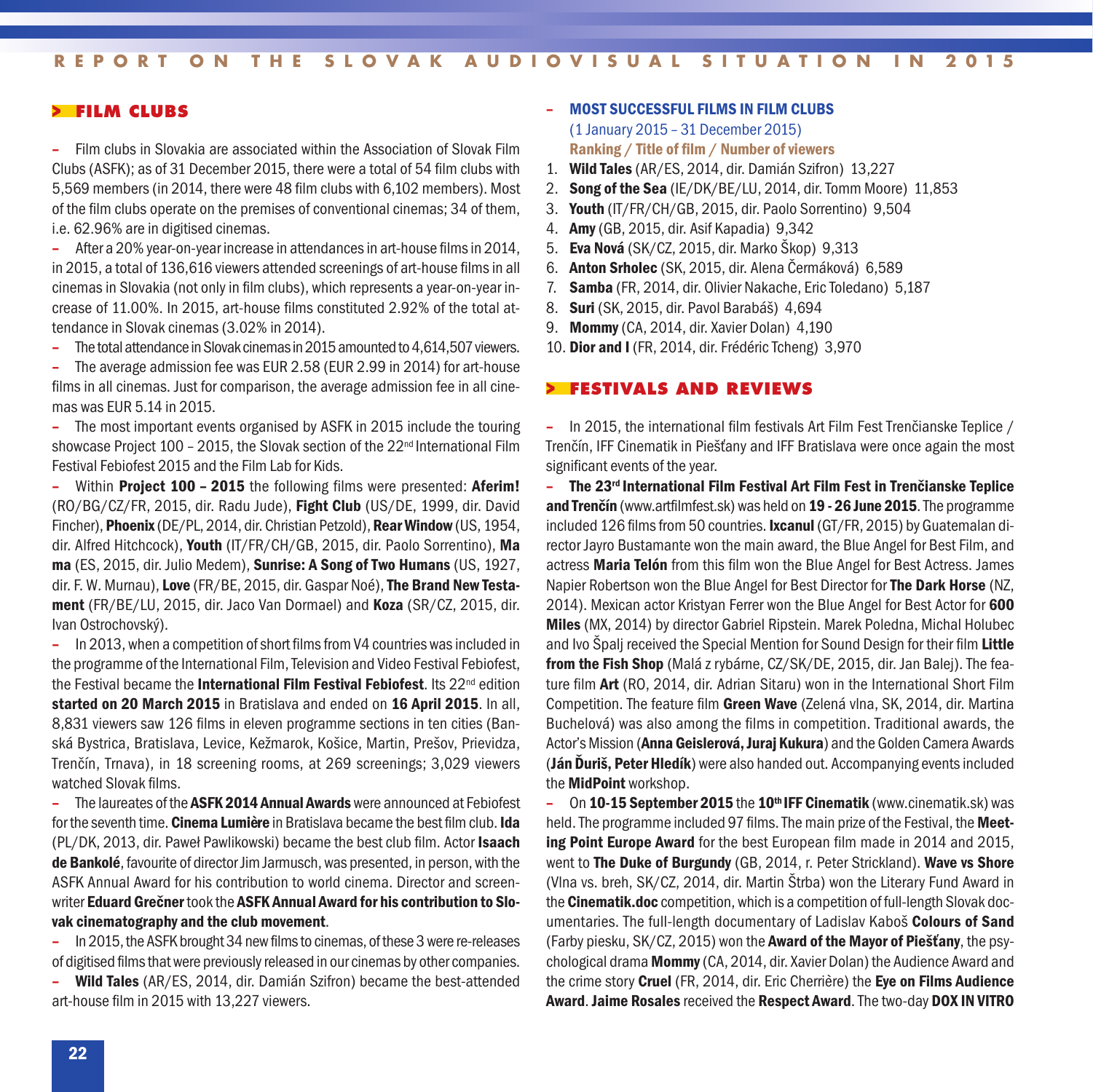(documentary projects in a test tube) seminar and workshop was held in the course of the Festival.

**– The 17th International Film Festival Bratislava** (www.iffbratislava.sk) was held on **12-17 November 2015**. **Land and Shade** (CO, 2014, dir. César Augusto Acevedo) won the Grand Prix in the First and Second Feature Film Competition and the FIPRESCI Award. Ida Panahandeh won the Best Director Award for **Nahid** (IR, 2015) and NavidMohammadzadeh fromthisfilmtook the Best Actor Award. Niki Karimi and Sahar Ahmadpour won the Best Actress Award ex aequo. **Wednesday, May 9** (IR, 2015, dir. Vahid Jalilvand), the film both played in, also won the Student Jury Award. **A German Youth** (FR/CH/DE, 2015, dir. Jean-Gabriel Périot) won the Best Documentary Award and **Washingtonia** (GR, 2014, dir. Konstantina Kotzamani) won in the Short Film Competition. In 2015, the prominent Slovak actress **Emília Vášáryová** became the laureate and holder of the commemorative tile on the Film Walk of Fame for her long-standing artistic work.

**– The 22nd International FilmFestival Febiofest** (www.febiofest.sk) was held from **20 March to 16 April 2015** in ten cities(Bratislava, Banská Bystrica, Kežmarok, Košice, Levice, Martin, Prešov, Prievidza, Trenčín, Trnava). The programme included 126 films. The feature film **Milky Brother** (PL/AM, 2014, dir. Vahram Mkhitaryan) won the main prize in the Competition of Short Films from V4 Countries. The feature film with documentary elements, **Mat goc** (CZ/VN, 2014, dir. Dužan Duong) and the documentary**It Is Not a Game** (Toto nie je hra, SK, 2014, dir. Dominik Jursa) took the Special Mention of the Jury. The comedy **When the Sun Goes Down** (CZ, 2014, dir. Natálie Císařovská) won the Audience Award. (You can find further awardsin the chapter on **FILM CLUBS**)

**–** At the **8th International Festival of Animations Fest Anča** (www.festanca.sk), which took place from**24-28 June 2015** in Žilina, **We Can't Live Without Cosmos** (RU, 2014, dir. Konstantin Bronzit) won the main prize, the Anča Award. **Half Babka** (Half Bábka, SK/BE, 2014, dir. Jasmine Elsen) won the Anča Slovak Award and **Nina** (SK, 2014, dir. Veronika Obertová, Michaela Čobejová) the Slovak Special Mention. Dávid Štumpf won the Anča D Award (distribution award) for **Cowboyland** (Kovbojsko, SK, 2015) and in the Fest Anča New Talents industry programme, together with Michaela Mihályiová, he also won the award for the best project under preparation entitled **The End** (Koniec).

- **– Further significant festivals, reviews and workshops in Slovakia by chronological order:**
- **–** 21 January– 28 December: **A Train Called Film** (Bratislava Cinema Lumière) – www.aic.sk/kinolumiere;
- **–** 14-18 January: **Scandi – Nordic Film Festival** (Bratislava, Košice, Martin, Poprad)– www.scandi.filmeurope.eu;
- **–** 20-22 February: **4thWinter Seminar 4 Elements: Absurdities** (Banská Štiavnica)– www.4zivly.sk;
- **–** 4 March: **Oberhausen on Tour: Best of the International Competition** (Bratislava - A4 – Zero Space)– www.a4.sk;
- **–** 11-14 March: **Visegrad Film Forum** ((Bratislava FFF VŠMU, KC Dunaj)– www.visegradfilmforum.com;
- **–** 11-15 March: **16thMountains and City – International Festival of Mountain Films and Adventure** (Bratislava – Cinema City Aupark)– www.horyamesto.sk;
- **–** 12-18 March: **Cre`me de la cre`me Vol. 2 – French Film Week** (Bratislava Mladosť, Film Europe Cinema, Banská Bystrica, Nitra, Liptovský Mikuláš, Martin, Trenčín, Košice, Prešov, Modra, Sereď, Trnava, Spišská Nová Ves, Žilina-Záriečie)– www.filmeurope.sk;
- **–** 1-12 April: **Audience and Festival Hits of 2008-2013 – accompanying event of the Slovak Film Week** (Bratislava – Cinema Lumiière) – www.tyzdenfilmu.sk;
- **–** 13-19 April: **Slovak Film Week** (Bratislava Cinema Lumie`re)– www.tyzdenfilmu.sk;
- **–** 6 May– 17 June: **9thMinifestival of European Film 7x7** (Bratislava, Nitra, Banská Bystrica, Žilina, Poprad, Prešov, Košice);
- **–** 1-7 June: **Russian Film Days** (Bratislava Cinema Lumie`re)– www.aic.sk/kinolumiere;
- **–** 10-14 June: **Dolce Vitaj – Contemporary Italian Film** (Bratislava Cinema Lumière) – www.aic.sk/kinolumiere;
- **–** 15-18, 27, 28 June: **Ukrainian Film Classics** (Bratislava Cinema Lumière) www.aic.sk/kinolumiere;
- **–** 5-7 June: **23rdCINEAMA 2015** (Nitra Mlyny Cinemas)– www.nocka.sk;
- **–** 11 June: **10th International Festival of Animations by Secondary School Students, Animofest 2015** (Bratislava – Private Secondary Art School of Animation)– www.uat.sk;
- **–** 15 June 31 August: **€uropean Films for One €uro** (Bratislava Cinema Lumière) – www.aic.sk/kinolumiere;
- **–** 17-20 June: **21st International Festival of LocalTV Channels "Golden Beggar"** (Košice, Uzhhorod)– www.festival.sk;
- **–** 1 July– 9 September: **13thBažant Cinematograph 2015** (Banská Bystrica, Bratislava, Brezno, Handlová, Hlohovec, Kežmarok, Košice, Kremnica, Kysucké Nové Mesto, Malacky, Martin, Michalovce, Nitra, Nové Mesto nad Váhom, Nové Zámky, Piešťany, Podhájska, Poprad, Považská Bystrica, Prešov, Prievidza, Púchov, Rimavská Sobota, Ružomberok, Sereď, Spišská Nová Ves, Šaľa, Šenkvice, Trenčín, Trnava, Vrbové, Zvolen, Žilina)– www.kinematograf.sk;
- **–** 14 July– 20 August: **Bažant Cinematograph Outdoor Cinema** (Bratislava – Magio Beach)– www.kinematograf.sk, www.magioplaz.sk;
- **–** 24-26 July: **25thSummer Film Festival HAH 2015** (Dolná Strehová)– www.urtica.host.sk;
- **–** 5-9 August: **17thSummer Film Seminar 4 Elements** (Banská Štiavnica)– www.4zivly.sk;
- **–** 10 September 2015 29 February 2016: **21stProject 100 – 2015** (film clubs: Bánovce nad Bebravou, Banská Bystrica, Banská Štiavnica, Bátovce, Bratislava – Za Zrkadlom Art Cinema, Igric, Inak Cinema, Cinema Lumière, Mladosť, Brezno, Bytč, Handlová, Hlohovec, Humenné, Kežmarok, Komárno. Košice, Kremnica, Levice, Levoča, Liptovský Mikuláš, Lučenec,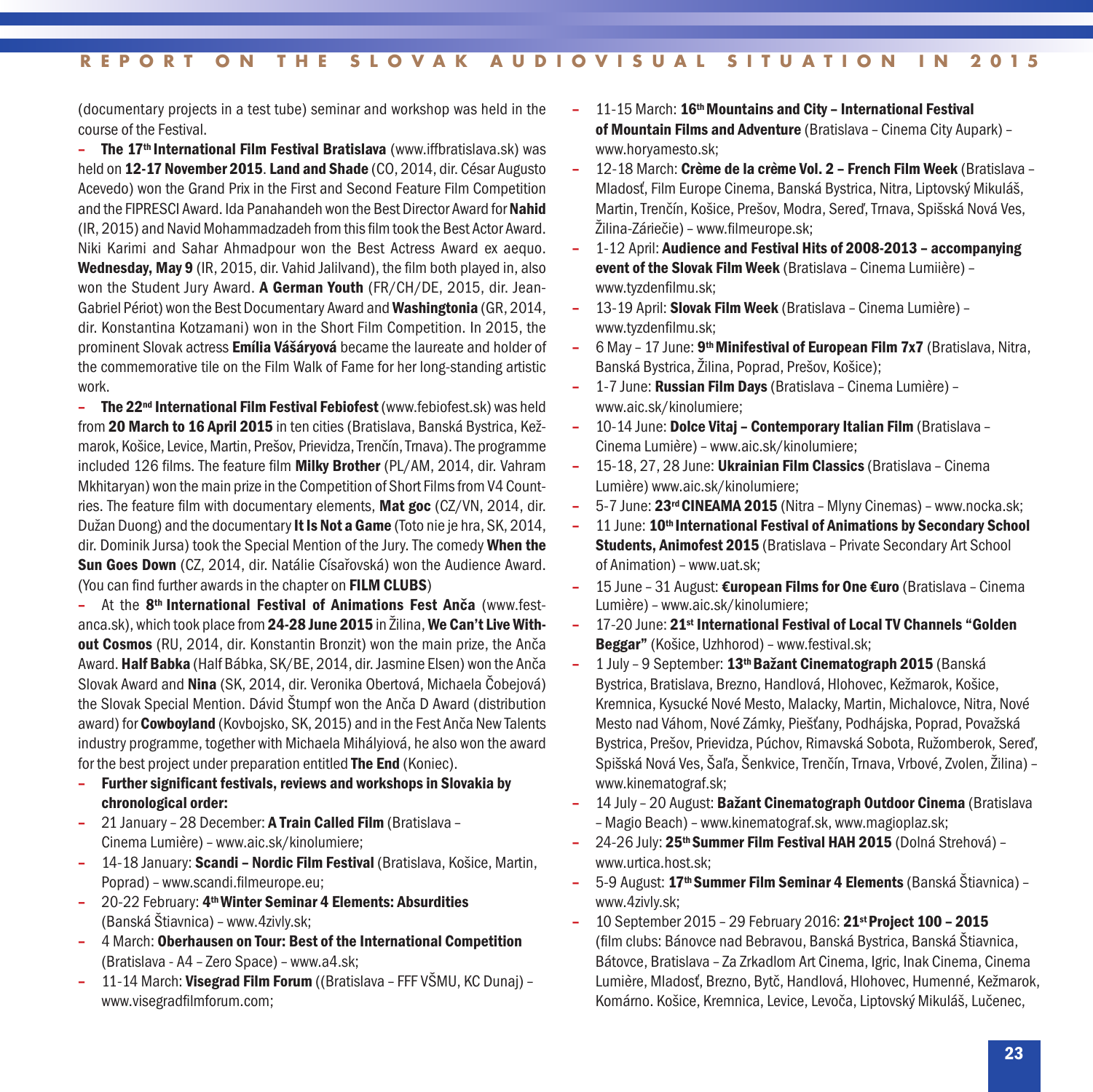Malacky, Martin – FK Alternatíva, FK Scéna – Scéna Cinema, Modra, Námestovo, Nitra, Nové Mesto nad Váhom, Nové Zámky, Pezinok, Piešťany, Považská Bystrica, Prešov, Prievidza, Púchov, Rimavská Sobota, Ružomberok, Sabinov, Senica, Sereď, Spišská Nová Ves, Šaľa, Trenčín, Trnava, Trstená, Turzovka, Vranov nad Topľou, Žilina – Záriečie, and cinemas: Bardejovské Kúpele, Nostalgia Bratislava, Brezno, Čadca, Galanta, Hriňová, Krupina,Liptovský Mikuláš, Michalovce, Nitra, Partizánske, Snina, Stupava, Tisovec, Trebišov, Trenčianske Teplice, Vráble, Zvolen and CINEMAX Banská Bystrica, Bratislava, Dunajská Streda, Košice, Nitra, Poprad, Prešov, Skalica, Trenčín, Trnava, Žilina)– www.asfk.sk;

- **–** 28 September– 2 October: **31stAgrofilm IFF** (Nitra,Lužianky, Zvolen)– www.agrofilm.sk;
- **–** 1-4 October: **16thMulti-Cultural Barbakan Festival** (Banská Bystrica)– www.barbakanfest.sk;
- **–** 7-14 October: **2ndBe2Can Film Festival** (Bratislava Film Europe Cinema, Mladosť, Banská Bystrica, Banská Štiavnica, Bytča, Košice – State Theatre, Barracks/Kulturpark, Kremnica, Krupina, Liptovský Mikuláš, Martin, Nitra, Nové Mesto nad Váhom, Piešťany– Art House, Fontána Cinema, Poprad, Prešov, Rimavská Sobota, Sereď, Spišská Nová Ves, Trenčín, Trnava – Hviezda Cinema, Berliner DKP, Vranov nad Topľou, Žilina)– www.filmeurope.sk, www.be2can.eu;
- **–** 14-18 October: **23rd International Festival of Mountain Films Poprad** www.mfhf.sk;
- **–** 15-18 October: **Czecho-Slovak Filmological Conference "A Train Called Film"** (Krpáčovo)– www.asfk.sk;
- **–** 6-11 October: **5thPO.CITY Film Festival 2015** (Prešov– Scala Cinema, Alexander Duchnovič Theatre, Staré časy, Bardejov– Slovak-Polish House) – www.po-city.sk;
- **–** 14-17 October: **19thÁčko Festival** (Bratislava FTF VŠMU)– www.ackofestival.sk;
- **–** 20-23 October: **9thPick of Slovak Films** (Prievidza)– www.fk93.hostujem.sk;
- **–** 21-25 October: **9thSlovak Queer Film Festival** (Bratislava Cinema Lumière, Film Europe Cinema) – www.ffi.sk:
- **–** 3-10 November: **Pier Paolo Pasolini: Love and Rage** (Bratislava Cinema Lumière) – www.aic.sk/kinolumiere;
- **–** 3-5 November: **11th International Festival of Documentaries and Features on Travelling, Landscape and Man, Eurotour Piešťany** (Piešťany– KSC Fontána)– www.eurotourpiestany.sk;
- **–** 8-13 November: **Freedom Festival 2015** (Bratislava Cinema Lumie`re, University Pastoral Centre)– www.festivalslobody.sk;
- **–** 12-14 November: **10thAdventure Film Festival, HoryZonty** (Trenčín)– www.horyzonty.sk;
- **–** 26 November– 1 December: **16th International Documentary Film Festival One World** (Bratislava – Cinema Lumière, Mladosť, QUO VADIS House)– www.jedensvet.sk;
- **–** 3-6 December: **Aussie Film Festival** (Bratislava Mladosť Cinema, VŠMU) – www.aussiefilmfest.cz;
- **–** 8-13 December: **MittelCinemaFest – 13thCentral European Festival of Contemporary Italian Film** (Bratislava – Cinema Lumière) – www.iicbratislava.esteri.it/IIC\_Bratislava.

#### **> AWARDS FOR SLOVAK FILMS AND FILMMAKERS IN SLOVAKIA**

**–** The 6<sup>th</sup> National The Sun in a Net Awards (www.slnkovsieti.sk) for films made in 2014-2015 were awarded on 16 April 2016. **Eva Nová** (SK/CZ, 2015, dir. Marko Škop) won the Best Feature Film Award and, out of the other eight nominations(Best Director, Best Screenplay, Best Cinematography, Best Editing, Best Sound, Best Costume Design/Make-Up, Best Actress and Best Actor), **Marko Škop** also took the awardsfor Best Screenplay and Best Director, **Emília Vášáryová** for Best Actressin a Leading Role and **Milan Ondrík** for Best Actor in a Leading Role. The social drama **Koza** (SK/CZ, 2015, dir. Ivan Ostrochovský) won the Best Cinematography Award for **Martin Kollár** and the Best Sound Award for**Tobias Potočný** out of six nominations. The fairy tale **Seven Ravens** (Sedem zhavranelých bratov, SK/CZ, 2015, dir. Alice Nellis) won two awards – for Best Architect–Scenographer(architects **Peter Čanecký** and **OndřejMašek**) and Best Costume Design/Make-up (make-up artist **Juraj Steiner**).

**– So Far, So Near** (Tak ďaleko, tak blízko, SK, 2014, dir. Jaro Vojtek) became the Best Documentary and **Fongopolis** (SK, 2014, dir. Joanna Kożuch) the Best Animated Film. Asfor the other nominated films, the following films won one Sun in a Net Award each: the feature film **The Cleaner** (Čistič, SK, 2015, dir. Peter Bebjak) for Best Editing (**Marek Kráľovský**) and the documentary**The Edge – 4 Films about Marek Brezovský** (Hrana – 4 filmy o Marekovi Brezovskom, SK, 2014, dir. Patrik Lančarič) which won the Best Film Score Award for **Marek Brezovský**inmemoriam. Director**JurajJakubisko** and cinematographer **Igor Luther** received the Sun in a Net Awards for their exceptional contribution to Slovak cinema. As of 2017 the Sun in a Net Awards will be presented every year.

**–** The **26thAnnual Awards of the Slovak Film Union, Union of Slovak Television Creators and Literary Fund of the SR – Igric for Audiovisual Works in 2014** – went to:

**–** Igric for life-time contribution to Slovak cinema: director **Vido Horňák**.

**–** Feature filmsformovie theatres: the Jury decided not to present an award in this category.

**–** Television drama: **Biba Bohinská, Naďa Clontz, Soňa Čermáková Uličná** for the concept and script of the TV series **Secret Lives** (Tajné životy, SK, 2014, r. Ján Sebechlebský).

**–** Filmand television documentaries:**Jaro Vojtek** for the script and direction of **So Far, So Near**.

**–** Animated works: **Joanna Kożuch** for the script, direction and animation of **Fongopolis**.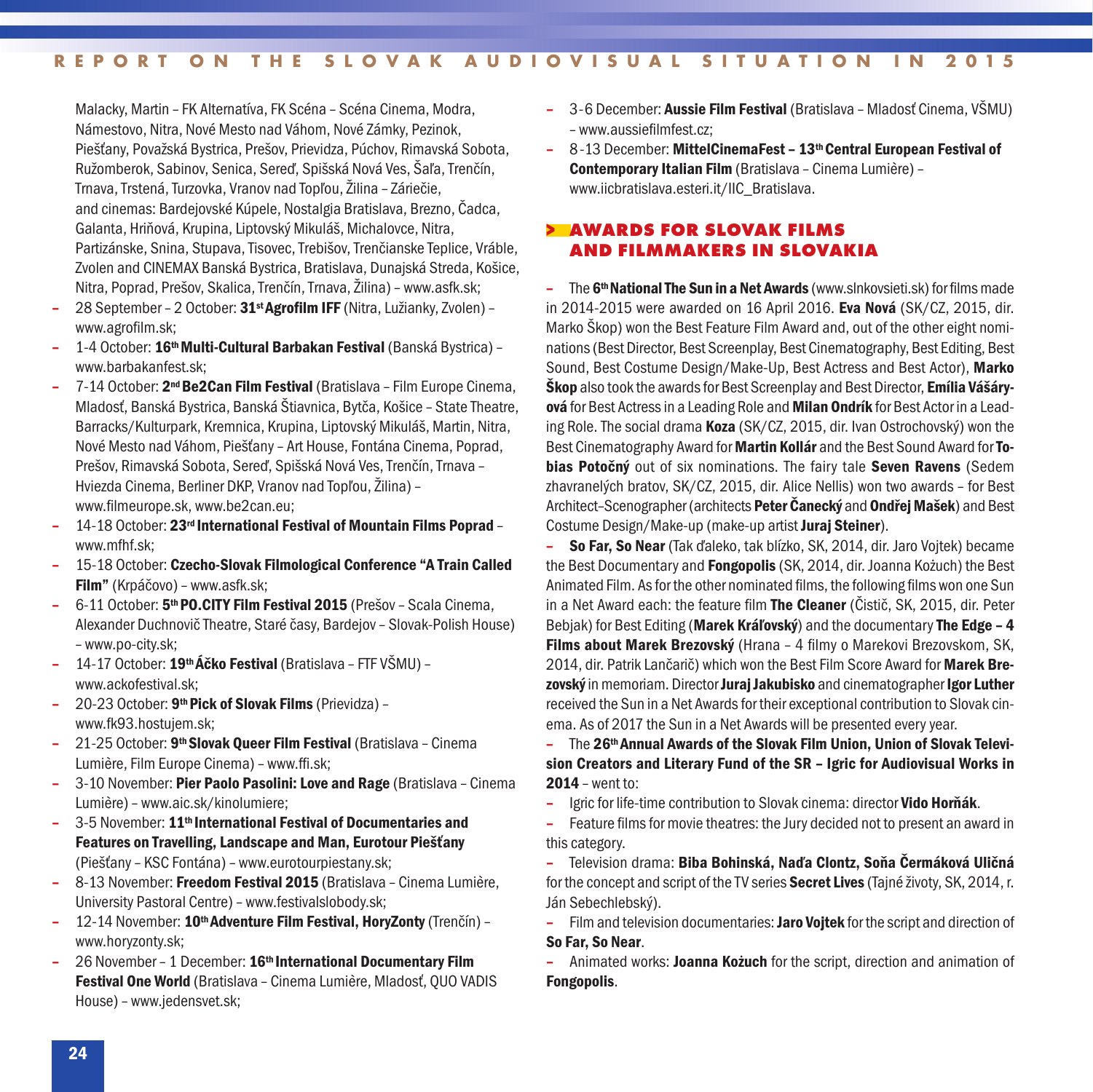**–** Best actress in film or television work: **Zuzana Mauréry** for her depiction of Eva in the TV series **Secret Lives**.

**–** Best actor in filmor television work: **Milan Lasica** for his depiction of grandfather Achberger in **The Hostage** (Rukojemník, SK/CZ, 2014, dir. Juraj Nvota).

**–** The Special Prizesfor Creativity went to: **Miloslav Luther** for directing **A Step Into the Dark** (Krok do tmy, SK, 2014) and **Ivan Finta** for the cinematography of **Love in Your Soul** (Láska na vlásku, SK, 2014, r. Mariana Čengel Solčanská) in the feature cinema films category; **Jonáš Karásek** and **Marika Majorová** for TV drama for directing **My Uprising.sk** (Moje povstanie.sk, SK, 2014); **Martin Šulík** for film and television documentaries for the script and directing of the documentary **Milan Čorba**, and **Patrik Lančarič** for the script and directing of the documentary **The Edge – 4 Films about Marek Brezovský**; **Petra Heleninová** for animated works for the concept, script, direction, art design, animation and editing of **AION** (SK, 2014) and **Martin Smatana** for the script, directing, cinematography and animation of **Rosso Papavero** (SK, 2014); for acting in a filmor television work: **Monika Hassová** for Eva Dubovská in **A Step Into the Dark**, and **Judit Bárdos** for her rolesin **Fair Play**(CZ/SK, 2014, r. Andrea Sedláčková), **Love in Your Soul** and **In Silence** (V tichu, SK/CZ, 2014, r. Zdeněk Jiráský); for acting in a film or television work: **Peter Kočiš** for hisrole of Alex in the TV series Secret Lives, and **Péter Nádašdi** for Ignác Dugasin **A Step Into the Dark**.

**–** Asfor the other filmand television works, the Special Prizesfor Creativity went to: **Dušan Hudec** for the script and direction of**The Final Mission** (Neznámi hrdinovia, SK, 2014) and Zuzana Liová for the script and direction of**The First: Hana Gregorová** (Prvá: Hana Gregorová, SK, 2014) and for audiovisual theory and critique: **Peter Michalovič, Vlastimil Zuska** for their **Discussions on a Western** (Rozprava o westerne) and **František Gýarfáš, Juraj Malíček** for **Our Film Century** (Naše filmové storočie). The Ján Fajnor Prize for young filmmakers up to the age of 35 years went to: **Veronika Obertová** and **Michaela Čopíková** for the direction, art design and animation of **Nina** (SK, 2014); **Miro Remo** for the direction of the documentary **Comeback** (SK, 2014) and **Tomáš Stanek** for the cinematography of the feature film **Children** (Deti, SK, 2014, r. Jaro Vojtek). **Lívia Filusová** from FURIA FILM received the Special Mention for a Producer.

 $-$  The 23<sup>rd</sup> Slovak Film Critics' FIPRESCI Prizes for audiovisual works, pub**lishing activities and film distribution in 2014** were awarded on the votes cast in a survey of members of the Film Journalists Club. The Slovak Film Critics' Prize for a Slovak full-length feature, also co-production film for movie theatres premie`red in Slovak cinemasin 2014, went to **Children** by director Jaro Vojtek; the prize for the best Slovak full-length documentary premièred in cinemas in 2014 went to **All My Children** (Všetky moje deti, SK/CZ, 2013, dir. Ladislav Kaboš) and **Peter Konečný** from the Kinema film portal received the award in the film critique and publishing category. The award for best foreign film in Slovak cinemas in 2014 went to **Ida** (PL/DK, 2013, dir. Pawel Pawlikowski). The **Association of Slovak Film Clubs** won the Slovak Film Journalists' Award for the distribution of thisfilm. **Pavel Branko** also won the Slovak Film Journalists' FIPRESCI Award for his book **Schemes ofthe Language** (Úkladyjazyka) and **Július Dzurek** in memoriam for the authorship and the unique and unbeatable portal: www.hviezdyfilmu.sk – profiles of 1,022 Anglo-American actors and directors.

**– So Far, So Near** won in the Slovak Documentary Section at the **16th International Documentary Film Festival One World**. The documentary **Back Then in Bratislava** (Vtedy v Bratislave, dir. Tereza Krížková) won the Special Mention and **Anton Srholec** (SK, 2015, dir. Alena Čermáková) the Audience Award.

**–** The Association of Slovak Cinematographers(ASC) awarded the 2015 Camera Awards for the seventh time and, in the competition for the best cinematography of the past two years, **Martin Žiaran** won the Feature Film Award for **The Cleaner** (Čistič, SK, 2015, r. Peter Bebjak) and **Martin Kollár** took the Special Award of the Jury for the drama **Koza**. **Ján Meliš** was the winner in the Documentary and Short Feature Film Category for his cinematography in the film essay **The Waiting Room** (Čakáreň, SK, 2015, r, Palo Korec) and **Mário Ondriš**, **Ivo Miko** and **Jaro Vaľko** won the Special Award in this categoryfor the visualisation of Miro Remo's **Comeback**. The award in the Feature TV Film and TV Series Category was granted to **Peter Kelíšek** for **Secret Lives**. **Dušan Husár** won the award in the Commercial and Videoclip Categoryfor the **Zlatý Bažant/Epicentre** commercial and **Martin Chlpík** won in the Student Film Category for the cinematography of **Chronos** (SK, 2015, r. Martin Kazimir).

**–** On the decision of the ASC Committee, **Vladimír Ješina** won the Life-time Achievement Award.

**–** Over the course of 2015, several dozen awards went to Slovak creators in the area of audiovision. The most significant were:

**– Pavel Branko** – Pribina Cross 2nd Classfor exceptional contribution to Slovak culture (state medal awarded by the President of the Slovak Republic on the occasion of the 22nd anniversary of the establishment of the independent Slovak Republic).

**– Ján Ďuriš** – Golden Camera Award forsignificant contribution to cinematography– 23rd IFF Art Film Fest Trenčianske Teplice, Trenčín.

**– Eduard Grečner** – Award for the Contribution to Slovak Cinema and Club Movement– 2014 Annual Awards of the Association of Slovak Film Clubs.

**– ViliamGruska** – Award of theMinister of Culture for long-standing or life-time contribution to art – 2014 Minister of Culture Awards in professional art, Bratislava.

**– Peter Hledík** – Golden Camera Award for significant contribution to cinematography– 23rd IFF Art Film Fest Trenčianske Teplice, Trenčín.

**– Juraj Kemka** – Best Actor Award – 15th TV Personality Awards, OTO, Bratislava.

**– Juraj Kukura** – Actor's Mission Award – 23rd IFF Art Film Fest Trenčianske Teplice, Trenčín.

**– Zuzana Mináčová** – Award of the Speaker of the National Council of the Slovak Republic for Development of Culture and Humanitarian Education for the contribution to photography and film.

**– Andrej Mojžiš** – Award of the Chairman of the National Council of the Slovak Republic for Development of Culture and Humanitarian Education for exceptional contribution to dramatic art.

**– Diana Mórová** – 2015 Slovak Identification Code Award.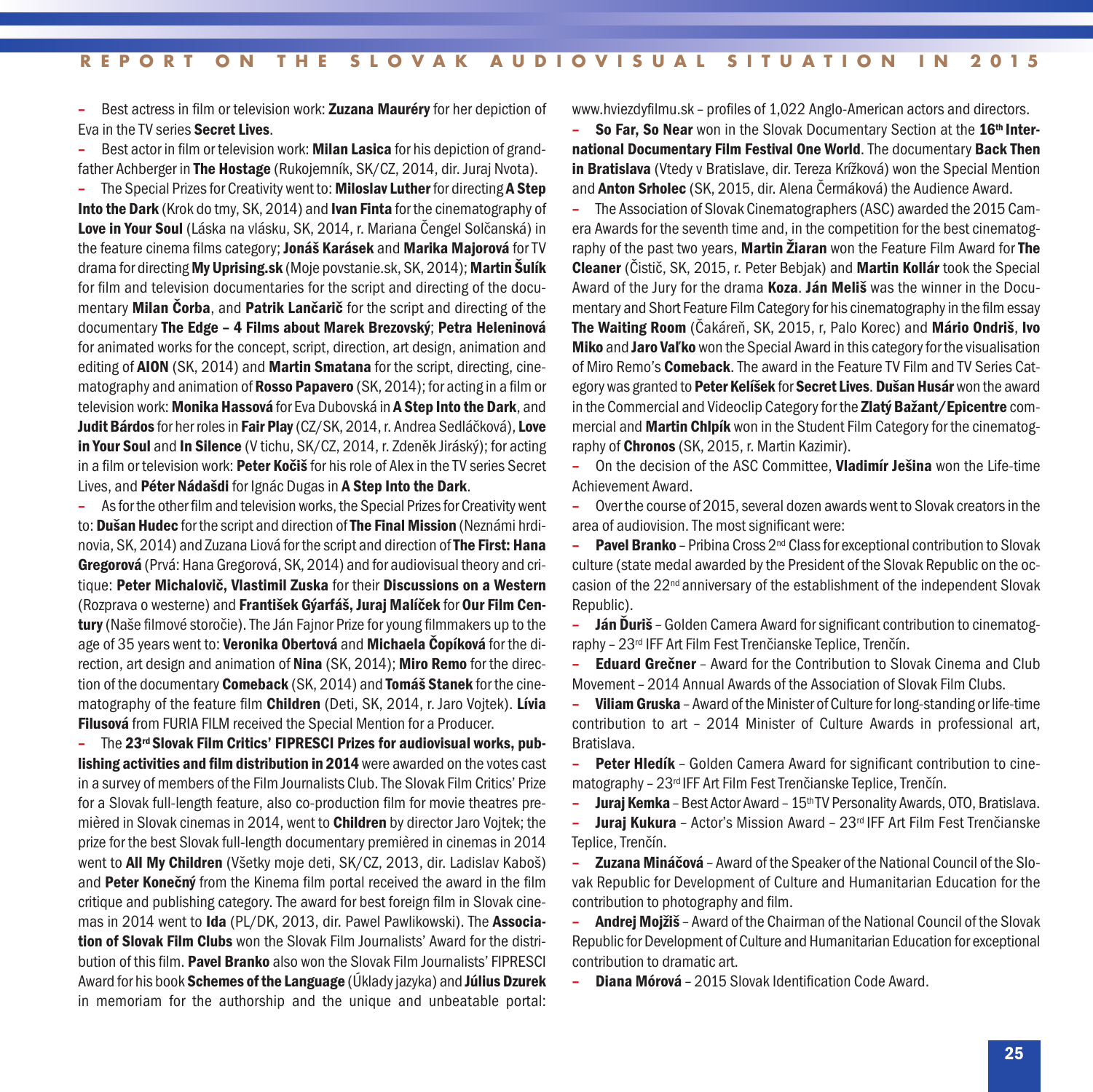**– Jana Oľhová** – winner in the Art and Culture Category– Slovak of the Yearsurvey of the weekly Slovenka and RTVS.

**– Miroslav Remo** – Young Filmmaker up to 35 Years Award – for the direction of the documentary Comeback - 20<sup>th</sup> Tatrabanka Foundation Awards for Art, Bratislava.

**– Stanislav Szomolányi**– Award of theMinister of Culture for exceptional contribution to audiovision – 2014 Minister of Culture Awards in professional art, **Bratislava** 

**– Zuzana Šebová** – Best Actress Award – 15th TV Personality Awards, OTO, Bratislava.

**– Emília Vášáryová** –IFF Bratislava Award for artistic exceptionality and commemorative tile on the FilmWalk of Fame in front of the CityTheatre of P. O. Hviezdoslav for her long-standing artistic work – 17th International Film Festival Bratislava 2015.

**– Jozef Vajda** – CrystalWing in the Theatre and Audiovisual Art Category– 18th Crystal Wings, 2014, Bratislava.

**– Jaro Vojtek** – Main Prize in the Audiovisual Works, Film and Television Category for the direction of Children -  $20<sup>th</sup>$  Tatrabanka Foundation Awards for Art, Bratislava.

**–** *Note: You can also find awards for feature, documentary, animated, student and television films in the chapters on Festivals and Reviews, Awards for Slovak Films and Filmmakers Abroad, FilmProduction, FilmEducation and Television.*

#### **> AWARDS FOR SLOVAK FILMS AND FILMMAKERS ABROAD**

**–** The Czech Film and Television Academy (CFTA) nominated the tragi-comedy **Home Care** (Domácí péče, CZ/SK, 2015, r. Slávek Horák) for the Academy Awards in the Best Foreign Language Film category and the Slovak Film and Television Academy(SFTA) nominated the drama **Koza** (SK/CZ, 2015, r. Ivan Ostrochovský).The SFTA entered two films byJaro Vojtek for the European FilmAward –the feature film**Children** (Deti, SK/CZ, 2014) and the documentary **So Far, So Near** (Tak ďaleko, tak blízko, SK, 2014).

**–** The European Film Academy entered the drama **Koza** in the selection of the European FilmAwards, it was nominated for the Best First Feature FilmAward at the 65<sup>th</sup> Berlin IFF (Germany) and it won the SIGNUS Award for Best Feature Film at the  $30<sup>th</sup>$  Mar del Plata IFF (Argentina), the Best Film Award and the C.I.C.A.E. Art Cinema Award at the 20<sup>th</sup> Vilnius IFF Kino Pavasaris (Lithuania), the Free Spirit Award at the 31<sup>st</sup> Warsaw IFF (Poland) and the Award of the City of Wiesbaden for Best Director and the FIPRESCI Award at the 15<sup>th</sup> goEast Film Festival (Germany). **Home Care** won the Best Actress Award at the 50<sup>th</sup> Karlovy Vary IFF (Czech Republic) and the FIPRESCI Prize for Best Actress of the Year in a Foreign Language Filmat the 27thPalmSpringsIFF (USA); **Eva Nová** (SK, 2015, r.Marko Škop) won the FIPRESCI Award at the 40th Toronto IFF (Canada); **Family Film**(Rodinnýfilm, CZ/DE/FR/SI/SK, 2015, r. Olmo Omerzu) won the Award for Best Artistic Contri-

bution at the 28th Tokyo IFF (Japan) and the Special Prize for an Outstanding Actor at the 25th Cottbus FF (Germany); **Children** won the Best Screenplay, Best Actress in a Supporting Role and Best Cinematography Awards at Beijing IFF; **The Red Spider** (Červený pavúk, PL/CZ/SK, 2015, r.Marcin Koszałka) won the Shadi Abd El Salam Prize for Best Film at the 27<sup>th</sup> Cairo IFF (Egypt) and the Critics' Prize at the 16thArrasIFF (France); **Seven Ravens** (Sedemzhavranelých bratov, SK/CZ, 2015, r. Alice Nellis) won the Best Cinematography and Best Background Music Awards at the 3rd Indian Cine FF (India); the documentary **Through the Eyes of the Photographer** (Očami fotografky, SK/CZ, 2015, r. Matej Mináč) the Special Award – Camera of David and Best Feature Documentary Award at the 13th Warsaw Jewish Film Festival (Poland); Miro Remo's documentary **Comeback** (SK, 2014) the Grand Prix at the CinéDOC International Documentary Film Festival, Tbilisi (Georgia); **Felvidék. Caught in Between** (Felvidék – Horná zem, SK/CZ, 2014, dir. Vladislava Plančíková) won the Silver Grape Award in the Documentary Film Category at the 44<sup>th</sup> International Film Festival of Central and Eastern Europe Lubuskie Film Summer Lagow (Poland); and the animated film **Little Man** (Malý Pán, CZ/SK, 2015, r. Radek Beran) won the Animation Film Award at the 20<sup>th</sup> SCHLINGEL IFF for Children and Young Audience (Germany).

**–** As regards short and mid-length films, in 2015, for instance the following were awarded: the feature film **Fear** (Strach, SK, 2015, r. Michal Blaško) – Best Fiction FilmAward at the 32nd Famufest Student FF (Czech Republic) and the Honourable Mention at the 21<sup>st</sup> Caminhos do Cinema Portuguz's (Portugal); the animated film **Nina** (SK, 2014, dir. Veronika Obertová, Michaela Čopíková) the Grand Prix – Tricky Women 2015 at the International Animation Filmfestival Vienna (Austria) and the Animation Short Film Award at the 20<sup>th</sup> Milano Film Festival (Italy); and **Fongopolis** (SK, 2014, dir. Joanna Kożuch) the Best Short Animated Film Award in Pozzuoli (Italy) at the 8<sup>th</sup> A Corto di Donne - women's short film festival and the Best Animated Film Award at the 18<sup>th</sup> IFF Zoom Zbliżenia Jelenia Góra (Poland).

**–** The films made by Pavol Barabáš have a tradition of being successful. Their twelve foreign awards include the prize for the winner of the Nature and Ecology Category and the People's Choice Award at the  $9<sup>th</sup>$  Bovec Outdoor FF (Slovenia) for **Suri** (SK, 2015), and the Alpine Camera in Gold at the International Mountainfilm Festival Graz (Austria) for **Live for Passion** (Žiť pre vášeň, SK, 2014).

**–** On 5March 2016, the 23rdAnnual Czech Lion Awards were awarded for 2015. The fairy tale **Seven Ravens** had nine nominations (Best Director, Best Screenplay, Best Sound, Best Music – Slovak Vašo Patejdl, Best Set Design, Best Costume Design, Best Make-up - Slovak Juraj Steiner, Best Actress in a Leading Role, Best Supporting Actress), as well as the tragic-comedy **Home Care** (Best Film, Best Director, Best Screenplay, Best Cinematography, Best Editing, Best Actress in a Leading Role, Best Actor in a Leading Role, Best Supporting Actress–Tatiana Vilhelmová and the Slovak Zuzana Kronerová); Tomáš Mašín's **Wilson City** (Wilsonov, SK/CZ, 2015) had four nominations (Best Music – Slovak Michal Novinski, Best Set Design, Best Costume Design – Slovak Katarína Štrbová Bieliková, Best Make-up). **Wave vs Shore** (Vlna vs. breh, SK/CZ, 2014, dir. Martin Štrba) was nominated in the Best Documentary and Best Sound Categories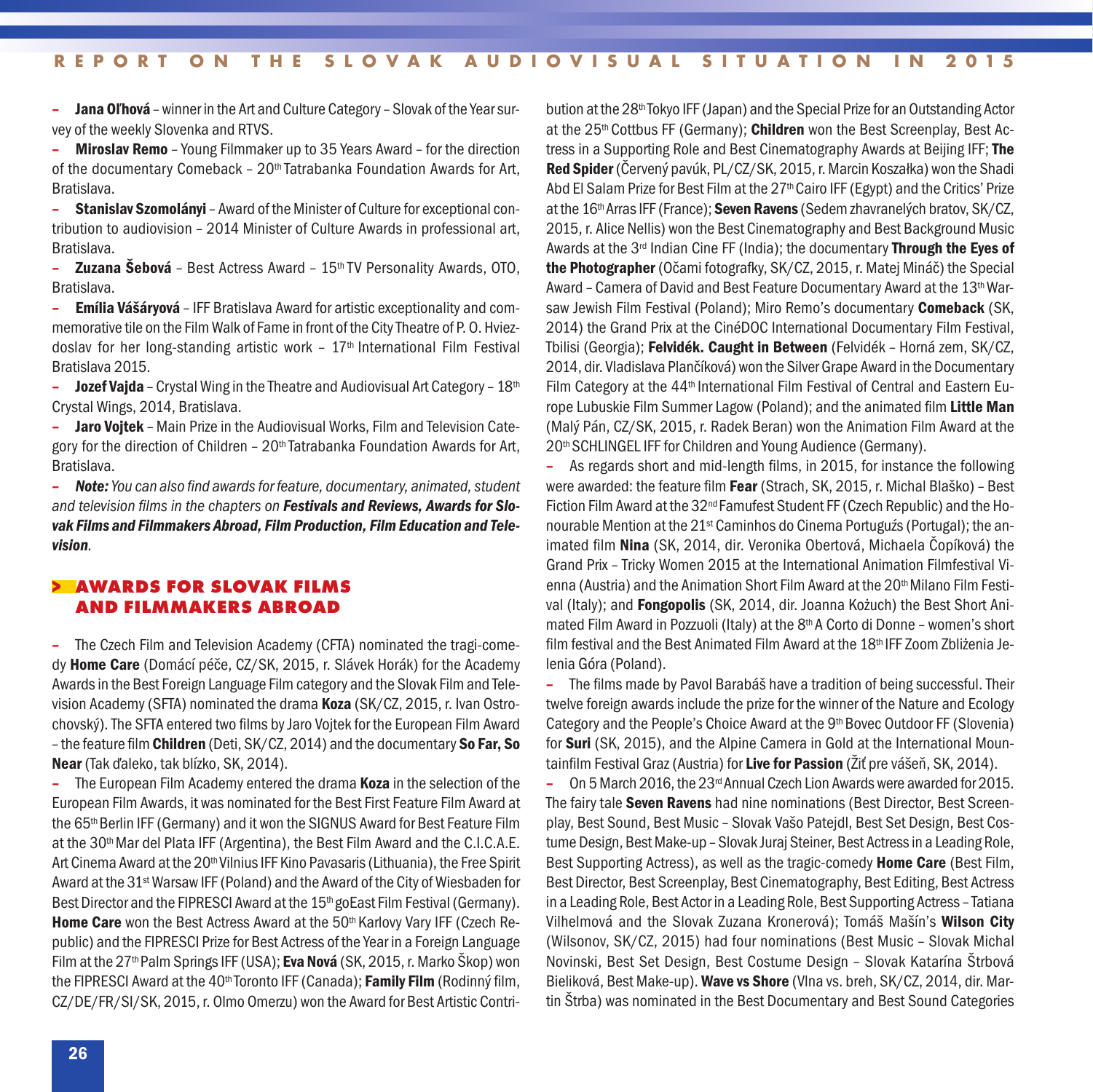and the TV series **Golden Sixties II** (Zlatá šedesátá II.) in the Exceptional Feat in Audiovisual Arts Category; director Martin Šulík and cinematographer Martin Štrba participated in the making of thisseries and also the Slovak Film Institute as co-producer. Actress AlenaMihulová won the Czech Lion Award for **Home Care** and Ondřej Mašek, Peter Čanecký(set design), Kateřina Štefková (costume design), Juraj Steiner (make-up) for **Seven Ravens**.

**–** The 6th Czech Film Critics' Awards for 2015 were presented on 26 January 2016. The nominated films were: **Home Care** (Best Film, Best Director, Best Screenplay, RWE Award for the Discovery of the Year– Slávek Horák, Best Actress in a Leading Role – Alena Mihulová), **Seven Ravens** (Martha Issová for the Best Actress in a Leading Role) and the animated films **Little from the Fish Shop** (Malá z rybárne, CZ/SK/DE, 2015, r. Jan Balej) and **Little Man** for art direction. Alena Mihulová won the Best Actressin a Leading Role Award for **Home Care**.

**–** The Golden Kingfisher for Best Documentary at the 28<sup>th</sup> Festival of Czech Films "Finale Plzeň" (26 April– 2 May 2015) went to **Wave vs Shore** by director Martin Štrba and Miro Remo's **Comeback** was awarded the Special Mention.

The Adult Jury at the 47<sup>th</sup> Ota Hofman Children's Film and Television Festival "Island" (Czech Republic) granted the Special Award of the Jury for the film with the most impressive moral accent and the Ota Hofman Prize for the best film in the 13 to 18 years category to **The Hostage** (Rukojemník, SK/CZ, 2014, dir. Juraj Nvota) and the Ota Hofman Prize for the best film in the up to 12 years category to **Seven Ravens**. The Child Jury awarded the Golden Hoopoe for best boy actor to Richard Labuda for his role in **The Hostage** and the Crystal Chaton in the up to 12 years categoryto the fairytale **Seven Ravens**.

**–** Over the course of 2015, Slovak creators won several awardsin audiovision abroad. The most significant went to:

**– Éva Bándor**– Best Actressin a Supporting Role for **Children** – Beijing IFF

**– Judit Bárdos** – Best Actress Award for **In Silence** (V tichu, SK/CZ, 2014, dir. Zdeněk Jirásky)– Social World Film Festival Vico Equense (Italy)

**– Milan Lasica** – 13<sup>th</sup> Humour Award 2014 – the Award is granted by the Vlasta Burian Society

**– Marek Leščák** – Best Screenplay (together with M. Prikler) for **Children** – Beijing IFF

**– Mátyás Prikler** – Best Screenplay (together with M. Leščák) for **Children** – Beijing IFF

**– Tomáš Stanek** – Best Cinematographyfor **Children** – Beijing IFF.

#### **> SLOVAK FILM INSTITUTE**

**– The Slovak Film Institute** (SFI, www.sfu.sk) is the sole state organisation operating in the area of audiovision in Slovakia.

**–** The SFI has been a member of the International Federation of Film Archives (FIAF) since 2001 and of European Film Promotion since 2006.

**–** The main tasks, activities and scope of the SFI are defined in **Act 40/2015 on Audiovision** of 3 February 2015 with effect from 1 July 2015.

**–** The principal tasks of the SFI include the storage, protection and restoration

of the audiovisual heritage, its processing and enhancement, the development and distribution of knowledge in the field of audiovisual culture, in particular the cinematography and audiovisual art of the Slovak Republic. The basic activities largely include professional storage, treatment, preservation and restoration of the audiovisual heritage, rendering the audiovisual heritage available to the public for study, educational and scientific purposes, searching for, obtaining, collecting, cataloguing, preserving originals or copies of audiovisual works and audiovisual recordings and making them available to the public including documentary and informational materialsrelating to audiovisual works and audiovisual recordings, theoretical and conceptual,scientific, research, documentation, coordination, education, bibliographic, research, methodological and consulting activities and editorial activities, including the publishing of periodical and non-periodical publications and media with Slovak audiovisual works; the creation and operation of an information system, the organisation of cultural events, reviews and festivals, the promotion of audiovision and cinematography, including the promotion of audiovisual heritage, fulfilling the role of the national filmotheque and collaboration with international organisations in the field of audiovision and cinematography, and representing the Slovak Republic in those organisations.

**–** The SFI exercisesthe copyrightsfor audiovisual works produced by public organisations operating in audiovision which exerted these rights on the basis of generally binding regulations in effect prior to 1997. With regard to these works, the SFI exercises the rights of performing artists to artistic performances in such works, the SFI is the producer of their audiovisual recording and enhances the property rights with its activities.

**–** The SFI exercises public administration in the area of protection of the audiovisual heritage, provides methodological guidance for cataloguing activities, protection and restoration of the audiovisual heritage and assesses the audiovisual value of audiovisual works, audiovisual recordings and audio recordings pursuant to Section 22 of the Act on Audiovision; the General Director appoints an advisory body for protection of the audiovisual heritage for the purpose of assessing the audiovisual value.

**–** The scope of the SFI's activities was extended by the adoption of a new Act. The new tasks primarily include maintaining a list of Slovak audiovisual works pursuant to Section 3 of the Act, maintaining a list of persons operating in audiovision pursuant to Section 6 of the Act, providing for the activities of the information offices of the European Union's and the Council of Europe's programmes, and performing scientific and research activities. The application of the new provisions of the Act required changes and additions to the organisational structure which the SFI prepared in the first half of 2015 and which entered into effect on 1 January 2016.

**–** In 2015, the SFI continued the performance of activities related to the **National Project No. 5 Digital Audiovision** (use of funds possible until 31 March 2016) and to the comprehensive **Systematic Restoration of Audiovisual Heritage Project** and implemented the **priority projects – Presentation of Slovak Cinematography and Audiovision Abroad, SK CINEMA Information System,**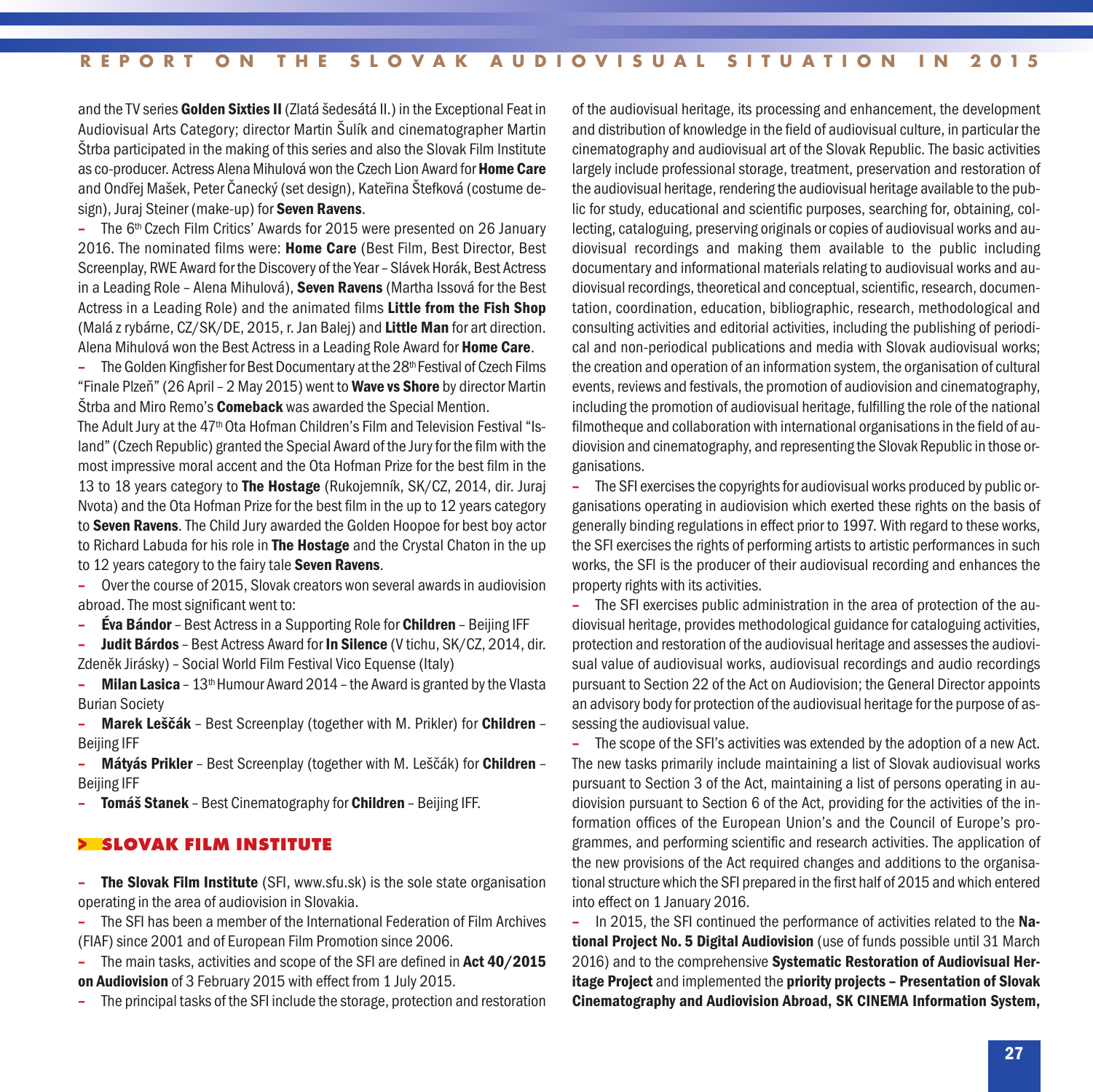**Legal Repository – treatment of original reproduction and security film materials, Release of a Collection ofTen Slovak Films on Blu-ray on the Occasion of Slovakia's Presidency of the Council of the European Union, Slovak Film Week – final tranche of financing** (in collaboration with SFTA), **Digitisation of Screening Rooms 3 and 4 in Cinema Lumie`re**.

**– Digital Audiovision** –thisfocuses on the systematic digitisation and digital restoration of audiovisual works, audio and audiovisual recordings. The Slovak Film Institute hasimplemented the project together with its partner– Radio and Television of Slovakia (RTVS) since 2011. Its aim was to build two specialised digitisation workplaces and to digitise at least 58,700 cultural items; of these 1,000 film items were to be digitised by the SFI and 57,700 audio and audiovisual items by RTVS.

**–** The project supported from the European Union's structural funds is part of the Strategy of the Development of Memory and Fund Institutions and Restoration of Their National Infrastructure prepared by the Ministry of Culture and also part of the list of national projects within the Operational Programme "Information Society". The programme is unique in Europe as regards its extent and, thanks to it, two digitisation workplaces have been built in Slovakia. State-ofthe-art work stations constitute a part of the SFI digitisation workplace: specifically, a filmscanner and sound transcription, digital editing rooms, work stations for image and sound restoration, film and digital projection with colour-grading equipment, preservation activities work station and a film-cleaner, a room for media asset management and operative data storage. The project initiated the digitisation of the Slovak audiovisual heritage and created the foundations for the future of Slovak audiovision in the new digital era. Thanks to the Digital Audiovision Project, the SFI digitised 1,001 cultural items, of which 600 were newsreels, 198 animated films, 158 documentaries and 45 feature films.Thislargest digitisation project in the area of audiovision in Slovakia was completed on 30 November 2015; it will be sustained from 1 December 2015 up to 2020.

**– SK CINEMA Information System** (project approved by the Ministry of Culture of the Slovak Republic, hereinafter referred to as the "MC SR") – by the end of 2015, the total number of recordingsin the systemattained 484,542, which represents an increase of 71,511 recordings over the course of 2015.The SFI databases(Slovak FilmDatabase, SFI Catalogue, SFI HeadwordsList) are also available to the general public on the Internet via the SK CINEMA film portal at www.skcinema.sk. The portal started experimental operations on 30 November 2013 and 102,671 searches were made in it in 2015.

**– Systematic Restoration of Audiovisual Cultural Heritage and Rendering It Accessible** (project approved by the Slovak Government) – the project started operating in its current form in 2006. **335,656 metres** of 35 mm material were restored and produced. In 2015, **567,329metres** of reproductionmaterials were treated.

**– Presentation of Slovak Cinema Abroad** (project approved bythe MC SR)– this project has been implemented by the National Cinematographic Centre (NCC) since 2009. In 2015, the project was implemented in a revised form for the period of 2015-2017. The main events of the project included the presentation

of three countries(Slovakia, Czech Republic and Slovenia)in a joint Central European Cinema Stand at the **EFM Berlin**, the joint pavilion of Slovakia and the Czech Republic at the **Marché du film**at the CannesIFF and the presentation of the SFI and Slovak cinema at the Karlovy Vary IFF.

**–** The long-term fundamental tasks of the SFI in the upcoming period include the performance of the tasks of a **legal repository** of audiovisual works, the provision of comprehensive professional maintenance for the cinematographic section of the national cultural heritage of Slovakia, and, as part of this, in particular, the complete systematic rescue and restoration of its film collections, including their transcription to digital and magnetic media, gradual digitisation of archive collectionsfor the purposes of long-term storage and rendering them available via new media, the professional cataloguing of archive items and collections, the description of their content, and subsequently making them available to the public.

**– Release of a Collection ofTen Slovak Films on Blu-ray on the Occasion of Slovakia's Presidency of the Council of the European Union.** (See the chapter on **Videodistribution**)

**–** In terms of organisation, the SFI is divided into the **National Film Archive** (NFA) and the **National Cinematographic Centre** (NCC). The Creative Europe Desk (CED) Slovakia is a special unit of the SFI. It was established on 1 January 2014 when the new Creative Europe Programme was adopted for 2014-2020 and the previous Cultural Contact Point and MEDIA Desk Slovakia were subsumed into it. The role of the Creative Europe Desk is to provide for the dissemination of information on the Creative Europe Programme and to provide administrative support for project promoters. (Find outmore in the chapter on **MEDIA**)

**–** In accordance with the decision of the SlovakMinistry of the Interior, the **National Film Archive** (NFA) is a specialised public archive consisting of unique film and film-related archive funds and collections.

**–** The **National Cinematographic Centre** (NCC) coordinates the Audiovisual Information Centre, the Department of FilmEvents, the Publications Department and activities associated with the presentation and sales of the products of the SFI's publication activities. Itsmain role isto collate and provide comprehensive up-to-date information, statistics and information services relating to Slovak cinematography, as well asthe promotion and presentation of Slovak film at home and abroad. The activities of the NCC, which focus, in particular, on the current creation and production of Slovak audiovisual works, are thus a naturalsupplement of the NFA activities, focused primarily on archiving, cataloguing andmaking the audiovisual heritage available. Since 2009 the NCC has been in charge of the implementation of the priority project entitled Presentation of Slovak Cinematography Abroad.

**– The Audiovisual Information Centre** (AIC) acts as an information centre on events within audiovision in Slovakia and abroad. The AIC collates, processes and publishes the information which arrives at the Ministry of Culture or the SFI from the area of audiovision, and is intended for experts in Slovak cinema and audiovision. All up-to-date and relevant information is available on www.aic.sk.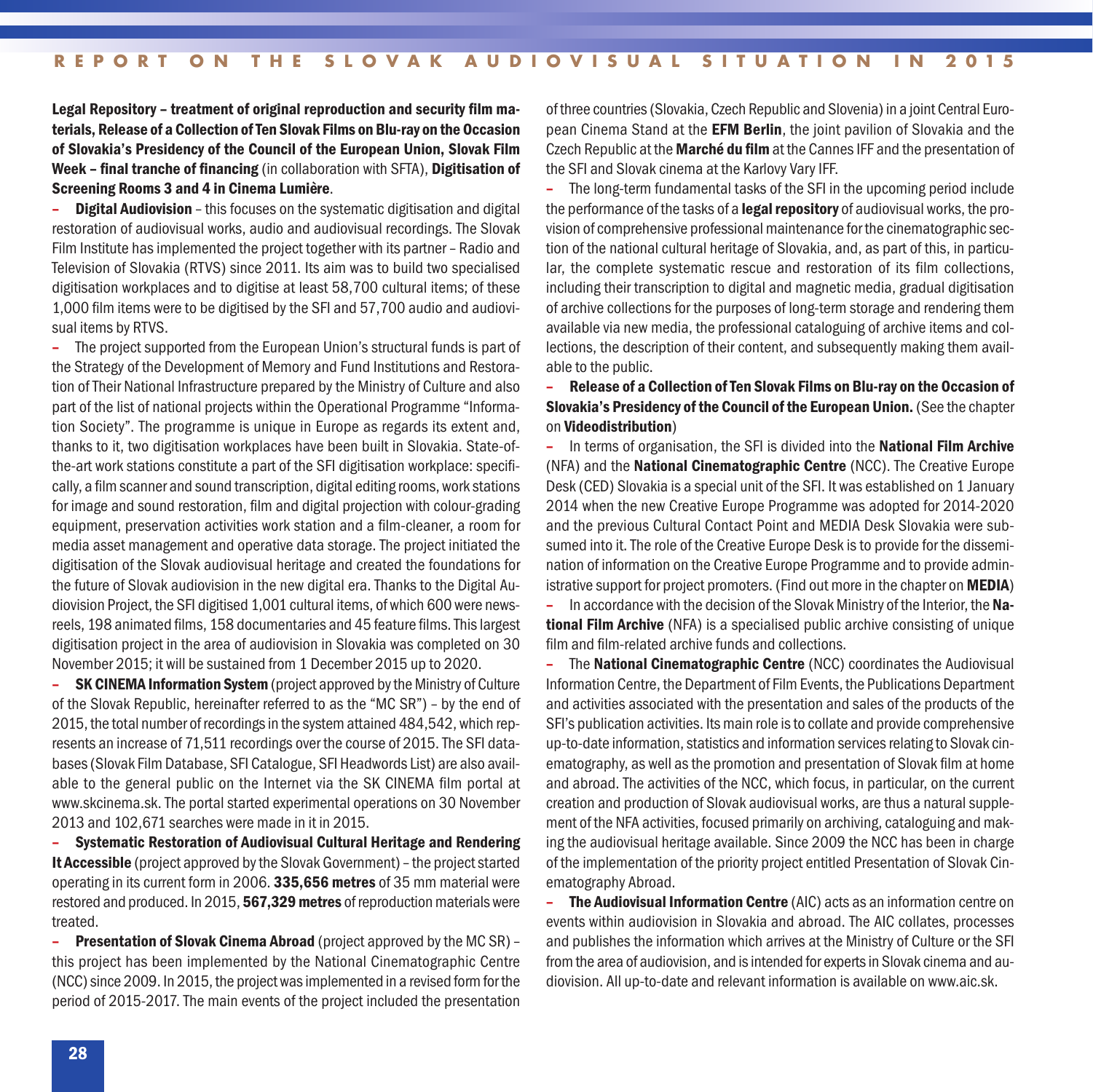**–** With regard to the presentation of Slovak cinema at international filmforums, the AIC collated and prepared basic documents for the production of promotional materials on the currentsituation in Slovak audiovision (e.g. Slovak Films  $14 - 15$ ).

**–** The SFI has operated **Cinema Lumière** with four screening rooms since September 2011. The Cinema Lumière premises were closed from 17 November 2014 due to a complete replacement of the power cables and air-conditioning, and also due to the preparations for putting screening room K4 into operation. The operation of the cinema wassteadilyrestored; on 28 January 2015 screening rooms K1 and K2 and, on 20 February, screening rooms K3 and K4 were made available. Three screening rooms are digitised by D-Cinema technology  $(K1$  with 209 seats from 2013, K2 with 87 seats from 2014 and K4 with 49 seats from 2015). Screening room K3 entitled Filmotheque - Study Screening Room of the SFI has 48 seats; itscreensmainly archived foreign and Slovak films and the films are predominantly projected on 35 mm copies. In 2015, **80,567 viewers** attended screenings at the cinema, which is 22% more than in the previous year.

**–** The only **specialised filmlibrary**in Slovakia (13,439 books, 207 CDs, 1,927 scripts and 2,254 archived periodicals) and a **mediathe`que** (23,463 titles, of these 2,359 Slovak titles) form a part of the SFI.

**–** The SFI's Publications Department issuesthe filmmonthly **Film.sk** and the filmological magazine **Kino-Ikon**, which has been a professionally reviewed magazine since 2014, in collaboration with the ASFK. In 2015, the SFI issued three books: essays **Film as Free Verse** (Film ako voľný verš) by director and teacher Eduard Grečner (in collaboration with the Academy of Arts in Banská Bystrica), critical reflections of Pavel Branko **The Pitfalls and Highpoints of the Language** (Úskalia a slasti jazyka, Milanium in collaboration with the SFI) and **Ivan Stadtrucker:The History of Slovak Television** (Dejinyslovenskej televízie, Perfekt in collaboration with the SFI). Preparation of the augmented and updated version of the **History of Slovak Cinema** (Dejiny slovenskej kinematografie) by VáclavMacek and Jelena Paštéková continued over the course of the year.The issuance of the first volume (1896-1969) in collaboration with the FOTOFO civil association is planned forsummer 2016.

**–** With regard to DVD production, the SFI's Publications Department published 8 DVD re-issues; all the films had a digitally remastered image and sound. You can find more information on them in the chapter on **Videodistribution**.

**–** The SFI'sretail outlet **Klapka.sk** offers a broad assortment of filmological literature, CDs and DVDs and other filmmaterials. In total, 1,199 publications and 7,016 DVDs were sold in 2015 (in 2014: 1,424 publications and 3,032 DVDs).

**–** The SFI continuesto conclude contractsfor the sale of television broadcasting rights. In 2015, licence agreements with TV Markíza, RTVS, TA3, the Czech Television and CS Film came into effect, for a total of 73 films and 209 Week in Film newsreels.

**–** Every year the SFI participates in the production of new Slovak films by entering into co-production projects. As a co-production partner, it usually provides archive film materials.

**–** As of 31 December 2015, the SFI archived **3,692,586 metres of Slovak films** (the length of the individual works and fragments expressed in metres of film material).The SFI holds **19,565,190metres in total** of all kinds of filmmaterial to Slovak works archived in the SFI's collections and funds.

#### **– Events with Slovak Films Abroad**

**–** In 2015, in addition to organising and co-organising most of the domestic eventslisted in the chapter on **Festivals and reviews**, the SFI also promoted Slovak cinema at film events abroad.The most important events abroad promoting Slovak cinema in 2015 were: **65th Berlin IFF** (Germany)–in addition to Slovakia taking part in the EFM, *Koza* by director Ivan Ostrochovský was screened in the ForumSection and the short animated film, *Rosso Papavero* (dir.Matej Smatana) competed in the Generation Kplus Section; **Sofia IFF** (Bulgaria); **Vilnius IFF Kino Pavasaris** (Lithuania); **Cannes IFF** (France); the **17th Cinema on the Border**, Cieszyn (Poland) and ČeskýTešín (Czech Republic), the largest foreign showcase of Slovak cinema with twenty-nine films in the programme; 30<sup>th</sup> Midnight Sun **FF** (Finland) with a Master Class on Slovak Cinema; the **50th Karlovy Vary IFF** (Czech Republic) where the minority co-productions *Home Care* (Domácí péče, dir. Slávek Horák) and *The Red Spider*(Červený pavúk, dir.Marcin Koszalka) were presented in the competition and *Koza* (dir. Ivan Ostrochovský) and two documentaries–*Wave vs Shore* (Vlna vs. breh, dir.Martin Štrba) and *Through the Eyes of the Photographer* (Očami fotografky, dir.MatejMináč), outside of the competition; the **40thSummer Film School Uherské Hradiště** (Czech Republic) with a tribute to Paľo Bielik; **22nd European Film Festival Palić** (Serbia); **16thSummer FilmAcademy Zwierzyniec** (Poland); **28th Finale Plzeň** (Czech Republic), which was officially extended in 2014 by a presentation of Slovak cinema in competition sections; **44th Lubuskie Film Summer**,Lagow (Poland); **3rdCzecho-Slovak Film Festival** in the Australian cities Melbourne, Sydney and Perth: 8<sup>th</sup> Central **and Eastern European FilmFestival "CinEast"** (Luxembourg); **19th IDFF Jihlava** (Czech Republic); **10th Festival of Slovak and Central European Films**, Cran-Gevrier(France); **Slovak Cinema Showcase** in Copenhagen (Denmark); and **ANI-LOGUE** – **Animated Film IFF** Budapest (Hungary) with more than 20 Slovak films.

- **– Summary of events with Slovak films with SFI participation in 2015**
- **– Number of events: 137** (138 in 2014)
	- **- of these: domestic: 9** (9 in 2014)
	- **- foreign: 128** (129 in 2014)

**Number of films presented: 240** (222 in 2014) **Number of states: 37** (42 in 2014)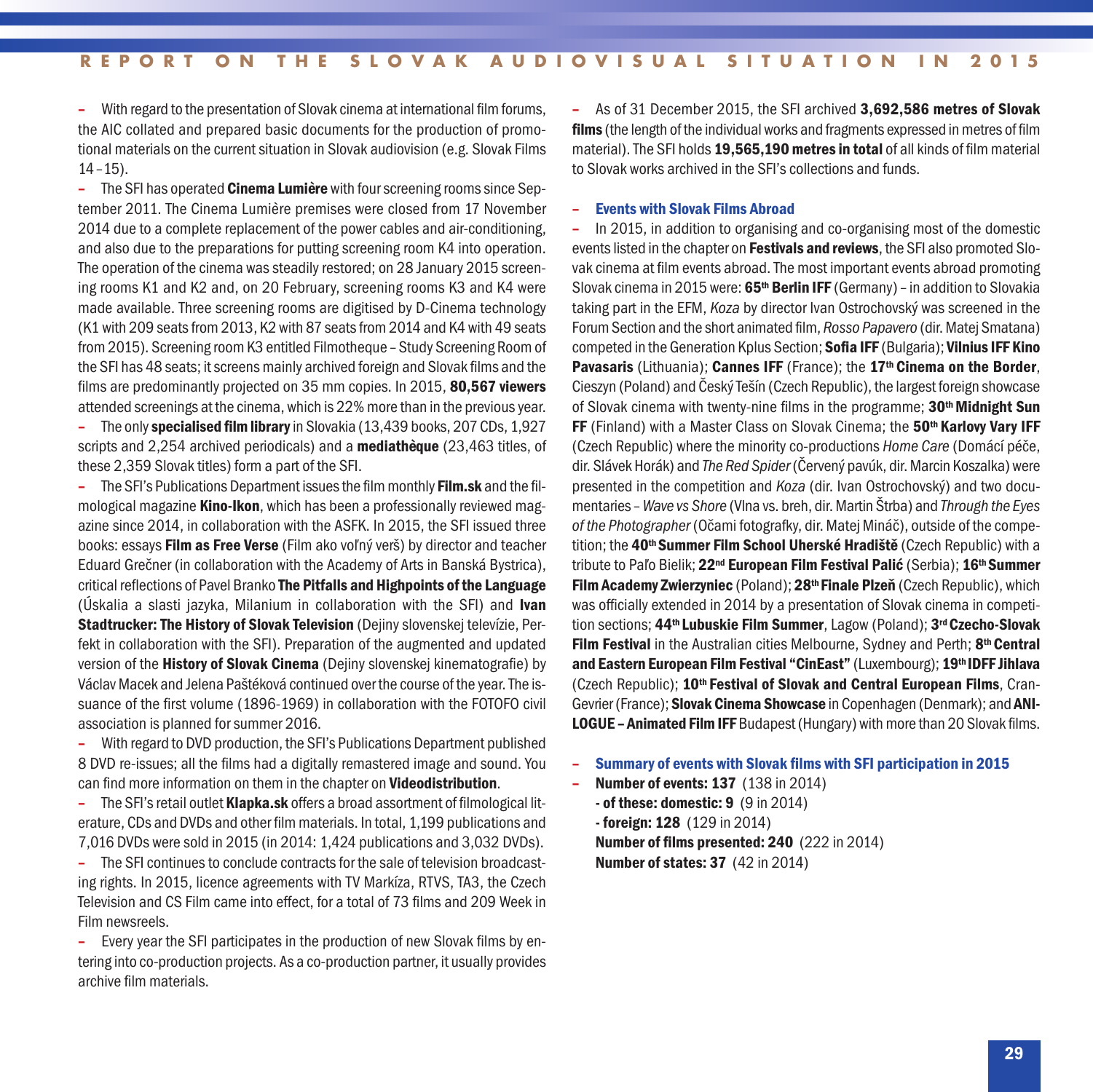#### **> TELEVISION**

**–** In 2015, there was once again a decline in the share of the viewing audiences of Slovak television broadcasters: the Radio and Television of Slovakia (RTVS) with its two channels (STV1 and STV2) and private broadcasters TV Markíza, DOMA, DAJTO, TV JOJ, Plus, WAU and TA3 only had a **66.6% daytime share** (68.0%in 2014, 69.7%in 2013, 71.3%in 2012, 72.7%in 2011, 74.2%in 2010, 86.3% in 2009) and **75.0% for prime time** (75.3% in 2014, 77.0% in 2013, 78.3% in 2012, 78.9% in 2011, 79.7% in 2010, 87.8% in 2009).

**–** According to the Council for Broadcasting and Retransmission (www.rvr.sk), over the course of 2015, there were 213 valid licencesfor television broadcasting; of these, 14 were formulti-regional broadcasting (whichmay be received by more than 30% and less than 80% of the population), 16 licences were for regional broadcasting (which covers a territory larger than the cadastral territory of the town or village and which can be received by less than 30% of the population), and 45 licences for local broadcasting with reception which is usually limited geographically to the town or village and the reception area does not cover more than 100,000 inhabitants or, in the case of a city, 200,000 inhabitants, and 138 licences for digital television broadcasting.

**–** There were also 171 registered retransmission licence-holders; of these 146 licences were for providing retransmission in cable distribution networks (KDS, IPTV), 13 via the MMDS system, 1 via the MVDS system, 1 via GSM and UMTS, and 10 via DVB-T transmitters.

**–** In terms of audience share in Slovakia,TVMarkíza againmaintained itsleading position in 2015, with a 21.41% daytime market share (23.0% in 2014) and 25.99% at prime time (27.9% in 2014). TV JOJ was second once again, and its daytime audience share increased in 2015 from 15.6% in 2014 to 16.15% and for prime time from 19.1% to 21.56%. STV1 (1<sup>st</sup> channel of RTVS) was third; its daytime audience share increased from 9.7% to 10.19%, and it increased from 11.7% to 12.36% for prime time.

**–** Public **RTVS** isthe sole broadcastermandated to provide programmes under the law, with amission to provide a public service in the area of broadcasting. In 2015, it broadcast on STV1 and STV2. **STV1 (Jednotka)** – in 2015, cinematographic works,TV series of domestic and foreign origin, entertainment and sports constituted the basis of its programme structure. **STV2 (Dvojka)** – its broadcasting was directed towards minority, demanding audiences and specific target groups, Slovak regions and national minorities.

The **Belarus – Slovakia match in the 2015 Ice Hockey World Championships** achieved the highest viewing figures on STV1 (29.73% rating) and the **Slovakia – Sweden match in the Ice Hockey World Junior Championships** on STV2 (11.97%).

**–** RTVS co-produced seven full-length feature films: **Home Care** (Domácí péče, CZ/SK, 2015, dir. Slávek Horák), **Eva Nová** (SK, 2015, dir. Marko Škop), **Johanna's Mystery** (Johankino tajomstvo, SK/CZ, 2015, dir. Juraj Nvota), **Koza** (SK, 2015, dir. Ivan Ostrochovský), **Seven Ravens** (Sedemzhavranelých bratov, SK/CZ, 2015, dir. Alice Nellis), **Vojtech** (SK, 2015, dir. Viktor Csudai), **Wilson**

**City** (Wilsonov, SK/CZ, 2015, dir. Tomáš Mašín), and five full-length documentaries: **Waiting Room** (Čakáreň, SK, 2015, dir. Palo Korec), **Colours of Sand** (Farby piesku, SK/CZ, 2015, dir.Ladislav Kaboš),**The Czech Way**(Kupónová privatizácia, CZ/SK, 2015, dir.Martin Kohout), **Last Folio** (Posledný portrét, GB/SK, 2015, dir. Katya Krausová), **Suri**(SK, 2015, dir. Pavol Barabáš)made in 2015 for cinemas.

**–** RTVS co-produced the Czech Christmas fairy tale **The Midsummer Wreath** (Svatojánskývěneček, CZ/SK, 2015, dir. Jiří Strach) together with the Czech Television.

**–** Within their own drama production, RTVS produced, for instance, 16 episodes of the TV series **Doctor Martin** (Doktor Martin, SK/CZ, 2015, dir. Petr Zahrádka) with Miroslav Donutil in the title role in co-production with Czech Television, andMaya produced 33 episodes of the TV series**True Stories with Katka Brychtová** (Pravdivé príbehy s Katkou Brychtovou, SK, 2013-2015, dir. Lukáš Zednikovič) for RTVS. In 2015, RTVS broadcast 13 episodes of the firstseason of **Secret Lives** (Tajné životy, SK, 2014, dir. Ján Sebechlebský), which was nominated in the TV Series of the Year Category at the OTO Awards. Several children's programmes were also made, e.g. **Take Your Time** (Daj si čas, SK, dir. Martin Kákoš) – 30 episodes, **Fidlibum** (SK, dir. Ivan Hansman) – 22 episodes, **Fidlibum's FairyTales** (Fidlibumove rozprávky, SK, dir. Ivan Hansman)– 22 episodes, **Stop! Ready! Go!** (Stoj! Pozor! Choď!) – 12 episodes, **Dwarfs** (Trpaslíci, dir. Vladimír Kriško, Lukáš Kodoň, Andrea Horečná) – 30 episodes, **Miracle Studio** (Zázračný atelier, dir. Diana Novotná)– 44 episodes.

**–** Animated films were alsomade: two episodes of the animated bedtime TV series **Mimi & Lisa** (Mimi & Líza, SK, 2012-2015, dir. Katarína Kerekesová)–**The Bubble Universe** (Bublinkovývesmír) and **Disobedient Letters** (Neposlušné písmenká), and 7 episodes of the TV series**If I Only Had a Screw Loose!** (Mať tak o koliesko viac!, SK, 2002-2015, dir. Ivan Popovič, Dávid Popovič) – **Polaroid**, **DDT**,**Toy**(Hračka), **Razor**(Holiacistrojček), **Robot**, **Beatles** and **Verne** in co-production with MY STUDIO.

**–** Asregards documentary production, in addition to the five full-length filmsfor cinemas mentioned above, in 2015, RTVS also made or co-produced two fulllength television documentaries – **EXCURSION – History of the Present** (EXKURZIA – História súčasnosti, SK/CZ, 2015, dir. Jan Gogola) in co-production with Peter Kerekes, the Czech Television and Hypermarket Film; and **Guard** (Garda, SK, 2015, dir. Ivan Ostrochovský) in co-production with Punkchart films, Endorfilm and the Slovak Film Institute; and several mid-length films, including **True Štúr** (SK, 2015, dir. Michal Baláž) in co-production with Crazy Company; **Taktici, Eternally Alive** (Taktici, večne živí, SK, 2015, dir. Dobroslav Šiška) in coproduction with Playwork production; **A Letter from Karel Čapek** (List od Karla Čapka, CZ/SK, dir. Ondřej Kepka), a 10-episode documentaryseries about Slovaks who helped to save Jewsfromthe Holocaust duringWorldWar II, **Righteous Among the Nations** (Spravodlivímedzi národmi, SK, 2015, dir. Jaro Vojtek); nine new episodes of the **GEN.SK** series and three episodes of the TV series **Golden Lyre** (Zlatá lýra, SK, 2015, dir. Peter Hledík) made with TRIGON PRODUCTION; the continuation of a series of portraits of women who became "first" in various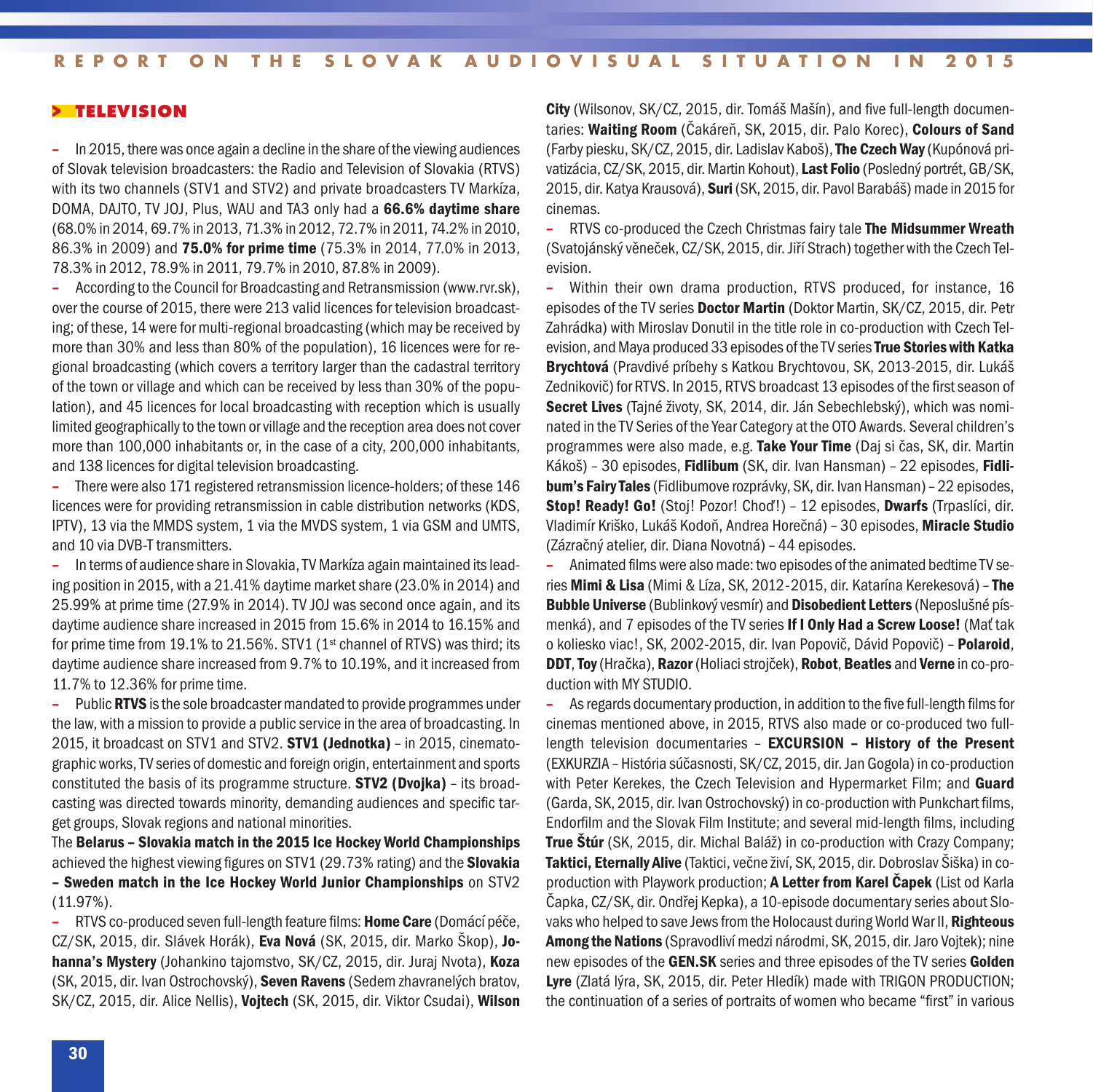areas of life – **THE FIRST: Ľudmila Pajdušáková** (PRVÁ: Ľudmila Pajdušáková, SK, 2015, dir.LenkaMoravčíková-Chovanec),**THE FIRST: Zora Jesenská** (PRVÁ: Zora Jesenská, SK, 2015, dir. Róbert Šveda) with HITCHHIKER Cinema and the SFI; an 11-episode TV series about the rise and fall of themafia in Slovakia,**Mobsters** (Mafiáni, SK, 2015, dir.Tibor Szilvási); a 16-episode programme following the tracks of interesting Slovaks living abroad **Up Hill and Down Dale** (Cestou necestou, SK, 2015, dir.Tibor Patay); three episodes of the TV series **Musicians** (Hudobníci) – **Martin Burlas** (SK, 2015, dir. Marek Šulík), **Vladimír Godár** (SK, 2015, dir. Martin Šulík), **Juraj Hatrik** (SK, 2015, dir. Juraj Lehotský) with sentimentalfilm; and 5 episodes of the series **Work from the Repository** (Dielo z depozitára, SK, 2014-2015, dir. G. Komora, Peter Gerža).

**–** Bythe end of 2015, RTVS had broadcast 15 episodes ofseason 4 of the successful competition and entertaining quizshow **I Love Slovakia** (MilujemSlovensko, SK, 2013-2015).

**– TV Markíza** was the market leader again in 2015. Drama programmes, entertainment and journalistic programmes were those mostly represented within its programme structure. As for original programmes, the most popular with audiences were the TV series: **Back of Beyond** (Horná Dolná, SK, 2015, dir.Tomáš Jančo) broadcast from6 January 2015, **Wild Wine** (Búrlivé víno, SK, 2013-2014, dir. MatúšLibovič, Braňo Mišík) and **Family Cases** (Rodinné prípady, SK, 2012- 2015, dir. Viktor Csudai, Peter Magát, Vlado Balko, Milo Kráľ, Adriana Totiková, Gejza Dezorz,Miloš Volný) depicting criticalmomentsin the lives of ordinary people who have to resolve fundamental landmark life situations and problems. All three were nominated for the OTO Award in the TV Series of the Year Category.

**–** The musical entertainment **Chart Show** broadcastsince 8 November 2014, with the subtitle "Adela Banášová presents the top Czecho-Slovak hits", became the programme of 2015.

**–** Episode 5 of **Back of Beyond** achieved the highest rating (20.34%) on TV Markíza in 2015.

**DOMA** – is a TV channel belonging to the broadcaster MARKÍZA – SLOVAKIA, spol. sr. o. profiled for female audiences. It has been broadcasting since 31 August 2009. Itmainly presented drama programmes, but entertainment and news reports were also represented. In 2015, its daytime market share was 5.15% and 4.24%for prime time. **Killing Jesus** (US, 2015, dir. ChristopherMenaul) achieved the highest rating (5.21%).

**– DAJTO** –isthe third TV channel belonging to the broadcasterMARKÍZA – SLO-VAKIA, spol. s r.o. It offers films, TV series and programmes for men. It has been broadcasting since 20 August 2012.

**–** In 2015, its daytime marketshare was 3.39% and 3.19% for prime time. An **international football match, the friendly game between Slovakia and the Czech Republic** *‒* achieved the highest rating (9.34%).

**– TV JOJ** maintained its position in 2015 as the number two channel on the market. Drama programmes dominated itsschedules.These were supplemented with news programmes, reports and entertainment programmes.

**–** In 2015, JOJ Group implemented its plansin themulti-channelstrategy and prepared the broadcasting of three new channels within a short time. The new children's channel RiK started broadcasting from the beginning of 2015; on 1 June 2015 they presented a joint concept of Ťuki TV with their business partner Slovak Telekom, and on 1 June a new film channel, JOJ Cinema, started broadcasting.

**–** The well-proven original series included **Apartment House** (Panelák, SK, 2008-2015, dir.TomášJančo,Marián Tutoky,Miloslav Volný, Andrea Horečná)– the last episode was broadcast in June 2015, the realityshow **Courtroom**(Súdna sieň, SK, 2008-2016), and the series **Wild Horses** (Divoké kone, SK, 2014-2015, dir. BraňoMišík, Ivan Predmerský); it has been broadcastsince 5 January 2015. **Apartment House** and **Wild Horses** were nominated for the OTO Award in the TV Series of the Year Category.

**–** The daytime market share of TV JOJ in 2015 was 16.15% and 21.56% for prime time.

**–** The **Best Weather** (Najlepšie počasie) broadcast on 25 October 2015 achieved the highest rating (15.81 %).

**– Plus** –is a television channel which has been operated byJOJ–MAC TV s.r.o. since 5 October 2008. It is a mono-thematic channel focused on drama programmes.

**–** Its daytimemarketshare in 2015 was 3.68%and 3.54%for prime time. **Belly of the Beast** (CA/HK, 2003, dir. Siu-Tung Ching) achieved the highest rating in 2015 (3.71%).

**– WAU** – is the third channel belonging to the JOJ Group which is aimed at younger female audiences. It waslaunched on 15 April 2013.

In 2015, its daytime market share was 1.83% and 1.48% for prime time. Episode 14 of season 9 of **CSI: Miami** entitled **Stoned Cold** achieved the highest rating (US, 2002 – 2.16%).

**– Senzi**–isthe fourth channel belonging to the JOJ Group. It is a music channel targeted primarily at older audiences. It mainly broadcasts current and old hits. The music channel Senzi commenced broadcasting on 1 September 2013. No rating data are available.

**– RiK** – the fifth channel belonging to the JOJ Group, commenced broadcasting on 1 January 2015. It isthe first children's channel in the Slovak language (all the others were only in the Czech language). No rating data are available.

**– ŤukiTV** –the sixth channel belonging to the JOJ Group is a new Slovak channel for children. It is operated by the JOJ Group and Slovak Telekom which included it in the Magio cable TV and satellite TV. It is broadcast for children aged 4 to 8 years, or even for children aged 3 to 10 years and their parents. It has broadcast fairy tales and children's programmes in the Slovak language nonstop from 1 June 2015. No rating data are available.

**– JOJ CINEMA** –the seventh channel belonging to the JOJ Group, commenced broadcasting on 1 June 2015. The channel broadcasts films on the basis of a Czech licence; the acquisition content of the channel has been legally endorsed for the territory of the Czech and Slovak Republics. No rating data are available.

**– TA3** is a newstelevision channel which offers a comprehensive news and information service on events at home and abroad. Itssignal is distributed in Slovakia through most of the cable distribution systems and it covers the entire ter-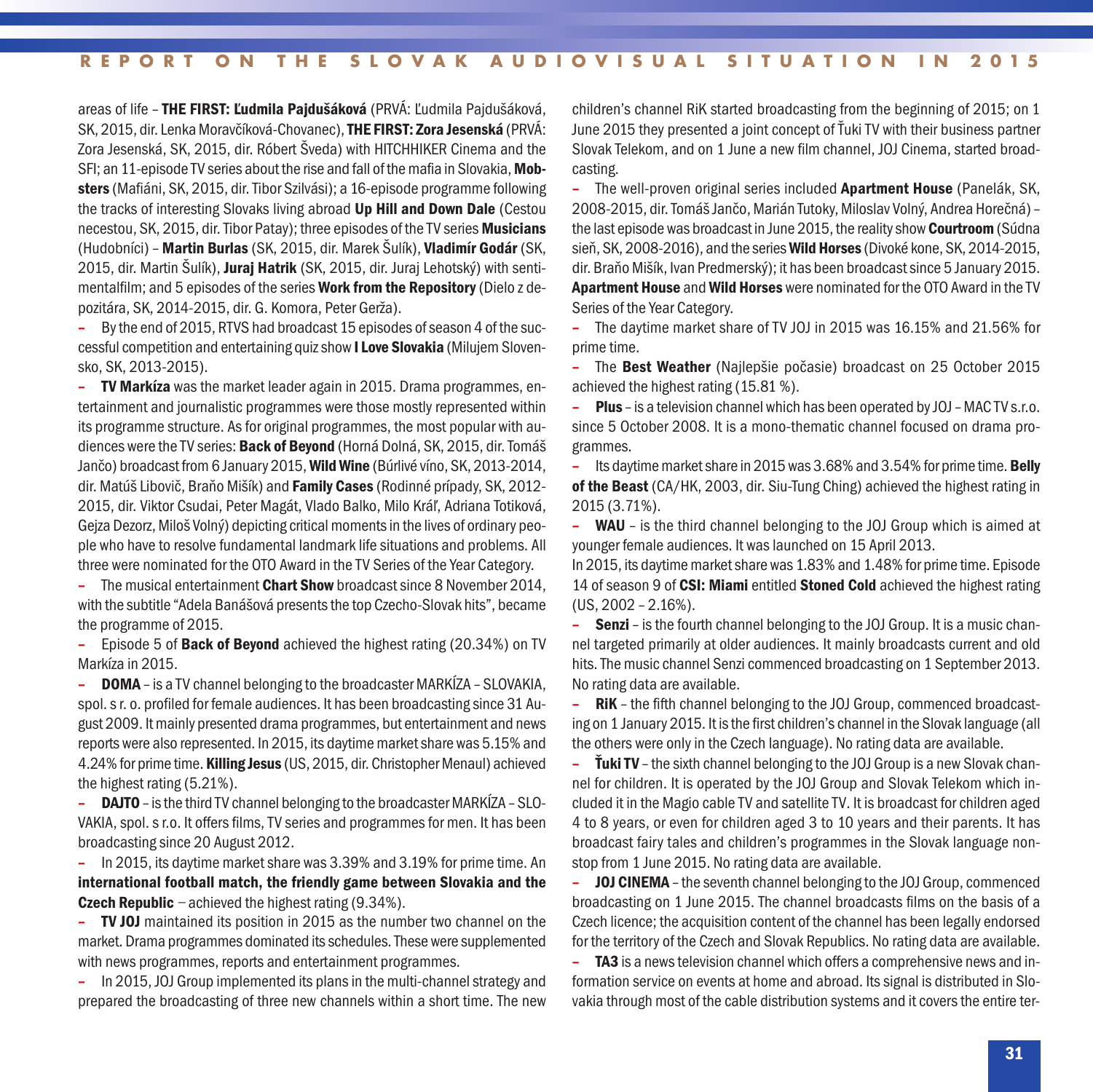ritory of Slovakia via satellite. TA3 continued to broadcast the historical newscast **Week in Film** (Týždeň vo filme) in association with the SFI.

**–** In 2015, its daytimemarketshare was 1.83%and 0.88%for prime time. **No Comment** (Bez komentára) broadcast on 19 April 2015 was the most watched programme in 2015 (3.55%).

**–** Digital terrestrial television broadcasting (DVB-T) commenced in the territory of Slovakia in 2004. In 2015, the content of the individual multiplexes was as follows – Multiplex 1: WAU, DAJTO, Senzi and TV8; Multiplex 2: TV JOJ, Plus, TV Markíza, DOMA, TA3; Multiplex 3 (public): STV1, STV1 HD, STV2 and 9 RTVS radio stations. Multiplex 4 contains the following channels (paid offer): ČT1, ČT2, JOJ CINEMA, Sport 2, Eurosport 1, Eurosport 2, Film+, Nickelodeon, VH1, Viasat Explore, Viasat History, Viasat Nature and RiK.

**–** The awards in the Electronic Media Category at the **11th Annual Journalist Awards 2015** went to: Peter Kravčák and Roman Šimulčík from TV Ružomberok – **Best Regionally Broadcast Report** for a series of reports entitled *Municipal Elections*, Barbora Demešová – **Best Analytical and Investigative Storyin Electronic Media** for*The CT Case*,TVMarkíza, and she also received the **Let Us Stop Corruption Award** for thisreport. Pavol Fejér– **Best Report in Electronic Media** for his report *Deserved* on RTVS.

- **–** The awards at the **21st International Festival of LocalTV Channels "Golden Beggar"** in Košice (17-20 June 2015) went to:
- **– Grand Prix Golden Beggar 2015 of the Mayor of Košice for Local Television – Where You Belong** (BY/PL, 2015, dir. Andrei Kutsila);
- **– Grand Prix Golden Beggar 2015 of the Representation of the European Commission in Slovakia for a Production Company – Adults** (ES, 2014, dir. Javier Marco);
- **– Grand Prix Golden Beggar 2015 of the CityTV Foundation for a Young Author – Sanctification** (Svätenie, SK, 2014, dir. Peter Gábor);
- **– Prize of the Council for Broadcasting and Retransmission – Baro Mariben** (SK, 2014, dir. Paula Ďurinová)

**–** InMarch 2016, the TV Personality Awards **OTO 2015** were awarded.The winners were: **Patrik Herman** –TV JournalismPersonality, **Adriana Kmotríková** –TV News Anchor, **Jozef Kubányi** – TV News Reporter, **Marcel Merčiak** – TV Sports

Anchor, **Marcel Merčiak** – TV Sports Reporter, **Daniel Heriban** – Best Actor, **Zuzana Šebová** – Best Actress, **I Love Slovakia** – Entertainment Programme, **Back of Beyond** – TV Series of the Year, **Chart Show** – Programme of the Year, **Michal Kubovčík** – Weekly Život Award, **Adam Ďurica** – Best Male Singer of the Year, **Kristína** – Best Female Singer of the Year, **Fragile** – Best Band of the Year, **Emil Horváth** –induction into the Hall of Fame. **Adela Banášová** became the Absolute OTO winner again.

**–** With regard to foreign channels, **CS Film** broadcasts the most Slovak fulllength feature films, television films,TV series and short animated films. CS Film is also available via cable distribution systems and satellite in Slovakia; from 2005 Mondays have been wholly devoted to Slovak works.

*Note: Our information was derived from statistical data from the Council for Broadcasting and Retransmission (www.rvr.sk), the individualTV channels and PMT, s.r.o. (we would like to express our gratitude to Vladimír Fatika).*

#### **Share of Slovak TV market in 2015 (during the day and at prime time) – Ind 12+** (1 January 2015 – 31 December 2015)

| Time >            | <b>Daytime</b> | Prime Time 19.00 - 22.00 |
|-------------------|----------------|--------------------------|
| <b>TV</b> channel | Share %        | Share %                  |
| STV <sub>1</sub>  | 10.19 %        | 12.36%                   |
| STV <sub>2</sub>  | 2.68%          | 2.17 %                   |
| <b>TV Markíza</b> | 21.41 %        | 25.59 %                  |
| <b>LOL VT</b>     | 16.15 %        | 21.56%                   |
| TA <sub>3</sub>   | 1.83%          | 0.88%                    |
| <b>Plus</b>       | 3.68%          | 3.54%                    |
| <b>DOMA</b>       | 5.15%          | 4.24 %                   |
| <b>DAJTO</b>      | 3.39%          | 3.19 %                   |
| <b>WAU</b>        | 1.83%          | 1.48%                    |

*Source: PMT/TNS SK*

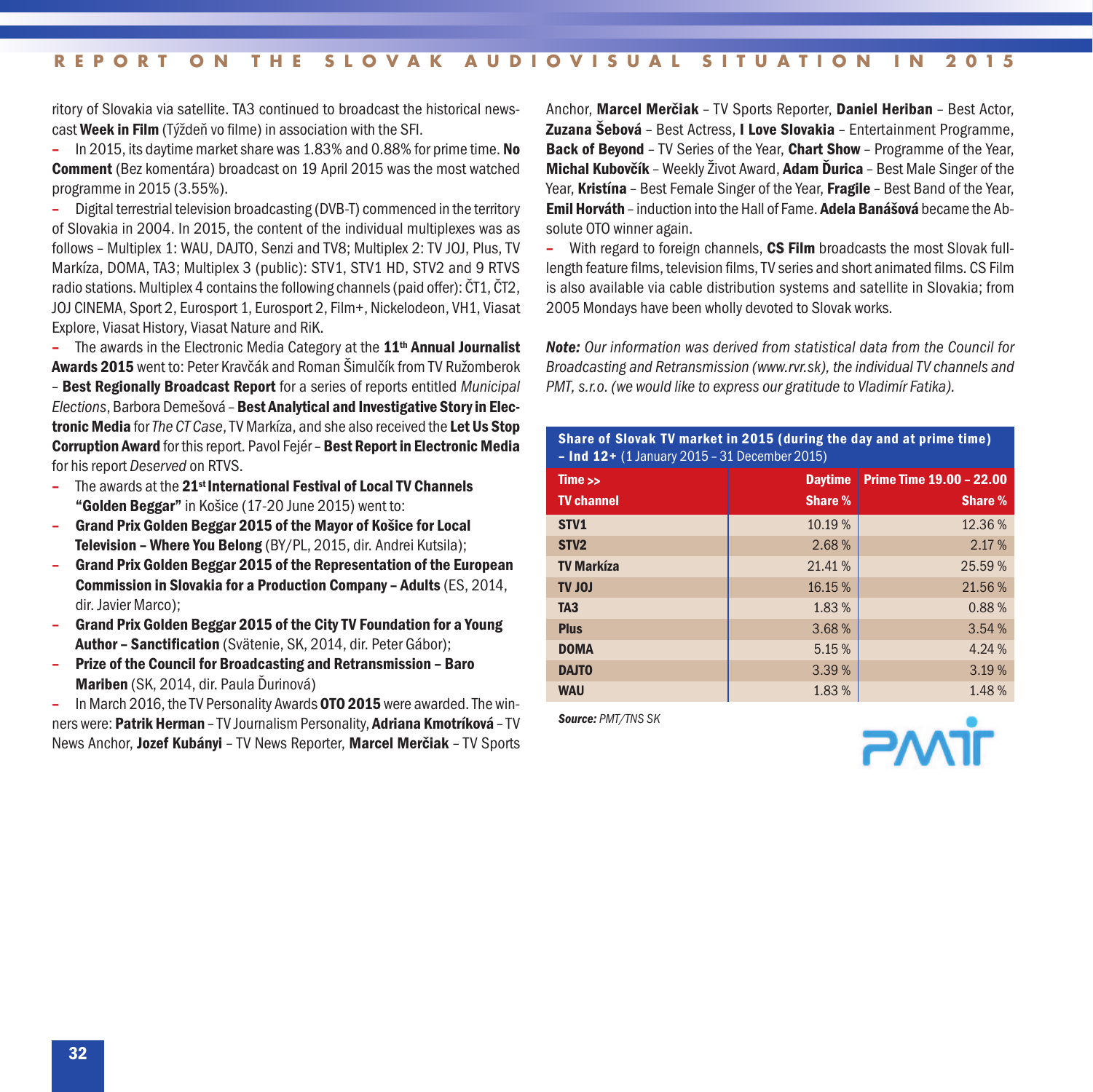# **> CONTACT POINTS – INSTITUTIONS, COMPANIES AND OTHER ORGANISATIONS OPERATING IN THE SLOVAK AUDIOVISUAL INDUSTRY**

#### **– PRODUCTION COMPANIES**

#### **– AH production**

Irkutská 14/D, SK-851 10 Bratislava +421 908 786 843, hessova@ah.sk, www.ah.sk

#### **– ALEF FILM & MEDIA**

Mliekarenská 11, SK-821 09 Bratislava +421 2 2090 2648, recepcia@webdesign.sk, www.afm.sk

#### **– ARTILERIA**

Drobného 23, SK-841 01 Bratislava +421 903 789 198, +421 905 261 949 artileria@artileria.sk, www.artileria.sk

#### **– atelier.doc**

Galandova 5, SK-811 06 Bratislava +421 904 610 694, office@atelierdoc.sk, www.atelierdoc.sk

#### **– Attack film**

Košická 58, SK-821 08 Bratislava +421 903 712 204, attack@nextra.sk, www.attackfilm.sk

#### **– CULTFILM**

Bartoškova 8, SK-831 04 Bratislava +421 907 311 414, cultfilm@cultfilm.sk, www.cultfilm.sk

#### **– D.N.A.**

Šancová 3563/100, SK-831 04 Bratislava +421 905 946 692, rs@dnaproduction.sk, www.dnaproduction.sk

#### **– et cetera group**

Prúdová 12, SK-821 05 Bratislava +421 903 712 204, attack@nextra.sk

#### **– Fantomas Production**

Radvanská 17, SK-811 01 Bratislava +421 905 526 519, dano@fantomasproduction.sk www.fantomasproduction.sk

#### **– Filmpark production**

Bajkalská 7A, SK-831 04 Bratislava +421 905 455 234, peter@filmpark.sk, www.filmpark.sk

#### **– GRIMALDI PRODUCTION**

Vyšehradská 8, SK-851 06 Bratislava +421 908 100 524, mirka.direr@gmail.com

#### **– INOUT STUDIO**

Palkovičova 13, SK-821 08 Bratislava +421 910 900 916, adriana.kronerova@inoutstudio.sk www.inoutstudio.sk

#### **– JM film**

Moyzesova 3284/4, SK-058 01 Poprad +421 905 334 438, jaromato@gmail.com, www.jmfilm.eu

**– K2 studio** Oráčska 18, SK-831 06 Bratislava, +421 905 233 848, k2@k2studio.sk, www.k2studio.sk

#### **– LEON Productions** Jadranská 41, SK-841 05 Bratislava +421 905 609 173, leon@leonproductions.sk, www.leonproductions.sk **– LokalTV**

Palkovičova 13, SK-821 08 Bratislava +421 910 900 916 adriana.kronerova@inoutstudio.sk, www.inoutstudio.sk

#### **– MARLEN MEDIA GROUP**

Berehovská 2168/1, SK-075 01 Trebišov +421 905 287 139, info@marlenmediagroup.eu www.marlenmediagroup.eu

#### **– MAZL**

Haydnova 21, SK-811 02 Bratislava +421 948 568 569

# **– MEDIA FILM**

Nám. hraničiarov 37, SK-851 03 Bratislava +421 903 545 455,studiomediafilm@gmail.com, www.mediafilm.sk

**– Miro Drobný** Zámocká 18, SK-811 01 Bratislava +421 948 201 015, miroslav.drobny@eslovensko.sk

## **– Peter Hledík – Barok Film** Gogolova 27, SK-914 51 Trenčianske Teplice

+421 903 704 664, +420 737 681 100

# **– PSYCHÉ film**

Hamuliakova 410, SK-027 43 Nižná +421 903 781 007, psyche.film@gmail.com

# **– PubRes**

Grösslingová 63, SK-811 09 Bratislava +421 2 5263 4203, pubres@pubres.sk, www.pubres.sk

#### **– Punkchart films** Špitálska 20, SK-811 08 Bratislava +421 915 606 088, ivan@punkchart.sk, www.punkchart.sk

**– ResArtis** Hlinkova 30, SK-040 01 Košice

# +421 904 244 857,soluiab@stonline.sk

## **– Rozhlas a televízia Slovenska (RTVS) Radio and Television Slovakia (RTVS)** Mlynská dolina, SK-845 45 Bratislava +421 2 6061 1111, vsv@rtvs.sk, www.rtvs.org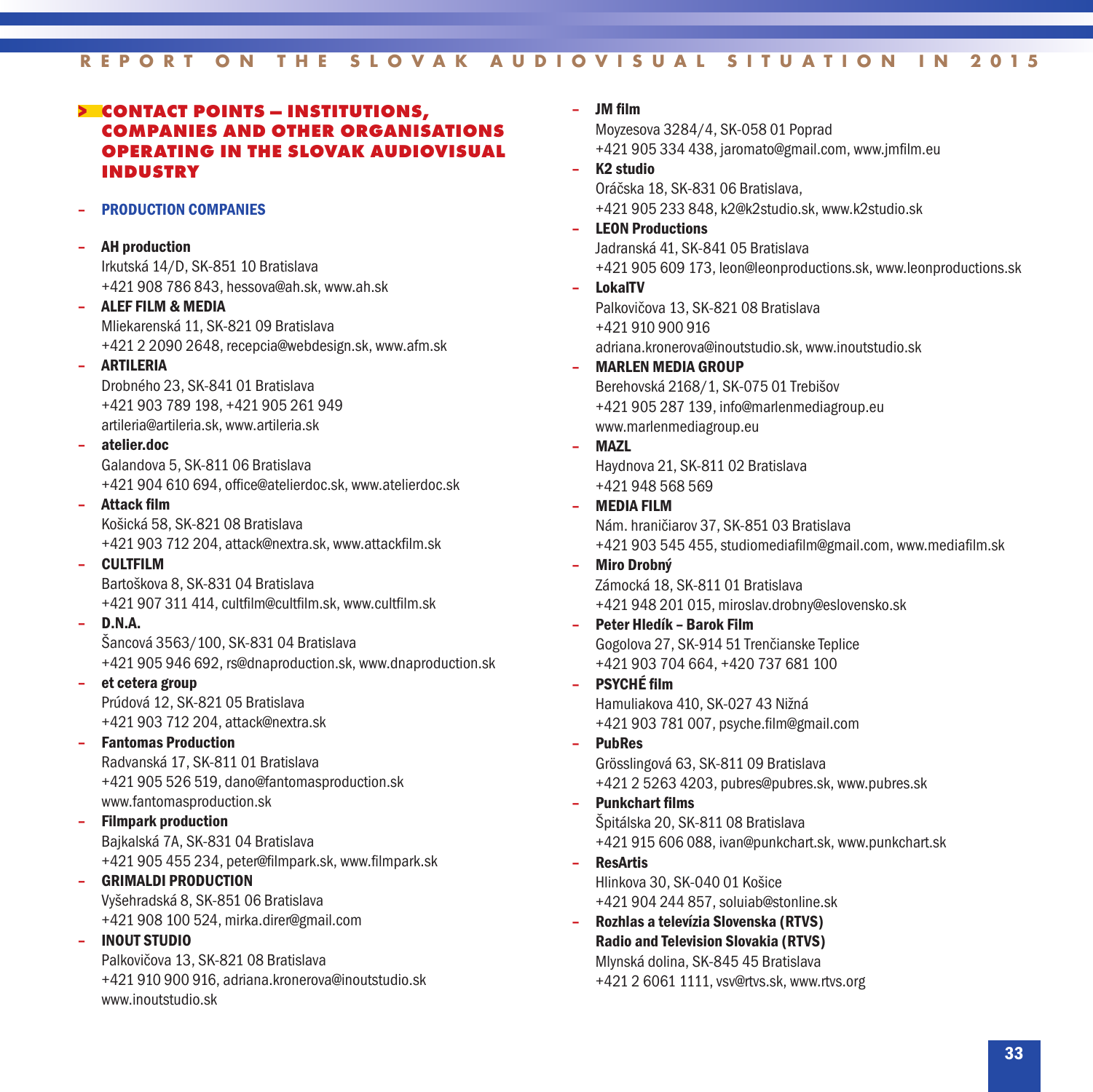| sentimentalfilm                                                                                 |   | <b>FILM EUROPE MEDIA COMPANY</b>                                    |
|-------------------------------------------------------------------------------------------------|---|---------------------------------------------------------------------|
| Špitálska 20, SK-811 08, Bratislava                                                             |   | Matúškova 10, SK-831 01 Bratislava                                  |
| info@sentimentalfilm.com, www.sentimentalfilm.com                                               |   | +421 2 5463 0049, info@filmeurope.eu, www.filmeurope.sk             |
| Slovenský filmový ústav (SFÚ) / Slovak Film Institute (SFÚ)                                     |   | <b>FILMTOPIA</b>                                                    |
| Grösslingová 32, SK-811 09 Bratislava                                                           |   | Vtáčnik 1, SK-831 01 Bratislava                                     |
| +421 2 5710 1503, sfu@sfu.sk, www.sfu.sk, www.aic.sk, www.skcinema.sk                           |   | +421 907 626 627, ek@filmtopia.sk, www.filmtopia.sk                 |
| <b>SOKOL KOLLAR</b>                                                                             |   | <b>Forum Film Slovakia</b>                                          |
| Šulekova 32, SK-811 03 Bratislava                                                               |   | Eurovea, Pribinova 8, SK-811 09 Bratislava                          |
| +421 948 629 990, michal@fogndesirefilms.com, www.sokolkollar.sk                                |   | +421 2 49 113 116, office@forumfilm.sk, www.forumfilm.sk            |
| Studio 727                                                                                      |   | <b>GARFIELD FILM</b>                                                |
| Elektrárenská 1390/1, SK-831 04 Bratislava                                                      |   | Pernek 346, SK-900 53 Pernek                                        |
| +421 905 221 237, studio@727.sk, www.727.sk                                                     |   | +421 905 202 601, garfieldfilm@garfieldfilm.sk, www.garfieldfilm.sk |
| <b>Surosound</b>                                                                                |   | <b>Intersonic</b>                                                   |
| Elektrárenská 1390/1, SK-831 04 Bratislava                                                      |   | Staré Grunty 36, SK-841 04 Bratislava                               |
| +421 903 409 368, office@surosound.sk, www.surosound.sk                                         |   | +421 2 6542 2070, kino@intersonic.sk, www.intersonic.sk             |
| <b>TONADA</b>                                                                                   | ÷ | <b>ITA Agentúra (ITAFILM)</b>                                       |
| Studenohorská 2075/28, SK-841 03 Bratislava                                                     |   | Bulharská 38, SK-831 04 Bratislava                                  |
| +421 905 279 374, miro@mirocacik.sk, www.koncertypredeti.sk                                     |   | +421 911 201 075, itafilm@itafilm.sk, www.itafilm.sk                |
| <b>TRIGON PRODUCTION</b>                                                                        |   | <b>Magic Box Slovakia</b>                                           |
| Sibírska 39, SK-831 02 Bratislava                                                               |   | Trenčianska 47, SK-821 09 Bratislava                                |
| +421 915 839 196, trigon@trigon-production.sk                                                   |   | +421 2 5465 0247, magicbox@magicboxslovakia.sk, www.magicbox.sk     |
| www.trigon-production.sk                                                                        |   | <b>PubRes</b>                                                       |
| <b>UN FILM</b>                                                                                  |   | Grösslingová 63, SK-811 09 Bratislava                               |
| Drotárska 29, SK-811 02 Bratislava                                                              |   | +421 2 5263 4203, pubres@pubres.sk, www.pubres.sk                   |
| +421 903 229 446, email@unfilm.sk, www.unfilm.sk                                                |   | <b>Saturn Entertainment</b>                                         |
|                                                                                                 |   | Považská 48, SK-831 03 Bratislava                                   |
| Note: only Slovak producers and co-producers of feature-length theatrical<br>films made in 2015 |   | +421 2 5479 1939, saturn@saturn.sk, www.saturn.sk                   |
|                                                                                                 |   | <b>FILM SCHOOLS</b>                                                 |

- **– DISTRIBUTION COMPANIES**
- **– Asociácia slovenských filmových klubov (ASFK) Association of Slovak Film Clubs (ASFK)** Brnianska 33, SK-811 04 Bratislava +421 2 5465 2018, asfk@asfk.sk, www.asfk.sk

#### **– BARRACUDA MOVIE since 2016: CinemArt SK**

Lamačská cesta 97, SK-841 03 Bratislava +421 2 3301 4235, office@cinemart.sk, www.cinemart.sk

**– Bontonfilm**

Na Vrátkach č. 1F, SK-841 01 Bratislava +421 2 204 204 52, 204 204 55, www.bontonfilm.sk

**– Continental film**

P. O. Box 48, SK-830 05 Bratislava +421 2 2085 1911, cofilm@cofilm.sk, www.continental-film.sk

- **– Akadémia filmovej tvorby a multimédií Academy of Film and Multimedia** Vlastenecké nám. 1, SK-851 01 Bratislava +421 2 6241 1668, aftam@aftam.sk, www.aftam.sk
- **– Fakulta dramatických umení Akadémie umení (FU AKU) Faculty of Dramatic Arts,The Academy of Arts (FU AKU)** Horná 95, SK-974 01 Banská Bystrica +421 48 4320 311, fdu@aku.sk, festival@aku.sk, www.fdu.aku.sk
- **– Fakulta masmediálnej komunikácie Univerzity sv. Cyrila a Metoda vTrnave (FMK UC) / Faculty of Mass-Media Communication, The University of St. Cyril and Methodius in Trnava (FMK UC)** Nám. Jozefa Herdu 2, SK-917 01 Trnava +421 33 5565 424, fmkucm@ucm.sk, www.ucm.sk
- **– Filmová a televízna fakulta Vysokej školy múzických umení (FTF VŠMU) Film and Television Faculty,The Academy of Performing Arts (FTF VŠMU)**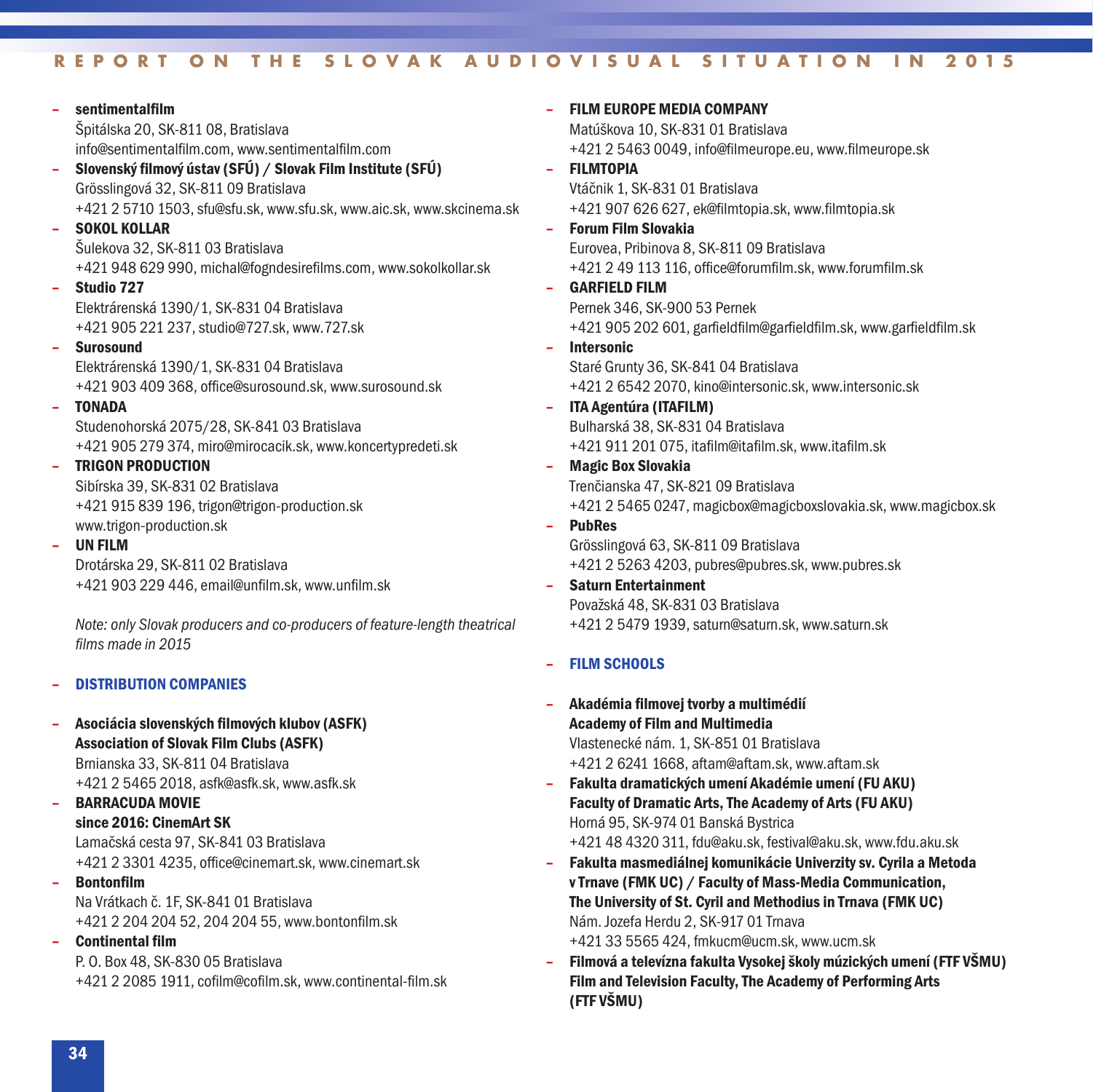Svoradova 2/A, SK-813 01 Bratislava

+421 2 5930 3575, 5930 3577, dekanatftf@vsmu.sk, www.ftf.vsmu.sk

**– Katedra fotografie a nových médií Vysokej školy výtvarných umení (VŠVU) / Department of Photography and New Media,The Academy of Fine Arts and Design**

Drotárska cesta 44, SK-811 02 Bratislava +421 2 6829 9585, ockaiova@vsvu.sk, www.vsvu.sk

**– Katedra intermédií a multimédií Vysokej školy výtvarných umení (VŠVU) Department of Intermedia and Nultimedia,The Academy of Fine Arts and Design**

Drotárska cesta 44, SK-811 02 Bratislava +421 2 6829 9585, ockaiova@vsvu.sk, www.vsvu.sk

**– Katedra výtvarných umení a intermédií Fakulty umeníTechnickej Univerzity / Department of Arts and Intermedia,The Faculty of Arts, The Technical University** Watsonova 4, SK-042 00 Košice

+421 55 6022 635, kvuai.fu@tuke.sk, www.fu.tuke.sk

- **– Stredná umelecká škola / Secondary School of Art** Staničná 8, SK-911 05 Trenčín +421 32 650 57 11,sustn@zoznam.sk, http://sustn.sk/
- **– Súkromná stredná umelecká škola / Private Secondary School of Art** Môťovská cesta 8164, SK-960 01 Zvolen
- +421 45 53 69 199, hrinova@ssuszv.sk, www.ssuszv.sk **– Súkromná stredná umelecká škola animovanej tvorby**
- **Academy of Animation** Vlastenecké nám. 1, SK-851 01 Bratislava

+421 2 6241 1668, uat@uat.sk, www.uat.sk

- **– Súkromná stredná umelecká škola filmová Private Secondary Art School** Petzvalova 2, SK-040 11 Košice +421 55 6857 748, info@filmovaskola.sk, www.filmovaskola.sk
- **– Stredná umelecká škola scénického výtvarníctva Secondary School of Scenic Arts and Crafts** Sklenárova 7, SK-821 08 Bratislava +421 2 5341 4613,skola@zsssvba.sk, www.zsssvba.sk
- **– Súkromná stredná umelecká škola dizajnu Private Secondary School of Design** Ivánska cesta 21, SK-821 04 Bratislava +421 2 4341 0802,ssus@ssus.sk, www.skoladesignu.sk
- **– Základná umelecká škola Jána Albrechta Ján Albrecht's Elementary School of Art** Topoľčianska 15, SK-851 01 Bratislava +421 2 6383 5035, +421 911 273 443, zusjalbrechta@gmail.com www.zusjanaalbrechta.eu
- **– Základná umelecká škola Ľudovíta Rajtera Ľudovít Rajter's Elementary School of Art**

Sklenárova 5, SK-821 09 Bratislava – Ružinov +421 2 5341 2919, skola@zussklenarova.sk, www.zussklenarova.sk

#### **– INTERNATIONAL FILM FESTIVALS**

- **– Agrofilm – Medzinárodný filmový festival / International Film Festival** Výskumný ústav živočíšnej výroby Nitra, Hlohovecká 2, SK-951 41 Lužianky +421 37 6546 123,riaditel@nppc.sk, www.nppc.sk, www.agrofilm.sk
- **– Animofest – Medzinárodný festival animovaných filmov stredných škôl International Festival of Animation for High School Students** SSUŠ animovanej tvorby, Vlastenecké nám. 1, SK-851 01 Bratislava +421 2 6241 1668, uat@uat.sk, www.uat.sk
- **– Art Film Fest – Medzinárodný filmový festivalTrenčianske Teplice, Trenčín / International Film FestivalTrenčianske Teplice,Trenčín since 2016 Art Film Fest - International Film Festival Košice** Omnipolis(7th floor), Trnavská cesta 100/II, SK-821 04 Bratislava +421 2 2085 5100, artfilmfest @artfilmfest.sk, www.artfilmfest.sk
- **– Bienále animácie Bratislava (BAB) – Medzinárodný festival animovaných filmov pre deti / Biennial of Animation Bratislava (BAB) – International Festival of Animated Films for Children** BIBIANA, Panská 41, SK-815 39 Bratislava +421 2 2046 7141-2, bab@bibiana.sk, www.bab-slovakia.sk
- **– Cinematik – Medzinárodný filmový festival Piešťany International Film Festival Piešťany** Bitúnková 23, SK-900 31 Stupava +421 948 445 565, info@cinematik.sk, www.cinematik.sk
- **– Ekotopfilm – Envirofilm - Medzinárodný festival filmov o trvalo udržateľnom rozvoji a životnom prostredí / International Festival of Sustainable Development Films** Zadunajská cesta 12, SK-851 01 Bratislava +421 2 6353 0333, info@ekotopfilm.sk, ekotopfilm@ekotopfilm.sk

www.ekotopfilm.sk

- **– Etnofilm Čadca – Medzinárodný festival dokumentárnych filmov venovaný problematike etnológie, sociálnej a kultúrnej antropológie International Documentary Film Festival of Ethnology and Anthropology** Kysucké kultúrne stredisko, Moyzesova 50, SK-022 01 Čadca +421 41 4331 250–3,silvia.peterekova@vuczilina.sk, www.kultura.e-kysuce.sk
- **– Febiofest – Medzinárodný filmový festival / International Film Festival Since 2016. Febiofest – Medzinárodný festival filmových klubov / International Festival of Film Clubs** Asociácia slovenských filmových klubov, Brnianska 33,

SK-811 04 Bratislava +421 2 5465 2018, asfk@asfk.sk, www.febiofest.sk

**– Fest Anča – Medzinárodný festival animovaného filmu International Animation Festival**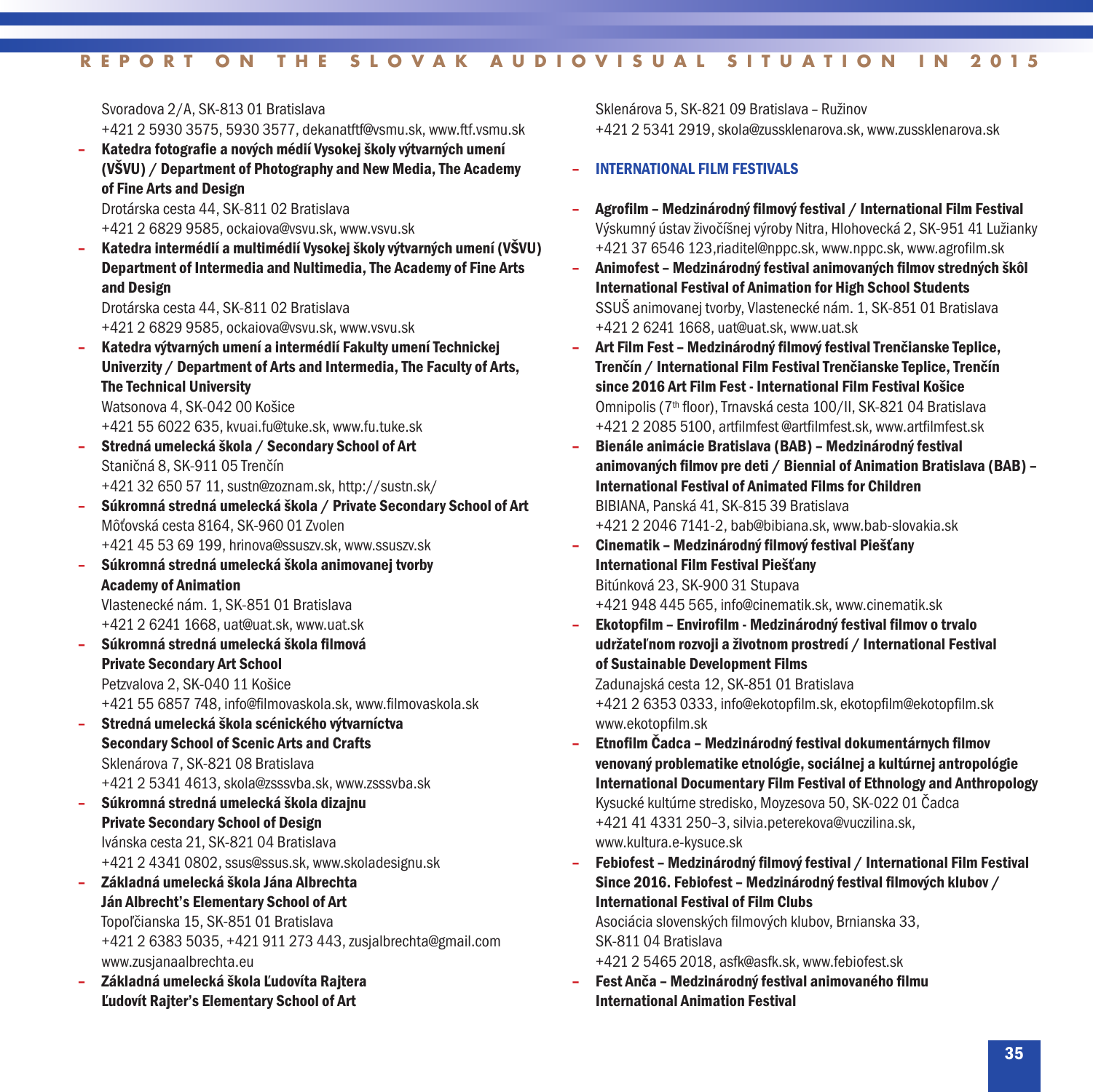Štefánikova 16, SK-811 04 Bratislava (office) maros@festanca.sk, www.festanca.sk

**– Hory a mesto – Medzinárodný festival horského filmu a dobrodružstva Mountains and City – International Festival of Mountain Films and Adventure**

Ivana Sidorová, Fedákova 24, SK-841 02 Bratislava +421 908 704 412, info@horyamesto.sk, www.horyamesto.sk

- **– Jeden svet – Medzinárodný festival dokumentárnych filmov One World – International Documentary Film Festival** Človek v ohrození, Baštová 5, SK-811 03 Bratislava +421 907 688 688, info@clovekvohrozeni.sk, www.jedensvet.sk
- **– Medzinárodný festival horských filmov Poprad International Festival of Mountain Films Poprad** Horskýfilm Poprad, Nábrežie Jána Pavla II. 2802/3, SK-058 01 Poprad +421 52 7721 060, horskyfilm@slovanet.sk, www.mfhf.sk
- **– Medzinárodný festival lokálnych televízií International Festival of LocalTelevisions** CITYTV FOUNDATION, Hutnícka 1, SK-040 01 Košice +421 905 966 649, festival@festival.sk, www.festival.sk
- **– Medzinárodný festival potápačských filmov International Festival of Diving Films** PK Vodnár Poprad, Lidická 16, SK-058 01 Poprad – Matejovce +421 903 607 025,svitanek.p@gmail.com, www.mfpf.eu
- **– Medzinárodný filmový festival Bratislava Bratislava International Film Festival** Lovinského 18, SK-811 04 Bratislava +421 2 5441 0673, bratislavaiff@bratislavaiff.sk, www.bratislavaiff.sk
- **– Medzinárodný filmový festivalTrenčianske Teplice International Film FestivalTrenčianske Teplice since 2016**

IFFTT, o. z., Moyzesova 4, SK-811 05 Bratislava info@festivalteplice.sk

#### **– INSTITUTIONS**

- **– Audiovizuálny fond / Slovak Audiovisual Fund** Grösslingová 53, SK-811 09 Bratislava +421 2 5923 4545, sekretariat@avf.sk, www.avf.sk
- **– Creative Europe Desk Slovenská republika Creative Europe Desk Slovak Republic** Grösslingová 32, SK-811 09 Bratislava +421 2 5263 6935, media@cedslovakia.eu, www.cedslovakia.eu
- **– EURIMAGES – Kinematografický fond rady Európy European Cinema Support Fund** Slovenskýfilmový ústav, Grösslingová 32, SK-811 09 Bratislava tatarova@vsmu.sk
- **– Európske audiovizuálne observatórium European Audiovisual Observatory** Ministerstvo kultúry SR, Nám. SNP 33, SK-813 31 Bratislava +421 2 2048 2111, mksr@culture.gov.sk, www.culture.gov.sk **– Literárny fond / Literary Fund**
- Grösslingová 55, SK-815 40 Bratislava, +421 2 5296 8779, kenizova@litfond.sk, www.litfond.sk
- **– Ministerstvo kultúry Slovenskej republiky Ministry of Culture of the Slovak Republic** Nám. SNP 33, SK-813 31 Bratislava +421 2 2048 2111, mksr@culture.gov.sk, www.culture.gov.sk
- **– Národné osvetové centrum (NOC) / National Culture Centre (NOC)** Nám. SNP 12, SK-812 34 Bratislava +421 2 2047 1200, info@nocka.sk, www.nocka.sk
- **– Rada pre vysielanie a retransmisiu Council for Broadcasting and Retransmission** Dobrovičova 8, P. O. Box 155, SK-810 00 Bratislava +421 2 2090 6500, office@rvr.sk, www.rvr.sk
- **– Slovenský filmový ústav (SFÚ) / Slovak Film Institute (SFÚ)** Grösslingová 32, SK-811 09 Bratislava +421 2 5710 1503, sfu@sfu.sk, www.sfu.sk, www.aic.sk, www.skcinema.sk
- **– Ústav divadelnej a filmovej vedy SAV / Institute ofTheatre and Film Research of the Slovak Academy of Sciences** Dúbravská cesta 9, SK-841 04 Bratislava +421 2 5477 7193, elena.knopova @savba.sk, www.udfv.sav.sk

#### **– PROFESSIONAL AND SPECIAL INTEREST ASSOCIATIONS**

- **– Asociácia nezávislých producentov (ANP) Association of Independent Producers (ANP)** Grösslingová 63, SK-811 09 Bratislava +421 2 5263 4203, ANP@asociaciaproducentov.sk www.asociaciaproducentov.sk
- **– Asociácia nezávislých rozhlasových a televíznych staníc Slovenska (ANRTS) / Association of Independent Radio and Television Stations of Slovakia (ANRTS)**

Grösslingová 63, SK-811 09 Bratislava

+421 2 5296 2370, anrts@anrts.sk, www.anrts.sk

- **– Asociácia producentov animovaného filmu (APAF) Association of Animated Film Producers (APAF)** Vištuk 277, SK-900 85 Vištuk +421 905 304 179, info@apaf.sk, www.apaf.sk
- **– Asociácia slovenských filmových klubov (ASFK) Association of Slovak Film Clubs (ASFK)** Brnianska 33, SK-811 04 Bratislava +421 2 5465 2018, asfk@asfk.sk, www.asfk.sk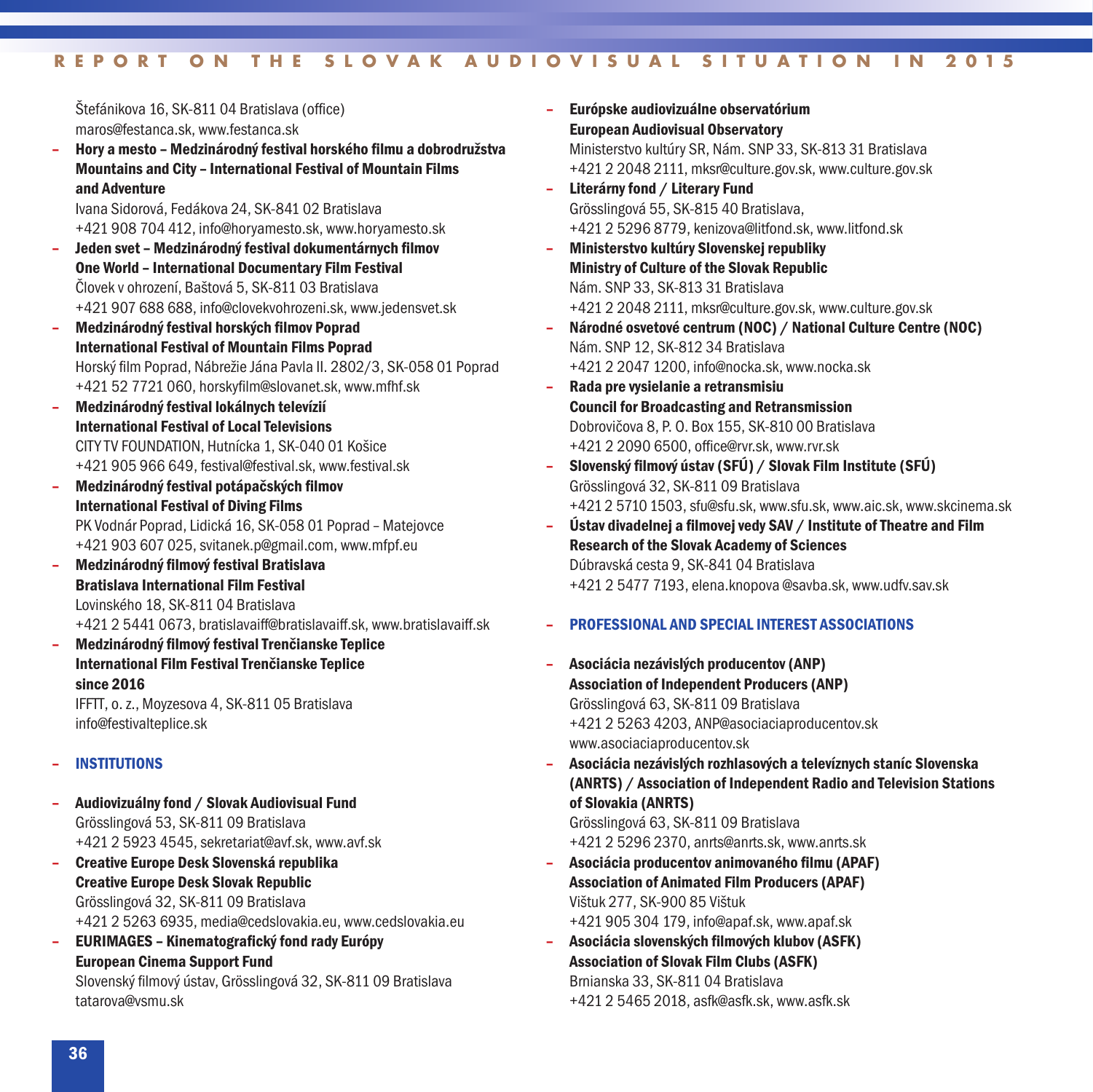- **– Asociácia slovenských kameramanov (ASK) Association of Slovak Cinematographers (ASK)** Norbert Hudec, ASK,Lazaretská 12, SK-811 08 Bratislava +421 905 758 057,ask@ask.eu.sk, hudec.norbert@chello.sk, www.ask.eu
- **– Asociácia tvorcov animovaných filmov na Slovensku (ATAFS) Association of Slovak Animation Film Creators (ATAFS)** Dlhá 13, SK-900 28 Ivanka pri Dunaji +421 903 748 188, malik@vsmu.sk
- **– Klub filmových novinárov (KFN) / Club of Film Journalists (KFN)** Hálkova 34, 831 03 Bratislava klubfn@gmail.com, www.kfn.estranky.cz
- **– LITA – Autorská spoločnosť / Society of Authors** Mozartova 9, P. O. Box 28, SK-810 01 Bratislava +421 2 6720 9301,lita@lita.sk, www.lita.sk
- **– LOToS – Spolok lokálnych televíznych staníc Slovenska Association of LocalTelevision Stations of Slovakia** Kollárova 49, SK-036 01 Martin +421 905 216 471, lotos@lotos.sk, www.lotos.sk
- **– Slovenská asociácia producentov v audiovízii (SAPA) Slovak Audiovisual Producers Association (SAPA)** Grösslingová 32, SK-811 09 Bratislava +421 2 2090 2648, slovakproducers @gmail.com, recepcia@webdesign.sk, www.slovakproducers.com
- **– Slovenská filmová a televízna akadémia (SFTA) Slovak Film and Television Academy (SFTA)** Grösslingová 45, SK-811 09 Bratislava +421 948 052 800, sfta@sfta.sk, www.slnkovsieti.sk, www.sfta.sk
- **– Slovenský filmový zväz (SFZ) / Slovak Film Union (SFZ)** Hálkova 34, SK-831 03 Bratislava
- **– Slovenska sekcia UNICA / Slovak section of UNICA** Kubačova 13, SK-831 06 Bratislava +421 2 2047 1245, +421 907 806 008 pavel.nunuk@gmail.com, zuzana.skoludova@nocka.sk
- **– Slovgram – Nezávislá spoločnosť výkonných umelcov a výrobcov zvukových a zvukovo-obrazových záznamov / Joint Collecting Society for Performers and Audio and Video Producers** Jakubovo nám. 14, SK-813 48 Bratislava +421 2 5296 3190, secretary@slovgram.sk, www.slovgram.sk
- **– SOZA – Slovenský ochranný zväz autorský pre práva k hudobným dielam Slovak Performing and Mechanical Rights Society** Rastislavova 3, SK-821 08 Bratislava +421 2 5020 2707,soza@soza.sk, www.soza.sk
- **– Únia filmových distribútorov SR (ÚFD SR) Union of Film Distributors of the Slovak Republic (ÚFD SR)** Vajnorská 89, SK-831 04 Bratislava +421 911 515 913, pfeiferova@ufd.sk, ufd@ufd.sk, www.ufd.sk
- **– Únia slovenských televíznych tvorcov (ÚSTT) Union of Slovak Television Creators (ÚSTT)** Bajzova 14, SK-821 08 Bratislava +421 908 736 752, ustt1990@gmail.com
- **– Združenie prevádzkovateľov kín (ZPK) Association of Slovak Cinema Operators (ZPK)** Golden Apple Cinema, Kamenné Pole 4449/3, SK-03101 Liptovský Mikuláš, +421 948 207 430, zppk@centrum.sk, www.zpk.sk

#### **– TELEVISION COMPANIES**

**– C.E.N.**

#### **Channel:Televízia TA3**

Gagarinova 12, P. O. BOX 31, SK-820 15 Bratislava +421 2 4820 3511, ta3@ta3.com, www.ta3.com

**– CREATV Channel: Music BoxTV**

Hutnícka 1, SK-040 01 Košice +421 55 7979 111, info@mcbox.tv, www.musicboxtv.sk

- **– MAC TV Channels:TV JOJ, PLUS, WAU, JOJ Cinema, Senzi,ŤukiTV, RiK** P. O. Box 33, SK-830 07 Bratislava +421 2 5988 8111, joj@joj.sk, www.joj.sk
- **– MARKÍZA – SLOVAKIA Channels:TV Markíza,TV Doma, Dajto, Senzi** P. O. Box 7, SK-843 56 Bratislava – Záhorská Bystrica +421 2 6827 4111, www.markiza.sk
- **– MEGA MAX MEDIA Channel: ducktv** Ševčenkova 34, SK-851 01 Bratislava +421 911 665 535, ducktv@ducktv.tv, ivana.polakova@ducktv.tv www.ducktv.tv
- **– Rozhlas a televízia Slovenska (RTVS) Radio and Television Slovakia (RTVS) Channels: Jednotka, Dvojka** Mlynská dolina, SK-845 45 Bratislava

+421 2 6061 1111, vsv@rtvs.sk, www.rtvs.org

#### **– TV LUX**

**Channel:TV LUX** Prepoštská 5, SK-811 01 Bratislava +421 2 6020 2727, tvlux@tvlux.sk, www.tvlux.sk

*For a full list ofTV companies with multiregional broadcasting, please visit www.rvr.sk*